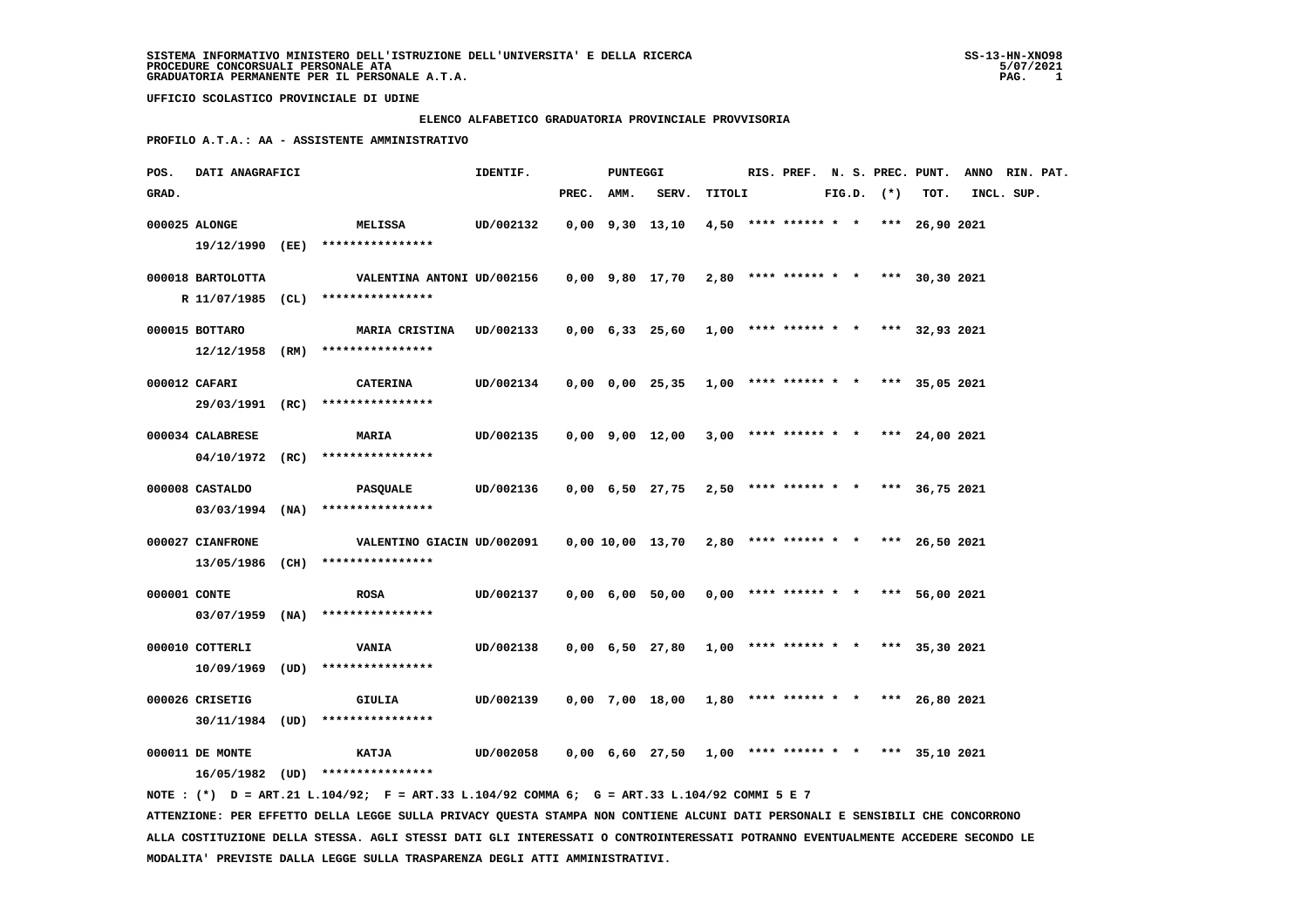### **ELENCO ALFABETICO GRADUATORIA PROVINCIALE PROVVISORIA**

 **PROFILO A.T.A.: AA - ASSISTENTE AMMINISTRATIVO**

| POS.  | DATI ANAGRAFICI   |                                                                                             | IDENTIF.  |            | PUNTEGGI |                                                             |        | RIS. PREF. N. S. PREC. PUNT.          |  |                |      | ANNO RIN. PAT. |  |
|-------|-------------------|---------------------------------------------------------------------------------------------|-----------|------------|----------|-------------------------------------------------------------|--------|---------------------------------------|--|----------------|------|----------------|--|
| GRAD. |                   |                                                                                             |           | PREC. AMM. |          | SERV.                                                       | TITOLI |                                       |  | $FIG.D.$ $(*)$ | TOT. | INCL. SUP.     |  |
|       | 000020 DEGANO     | BARBARA                                                                                     | UD/002166 |            |          | $0,00$ 7,83 22,30                                           |        | $0,00$ **** ****** * * *** 30,13 2021 |  |                |      |                |  |
|       |                   | 28/03/1969 (UD) ****************                                                            |           |            |          |                                                             |        |                                       |  |                |      |                |  |
|       | 000035 DEPALMA    | MICHELE                                                                                     | UD/002164 |            |          | $0,00$ 6,00 15,50 1,00 **** ****** * *** 22,50 2021         |        |                                       |  |                |      |                |  |
|       |                   | 21/12/1982 (SA) ****************                                                            |           |            |          |                                                             |        |                                       |  |                |      |                |  |
|       |                   |                                                                                             |           |            |          |                                                             |        |                                       |  |                |      |                |  |
|       | 000028 FABBROCINO | <b>ANTONIO</b>                                                                              | UD/002102 |            |          | $0,00$ 8,30 13,60 4,50 **** ****** * *** 26,40 2021         |        |                                       |  |                |      |                |  |
|       |                   | $21/02/1991$ (NA) ****************                                                          |           |            |          |                                                             |        |                                       |  |                |      |                |  |
|       | 000014 FACHIN     | <b>SONIA</b>                                                                                | UD/002140 |            |          | $0,00$ 6,33 24,90 2,00 **** ****** * * *** 33,23 2021       |        |                                       |  |                |      |                |  |
|       |                   | 06/10/1968 (UD) ****************                                                            |           |            |          |                                                             |        |                                       |  |                |      |                |  |
|       |                   |                                                                                             |           |            |          |                                                             |        |                                       |  |                |      |                |  |
|       | 000019 FINELLI    | <b>MARINA</b>                                                                               | UD/002141 |            |          | $0,00 \quad 6,10 \quad 20,70$                               |        | $3,50$ **** ****** * * *** 30,30 2021 |  |                |      |                |  |
|       |                   | $07/07/1984$ (BN) *****************                                                         |           |            |          |                                                             |        |                                       |  |                |      |                |  |
|       | 000033 FUSCHILLO  | ANNA                                                                                        | UD/002142 |            |          | $0,00$ 8,50 13,20                                           |        | $3,00$ **** ****** * * *** 24,70 2021 |  |                |      |                |  |
|       |                   | 04/09/1992 (CE) ****************                                                            |           |            |          |                                                             |        |                                       |  |                |      |                |  |
|       |                   |                                                                                             |           |            |          |                                                             |        |                                       |  |                |      |                |  |
|       | 000006 GAROFOLO   | GLORIA<br>28/10/1991 (UD) ****************                                                  | UD/002143 |            |          | $0,00$ 7,00 28,75 1,50 **** ****** * * *** 37,25 2021       |        |                                       |  |                |      |                |  |
|       |                   |                                                                                             |           |            |          |                                                             |        |                                       |  |                |      |                |  |
|       | 000023 GIORGIUTTI | <b>MARA</b>                                                                                 | UD/002144 |            |          | $0,00$ $9,20$ $18,25$ $1,00$ **** ****** * * *** 28,45 2021 |        |                                       |  |                |      |                |  |
|       |                   | 11/07/1981 (UD) ****************                                                            |           |            |          |                                                             |        |                                       |  |                |      |                |  |
|       | 000031 LA CERRA   | <b>CARMINE</b>                                                                              | UD/002100 |            |          | 0,00 7,70 15,30                                             |        | $2,00$ **** ****** * * *** 25,00 2021 |  |                |      |                |  |
|       |                   | 24/01/1988 (AV) ****************                                                            |           |            |          |                                                             |        |                                       |  |                |      |                |  |
|       |                   |                                                                                             |           |            |          |                                                             |        |                                       |  |                |      |                |  |
|       | 000013 LEINARDI   | <b>TIZIANA</b>                                                                              | UD/002145 |            |          | 0,00 8,33 24,20                                             |        | $2,50$ **** ****** * * *** 35,03 2021 |  |                |      |                |  |
|       |                   | $17/02/1961$ (CA) ****************                                                          |           |            |          |                                                             |        |                                       |  |                |      |                |  |
|       | 000005 MARANI     | <b>LORENA</b>                                                                               | UD/002146 |            |          | $0,00 \quad 6,50 \quad 34,35$                               |        | $0,00$ **** ****** * * *** 40,85 2021 |  |                |      |                |  |
|       |                   | 16/02/1962 (EE) ****************                                                            |           |            |          |                                                             |        |                                       |  |                |      |                |  |
|       |                   | NOTE: (*) D = ART.21 L.104/92; F = ART.33 L.104/92 COMMA 6; G = ART.33 L.104/92 COMMI 5 E 7 |           |            |          |                                                             |        |                                       |  |                |      |                |  |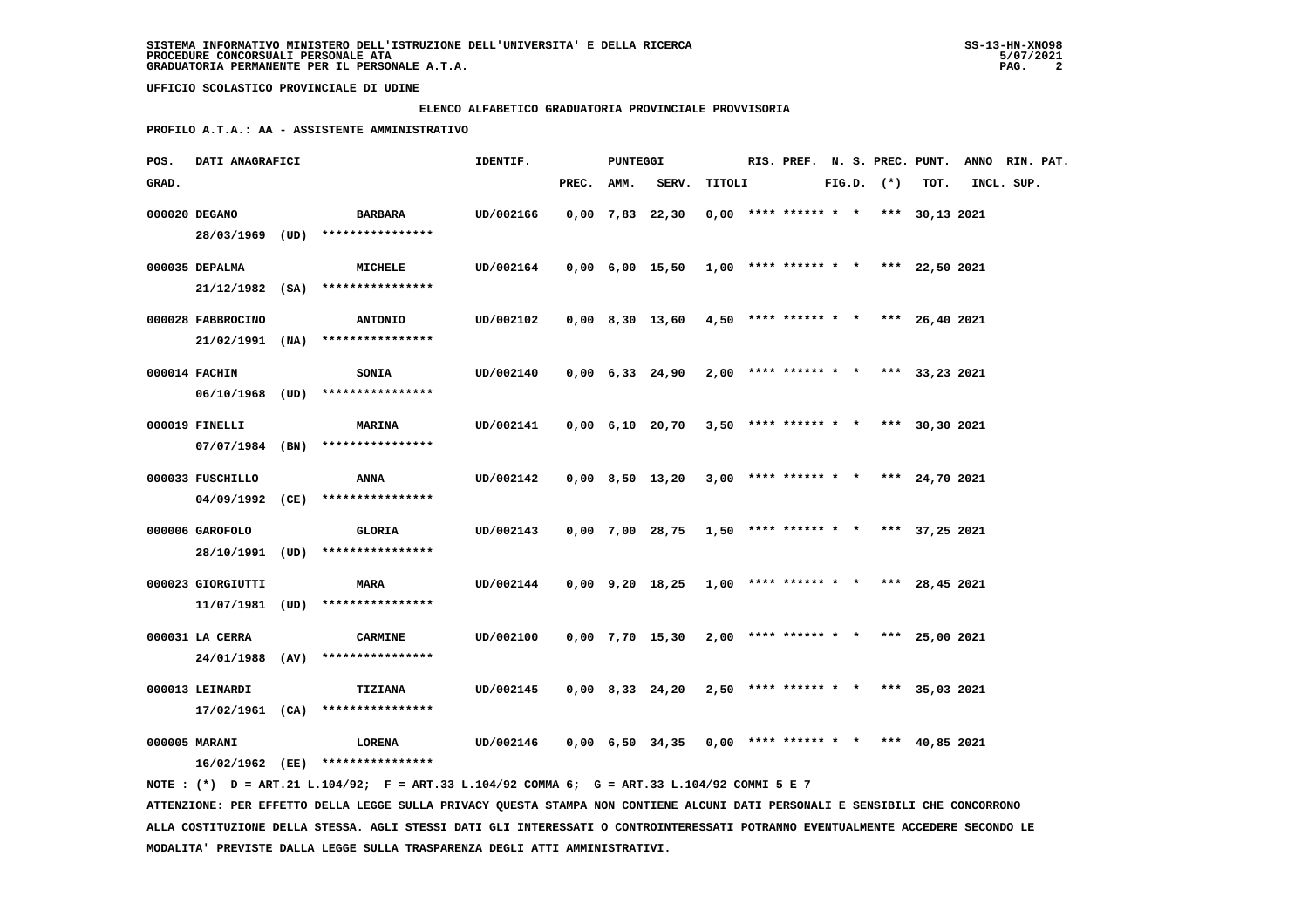### **ELENCO ALFABETICO GRADUATORIA PROVINCIALE PROVVISORIA**

 **PROFILO A.T.A.: AA - ASSISTENTE AMMINISTRATIVO**

| POS.         | DATI ANAGRAFICI                     |      |                                                                                                                               | IDENTIF.  |       | PUNTEGGI |                               |        |                        |  |                | RIS. PREF. N. S. PREC. PUNT. | ANNO RIN. PAT.                          |  |
|--------------|-------------------------------------|------|-------------------------------------------------------------------------------------------------------------------------------|-----------|-------|----------|-------------------------------|--------|------------------------|--|----------------|------------------------------|-----------------------------------------|--|
| GRAD.        |                                     |      |                                                                                                                               |           | PREC. | AMM.     | SERV.                         | TITOLI |                        |  | $FIG.D.$ $(*)$ | TOT.                         | INCL. SUP.                              |  |
| 000007 MARIN |                                     |      | CRISTIANA                                                                                                                     | UD/002147 |       |          | $0,00$ $9,33$ $27,80$         |        | $0,00$ **** ****** * * |  |                | *** 37,13 2021               |                                         |  |
|              | 27/02/1969                          | (UD) | ****************                                                                                                              |           |       |          |                               |        |                        |  |                |                              |                                         |  |
|              |                                     |      |                                                                                                                               |           |       |          |                               |        |                        |  |                |                              |                                         |  |
|              | 000016 MORMILE<br>$04/10/1956$ (NA) |      | <b>ARCANGELO</b><br>****************                                                                                          | UD/002148 |       |          | 0,00 8,67 24,20               |        |                        |  |                |                              | $0,00$ **** ****** * * *** 32,87 2021 X |  |
|              |                                     |      |                                                                                                                               |           |       |          |                               |        |                        |  |                |                              |                                         |  |
|              | 000004 PECILE                       |      | <b>MILENA</b>                                                                                                                 | UD/002163 |       |          | 0,00 6,00 35,55               |        | $1,00$ **** ****** * * |  |                | *** 42,55 2021               |                                         |  |
|              | 31/10/1964 (EE)                     |      | ****************                                                                                                              |           |       |          |                               |        |                        |  |                |                              |                                         |  |
| 000009 PUPPO |                                     |      | <b>MANUELA</b>                                                                                                                | UD/002059 |       |          | 0,00 8,00 27,90               |        | $0,00$ **** ****** * * |  |                | *** 35,90 2021               |                                         |  |
|              | 05/01/1964 (EE)                     |      | ****************                                                                                                              |           |       |          |                               |        |                        |  |                |                              |                                         |  |
|              |                                     |      |                                                                                                                               |           |       |          |                               |        |                        |  |                |                              |                                         |  |
|              | 000032 RICCIARDI                    |      | <b>ISABELLA</b>                                                                                                               | UD/002157 |       |          | $0,00$ $9,90$ $13,00$         |        | $2,00$ **** ****** * * |  |                | *** 24,90 2021               |                                         |  |
|              | R 17/08/1983 (TP)                   |      | ****************                                                                                                              |           |       |          |                               |        |                        |  |                |                              |                                         |  |
|              | 000021 ROMANELLO                    |      | <b>SANDRA MARIA</b>                                                                                                           | UD/002149 |       |          | $0,00 \quad 6,00 \quad 23,40$ |        | $0,00$ **** ****** * * |  |                | *** 29,40 2021               |                                         |  |
|              | 11/04/1973 (EE)                     |      | ****************                                                                                                              |           |       |          |                               |        |                        |  |                |                              |                                         |  |
|              | 000029 RUSSIAN                      |      | ILARIA                                                                                                                        | UD/002150 |       |          | 0,00 10,00 13,00              |        | $3,00$ **** ****** * * |  |                | *** 26,00 2021               |                                         |  |
|              | 30/03/1987                          | (UD) | ****************                                                                                                              |           |       |          |                               |        |                        |  |                |                              |                                         |  |
|              |                                     |      |                                                                                                                               |           |       |          |                               |        |                        |  |                |                              |                                         |  |
|              | 000017 SCARITO                      |      | <b>GIOVANNA</b>                                                                                                               | UD/002152 |       |          | $0,00$ 8,67 22,00             |        | $2,00$ **** ****** * * |  |                | *** 32,67 2021               |                                         |  |
|              | 03/07/1977                          | (EE) | ****************                                                                                                              |           |       |          |                               |        |                        |  |                |                              |                                         |  |
|              | 000022 SEGGIOTTI                    |      | ANNA KATIA                                                                                                                    | UD/002151 |       |          | $0,00$ 8,00 18,50             |        | $2,80$ **** ****** * * |  |                | *** 29,30 2021               |                                         |  |
|              | 16/12/1987                          | (CE) | ****************                                                                                                              |           |       |          |                               |        |                        |  |                |                              |                                         |  |
|              | 000024 TOTARO                       |      | <b>MARILENA</b>                                                                                                               | UD/002115 |       |          | 0,00 10,00 13,00              |        | $4,50$ **** ****** * * |  |                | *** 27,50 2021               |                                         |  |
|              | 29/05/1989                          | (FG) | ****************                                                                                                              |           |       |          |                               |        |                        |  |                |                              |                                         |  |
|              |                                     |      |                                                                                                                               |           |       |          |                               |        |                        |  |                |                              |                                         |  |
|              | 000030 VINCITORE                    |      | ANGELA DENISE                                                                                                                 | UD/002165 |       |          | 0,00 8,00 14,00               |        | $3,00$ **** ****** * * |  |                | *** 25,00 2021               |                                         |  |
|              |                                     |      | 01/05/1977 (EE) ****************                                                                                              |           |       |          |                               |        |                        |  |                |                              |                                         |  |
|              |                                     |      | NOTE: (*) D = ART.21 L.104/92; F = ART.33 L.104/92 COMMA 6; G = ART.33 L.104/92 COMMI 5 E 7                                   |           |       |          |                               |        |                        |  |                |                              |                                         |  |
|              |                                     |      | ATTENZIONE: PER EFFETTO DELLA LEGGE SULLA PRIVACY QUESTA STAMPA NON CONTIENE ALCUNI DATI PERSONALI E SENSIBILI CHE CONCORRONO |           |       |          |                               |        |                        |  |                |                              |                                         |  |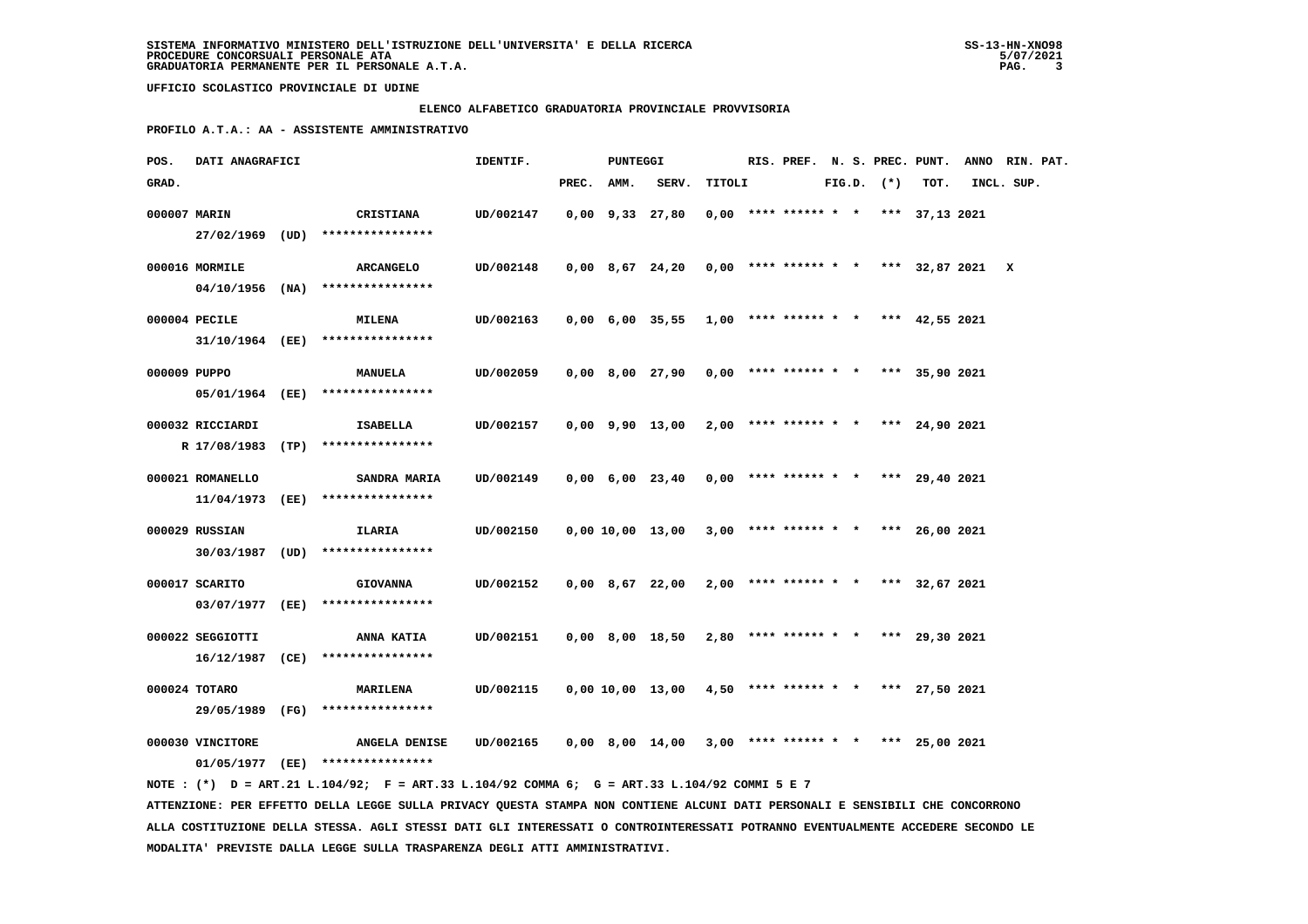### **ELENCO ALFABETICO GRADUATORIA PROVINCIALE PROVVISORIA**

 **PROFILO A.T.A.: AA - ASSISTENTE AMMINISTRATIVO**

| POS.       | DATI ANAGRAFICI |      |                                                                                             | IDENTIF.  |       | PUNTEGGI |                                        |        |                        |  |                | RIS. PREF. N. S. PREC. PUNT. | <b>ANNO</b> | RIN. PAT. |
|------------|-----------------|------|---------------------------------------------------------------------------------------------|-----------|-------|----------|----------------------------------------|--------|------------------------|--|----------------|------------------------------|-------------|-----------|
| GRAD.      |                 |      |                                                                                             |           | PREC. | AMM.     | SERV.                                  | TITOLI |                        |  | $FIG.D.$ $(*)$ | тот.                         | INCL. SUP.  |           |
|            | 000036 VONZIN   |      | <b>MANUELA</b>                                                                              | UD/002153 |       |          | 0,00 7,00 12,50                        | 0,00   | **** ****** * *        |  |                | *** 19,50 2021               |             |           |
|            | 02/04/1974      | (UD) | ****************                                                                            |           |       |          |                                        |        |                        |  |                |                              |             |           |
|            | 000003 ZANIER   |      | <b>ELENA</b>                                                                                | UD/002154 |       |          | $0,00$ 7,00 36,30 1,50 **** ****** * * |        |                        |  |                | *** $44.802021$              |             |           |
|            | 09/04/1976      | (UD) | ****************                                                                            |           |       |          |                                        |        |                        |  |                |                              |             |           |
| 000002 ZIA |                 |      | MIRELLA                                                                                     | UD/002155 |       |          | 0,00 8,80 37,50                        |        | $0,00$ **** ****** * * |  |                | *** $46,30$ 2021             |             |           |
|            | 22/11/1963      | (UD) | ****************                                                                            |           |       |          |                                        |        |                        |  |                |                              |             |           |
|            |                 |      | NOTE: (*) D = ART.21 L.104/92; F = ART.33 L.104/92 COMMA 6; G = ART.33 L.104/92 COMMI 5 E 7 |           |       |          |                                        |        |                        |  |                |                              |             |           |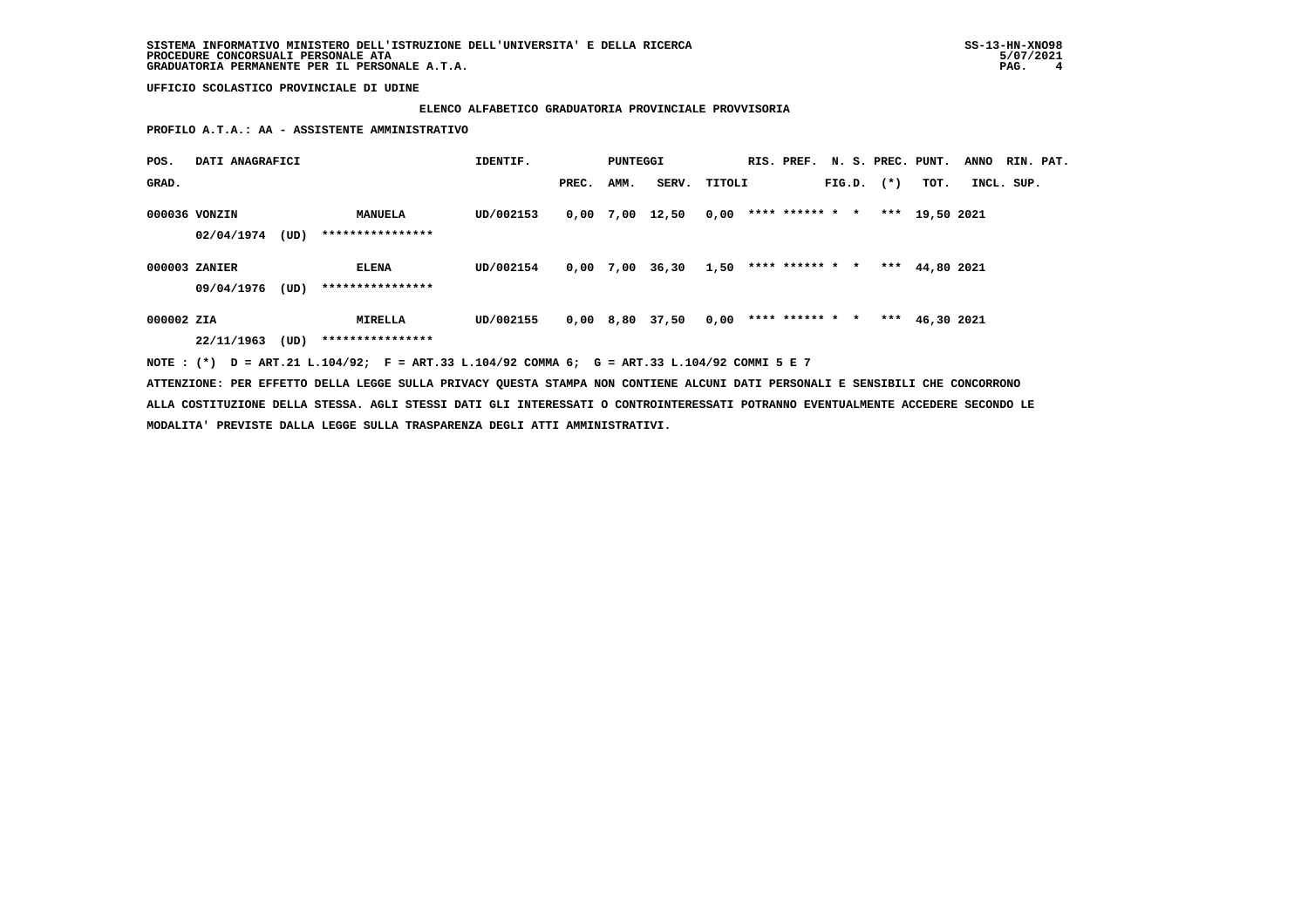# **ELENCO ALFABETICO GRADUATORIA PROVINCIALE PROVVISORIA**

 **PROFILO A.T.A.: AT - ASSISTENTE TECNICO**

| POS.         | DATI ANAGRAFICI  |                                                                                             | IDENTIF.  |            | PUNTEGGI |                                                       |        | RIS. PREF. N. S. PREC. PUNT.          |  |                |                | ANNO RIN. PAT. |   |
|--------------|------------------|---------------------------------------------------------------------------------------------|-----------|------------|----------|-------------------------------------------------------|--------|---------------------------------------|--|----------------|----------------|----------------|---|
| GRAD.        |                  |                                                                                             |           | PREC.      | AMM.     | SERV.                                                 | TITOLI |                                       |  | $FIG.D.$ $(*)$ | TOT.           | INCL. SUP.     |   |
|              | 000011 BANELLI   | GIULIANO                                                                                    | UD/002074 |            |          | $0,00$ $8,20$ $16,10$                                 |        | $2,00$ **** ****** * * *** 26,30 2021 |  |                |                |                |   |
|              |                  | 23/05/1979 (UD) ****************                                                            |           |            |          |                                                       |        |                                       |  |                |                |                |   |
| 000013 BOSCO |                  | LUCA                                                                                        | UD/002075 |            |          | 0,00 6,50 17,60                                       |        | $2,00$ **** ****** * * *** 26,10 2021 |  |                |                |                | D |
|              |                  | 08/01/1978 (UD) ****************                                                            |           |            |          |                                                       |        |                                       |  |                |                |                |   |
|              |                  |                                                                                             |           |            |          |                                                       |        |                                       |  |                |                |                |   |
|              | 000002 CHIRIZZI  | <b>MARIA GLORIA</b>                                                                         | UD/001112 | 52,47 0,00 |          | 0,90                                                  |        | $0,00$ **** ****** * * *** 53,37 2008 |  |                |                |                |   |
|              |                  | $14/05/1966$ (BR) *****************                                                         |           |            |          |                                                       |        |                                       |  |                |                |                |   |
| 000022 CURRO |                  | <b>GIUSEPPE</b>                                                                             | UD/002069 |            |          | $0,00$ 7,00 12,50 0,00 **** ****** * * *** 19,50 2021 |        |                                       |  |                |                |                |   |
|              |                  | $15/12/1991$ (CT) ****************                                                          |           |            |          |                                                       |        |                                       |  |                |                |                |   |
|              | 000008 DAVANZO   | <b>ROSANGELA</b>                                                                            | UD/001837 | 33,80 0,00 |          | 0,60                                                  |        | $0,00$ **** ****** * *                |  |                | *** 34,40 2019 |                |   |
|              |                  | 27/08/1986 (UD) ****************                                                            |           |            |          |                                                       |        |                                       |  |                |                |                |   |
|              |                  |                                                                                             |           |            |          |                                                       |        |                                       |  |                |                |                |   |
|              | 000010 DE BIASIO | <b>LOREDANA</b>                                                                             | UD/001075 | 29,80 0,00 |          | 0,00                                                  |        | $0,00$ **** ****** * *                |  |                | *** 29,80 2007 |                |   |
|              |                  | $05/12/1960$ (UD) ****************                                                          |           |            |          |                                                       |        |                                       |  |                |                |                |   |
|              | 000014 DEL PONTE | LUISA                                                                                       | UD/000412 | 25,66 0,00 |          | 0,00                                                  |        | $0,00$ **** ****** * * *** 25,66 2003 |  |                |                |                |   |
|              |                  | 15/03/1974 (UD) ****************                                                            |           |            |          |                                                       |        |                                       |  |                |                |                |   |
|              |                  |                                                                                             |           |            |          |                                                       |        |                                       |  |                |                |                |   |
|              | 000003 DE VITO   | <b>MARIA TERESA</b>                                                                         | UD/000087 | 42,00 0,00 |          | 0,00                                                  |        | $0.00$ **** ****** * * *** 42.00 2001 |  |                |                |                |   |
|              |                  | 27/12/1966 (EE) ****************                                                            |           |            |          |                                                       |        |                                       |  |                |                |                |   |
|              | 000005 EL JAMALI | ABDELILAH                                                                                   | UD/002076 |            |          | 0,00 8,50 29,05                                       |        | $0,00$ **** ****** * * *** 37,55 2021 |  |                |                |                |   |
|              | 07/01/1962 (EE)  | ****************                                                                            |           |            |          |                                                       |        |                                       |  |                |                |                |   |
|              |                  |                                                                                             |           |            |          |                                                       |        |                                       |  |                |                |                |   |
| 000019 GJIKA |                  | FABJOLA                                                                                     | UD/002077 |            |          | 0,00 8,50 12,00 1,80 **** ****** * * *** 22,30 2021   |        |                                       |  |                |                |                |   |
|              | 05/02/1987 (EE)  | ****************                                                                            |           |            |          |                                                       |        |                                       |  |                |                |                |   |
|              | 000016 MARCONE   | <b>MARCO</b>                                                                                | UD/002079 |            |          | 0,00 10,00 14,30                                      |        | $0,00$ **** ****** * *                |  |                | *** 24,30 2021 |                |   |
|              |                  | $12/10/1969$ (TE) ****************                                                          |           |            |          |                                                       |        |                                       |  |                |                |                |   |
|              |                  | NOTE: (*) D = ART.21 L.104/92; F = ART.33 L.104/92 COMMA 6; G = ART.33 L.104/92 COMMI 5 E 7 |           |            |          |                                                       |        |                                       |  |                |                |                |   |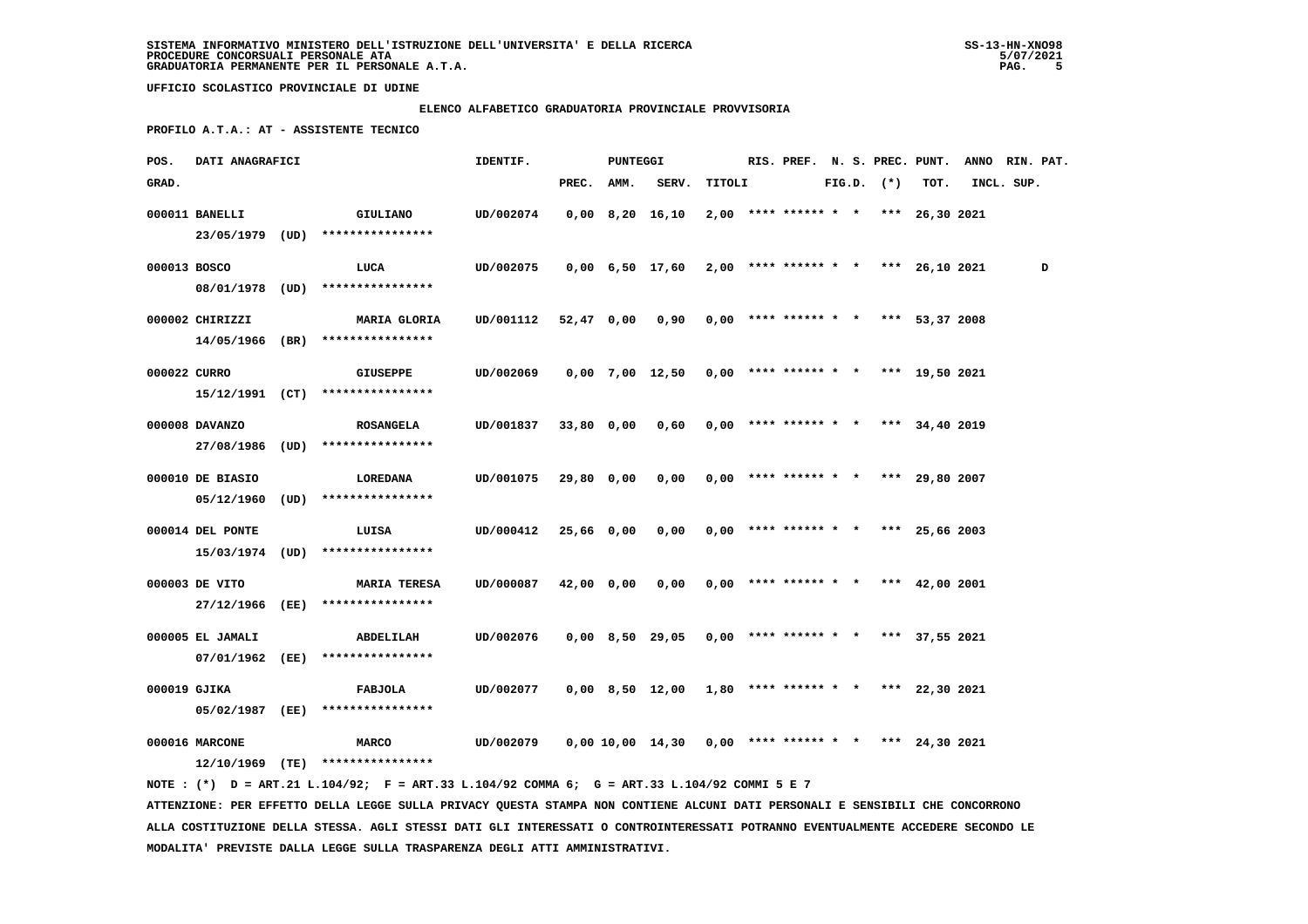### **ELENCO ALFABETICO GRADUATORIA PROVINCIALE PROVVISORIA**

 **PROFILO A.T.A.: AT - ASSISTENTE TECNICO**

| POS.         | DATI ANAGRAFICI   |      |                                                                                                                               | IDENTIF.  |              | PUNTEGGI |                               |        | RIS. PREF. N. S. PREC. PUNT. |  |                |                                       | <b>ANNO</b> | RIN. PAT. |   |
|--------------|-------------------|------|-------------------------------------------------------------------------------------------------------------------------------|-----------|--------------|----------|-------------------------------|--------|------------------------------|--|----------------|---------------------------------------|-------------|-----------|---|
| GRAD.        |                   |      |                                                                                                                               |           | PREC. AMM.   |          | SERV.                         | TITOLI |                              |  | $FIG.D.$ $(*)$ | TOT.                                  | INCL. SUP.  |           |   |
|              | 000004 MARTONE    |      | TERESA                                                                                                                        | UD/001623 | 40,93        | 0,00     | 0,80                          |        | $0,00$ **** ****** * *       |  |                | *** 41,73 2015                        |             |           |   |
|              | $05/03/1965$ (AV) |      | ****************                                                                                                              |           |              |          |                               |        |                              |  |                |                                       |             |           |   |
|              |                   |      |                                                                                                                               |           |              |          |                               |        |                              |  |                |                                       |             |           |   |
|              | 000017 MODESTI    |      | <b>CATERINA</b>                                                                                                               | UD/002080 |              |          | 0,00 8,20 12,80               |        |                              |  |                | $1,80$ **** ****** * * *** 22,80 2021 |             |           |   |
|              | $06/12/1986$ (UD) |      | ****************                                                                                                              |           |              |          |                               |        |                              |  |                |                                       |             |           |   |
|              | 000006 MORASSI    |      | MANUELFRANCO                                                                                                                  | UD/002071 |              |          | 0,00 9,60 26,90               |        | $0,00$ **** ****** * *       |  |                | *** 36,50 2021                        |             |           | D |
|              | $06/03/1959$ (UD) |      | ****************                                                                                                              |           |              |          |                               |        |                              |  |                |                                       |             |           |   |
|              | 000001 PETRIS     |      | <b>MARINELLA</b>                                                                                                              | UD/000413 | 77,20 0,00   |          | 1,10                          |        | $0,00$ **** ****** * *       |  |                | *** 78,30 2003                        |             |           |   |
|              | 09/08/1966 (UD)   |      | ****************                                                                                                              |           |              |          |                               |        |                              |  |                |                                       |             |           |   |
|              |                   |      |                                                                                                                               |           |              |          |                               |        |                              |  |                |                                       |             |           |   |
|              | 000012 PINTAGRO   |      | <b>FABIANO</b>                                                                                                                | UD/002081 |              |          | $0,00$ $9,00$ $17,10$         |        | $0,00$ **** ****** * *       |  |                | *** 26,10 2021                        |             |           |   |
|              | 01/03/1983 (EE)   |      | ****************                                                                                                              |           |              |          |                               |        |                              |  |                |                                       |             |           |   |
|              | 000009 PISANI     |      | ORAZIO DANIELE                                                                                                                | UD/002082 |              |          | $0,00 \quad 6,70 \quad 26,25$ |        | $0,00$ **** ****** * *       |  |                | *** 32,95 2021                        |             |           |   |
|              | 26/10/1993 (RG)   |      | ****************                                                                                                              |           |              |          |                               |        |                              |  |                |                                       |             |           |   |
|              |                   |      |                                                                                                                               |           |              |          |                               |        |                              |  |                |                                       |             |           |   |
| 000020 ROSSI |                   |      | LUCA                                                                                                                          | UD/002083 |              |          | $0,00$ 8,50 13,10             |        | $0,00$ **** ****** * *       |  |                | *** $21,60$ 2021                      |             |           | D |
|              | $07/10/1972$ (UD) |      | ****************                                                                                                              |           |              |          |                               |        |                              |  |                |                                       |             |           |   |
|              | 000021 SCARANTINO |      | <b>GIORGIO</b>                                                                                                                | UD/002084 |              |          | $0,00$ 7,30 12,00             |        | $1,80$ **** ****** * *       |  |                | *** 21,10 2021                        |             |           |   |
|              | 07/10/1982        | (UD) | ****************                                                                                                              |           |              |          |                               |        |                              |  |                |                                       |             |           |   |
|              | 000015 SECCHIUTTI |      | <b>MATTEO</b>                                                                                                                 | UD/001286 | $25,10$ 0,00 |          | 0,00                          |        | $0,00$ **** ****** * *       |  |                | *** 25,10 2010                        |             |           |   |
|              | $05/11/1985$ (UD) |      | ****************                                                                                                              |           |              |          |                               |        |                              |  |                |                                       |             |           |   |
|              |                   |      |                                                                                                                               |           |              |          |                               |        |                              |  |                |                                       |             |           |   |
|              | 000018 SPADARO    |      | <b>ANTONELLA</b>                                                                                                              | UD/002072 |              |          | $0,00$ 7,20 13,60             |        | $1,80$ **** ****** * *       |  |                | *** 22,60 2021                        |             |           |   |
|              | 28/09/1982 (RG)   |      | ****************                                                                                                              |           |              |          |                               |        |                              |  |                |                                       |             |           |   |
|              | 000007 VELISCIG   |      | <b>FEDERICA</b>                                                                                                               | UD/001687 | 35,10 0,00   |          | 1,10                          |        | $0,00$ **** ****** * *       |  |                | *** 36,20 2016                        |             |           |   |
|              |                   |      | 04/10/1973 (GO) ****************                                                                                              |           |              |          |                               |        |                              |  |                |                                       |             |           |   |
|              |                   |      | NOTE : (*) D = ART.21 L.104/92; F = ART.33 L.104/92 COMMA 6; G = ART.33 L.104/92 COMMI 5 E 7                                  |           |              |          |                               |        |                              |  |                |                                       |             |           |   |
|              |                   |      | ATTENZIONE: PER EFFETTO DELLA LEGGE SULLA PRIVACY QUESTA STAMPA NON CONTIENE ALCUNI DATI PERSONALI E SENSIBILI CHE CONCORRONO |           |              |          |                               |        |                              |  |                |                                       |             |           |   |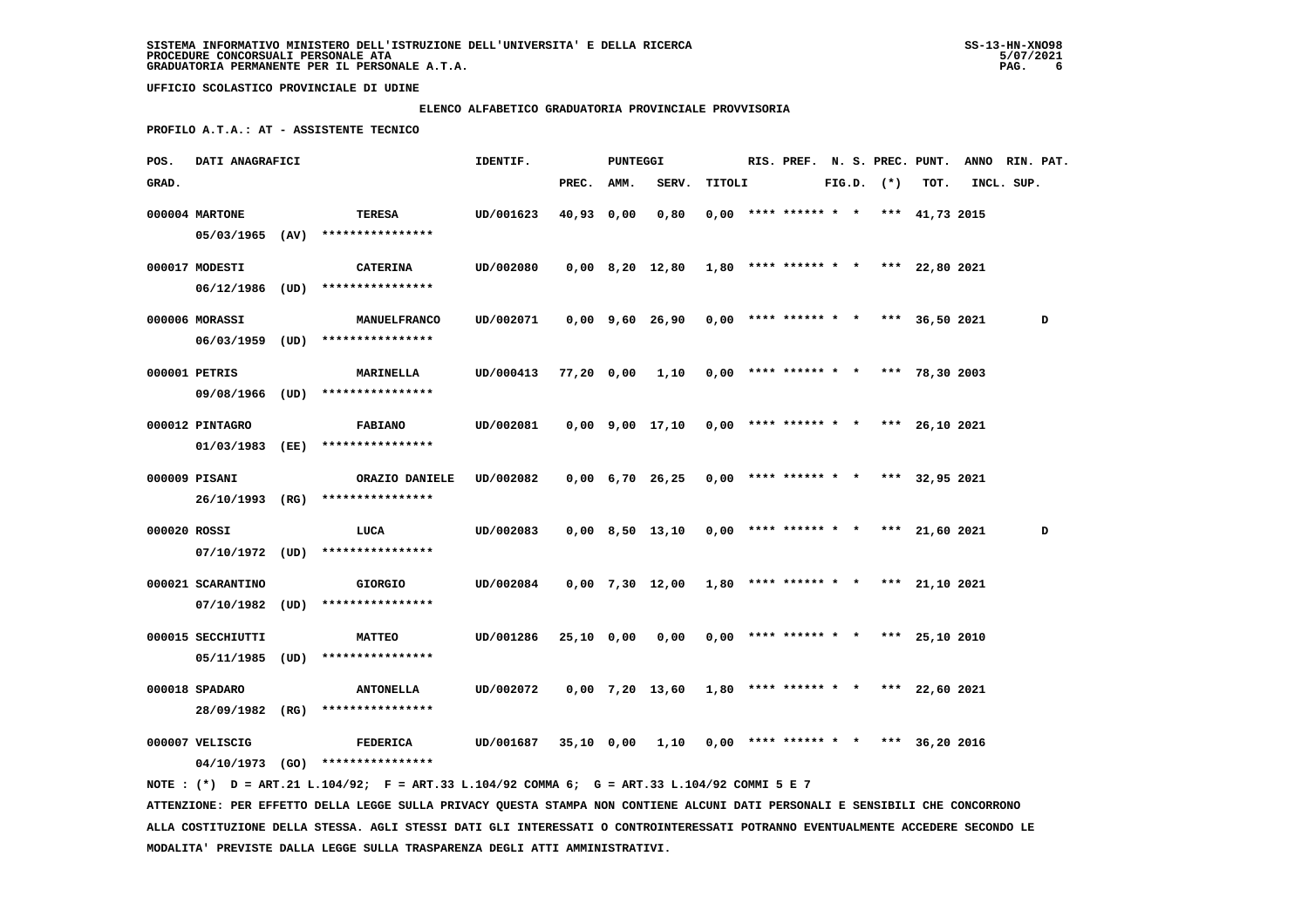### **ELENCO ALFABETICO GRADUATORIA PROVINCIALE PROVVISORIA**

 **PROFILO A.T.A.: CO - CUOCO**

| POS.         | DATI ANAGRAFICI      |      |                                                                                             | IDENTIF.  |            | PUNTEGGI |                   |      | RIS. PREF. N. S. PREC. PUNT. |  |                |                | <b>ANNO</b> |            | RIN. PAT. |
|--------------|----------------------|------|---------------------------------------------------------------------------------------------|-----------|------------|----------|-------------------|------|------------------------------|--|----------------|----------------|-------------|------------|-----------|
| GRAD.        |                      |      |                                                                                             |           | PREC.      | AMM.     | SERV. TITOLI      |      |                              |  | $FIG.D.$ $(*)$ | TOT.           |             | INCL. SUP. |           |
|              | 000002 FRALLICCIARDI |      | ROCCO                                                                                       | UD/002095 |            |          | 0,00 7,20 15,00   | 1,80 | **** ****** * *              |  |                | *** 24,00 2021 |             |            |           |
|              | 13/04/1993           | (SA) | ****************                                                                            |           |            |          |                   |      |                              |  |                |                |             |            |           |
|              | 000001 IAVAZZO       |      | <b>DOMENICO</b>                                                                             | UD/001889 | 20,90 0,00 |          | 4,50              | 0,00 | **** ****** * *              |  |                | *** 25,40 2020 |             |            |           |
|              | 09/07/1989           | (CE) | ****************                                                                            |           |            |          |                   |      |                              |  |                |                |             |            |           |
| 000003 VOLPE |                      |      | <b>RAIMONDO</b>                                                                             | UD/002131 |            |          | $0,00$ 7,40 12,00 | 0,00 | **** ****** * *              |  |                | *** 19,40 2021 |             |            |           |
|              | 24/01/1994           | (BA) | ****************                                                                            |           |            |          |                   |      |                              |  |                |                |             |            |           |
|              |                      |      | NOTE: (*) D = ART.21 L.104/92; F = ART.33 L.104/92 COMMA 6; G = ART.33 L.104/92 COMMI 5 E 7 |           |            |          |                   |      |                              |  |                |                |             |            |           |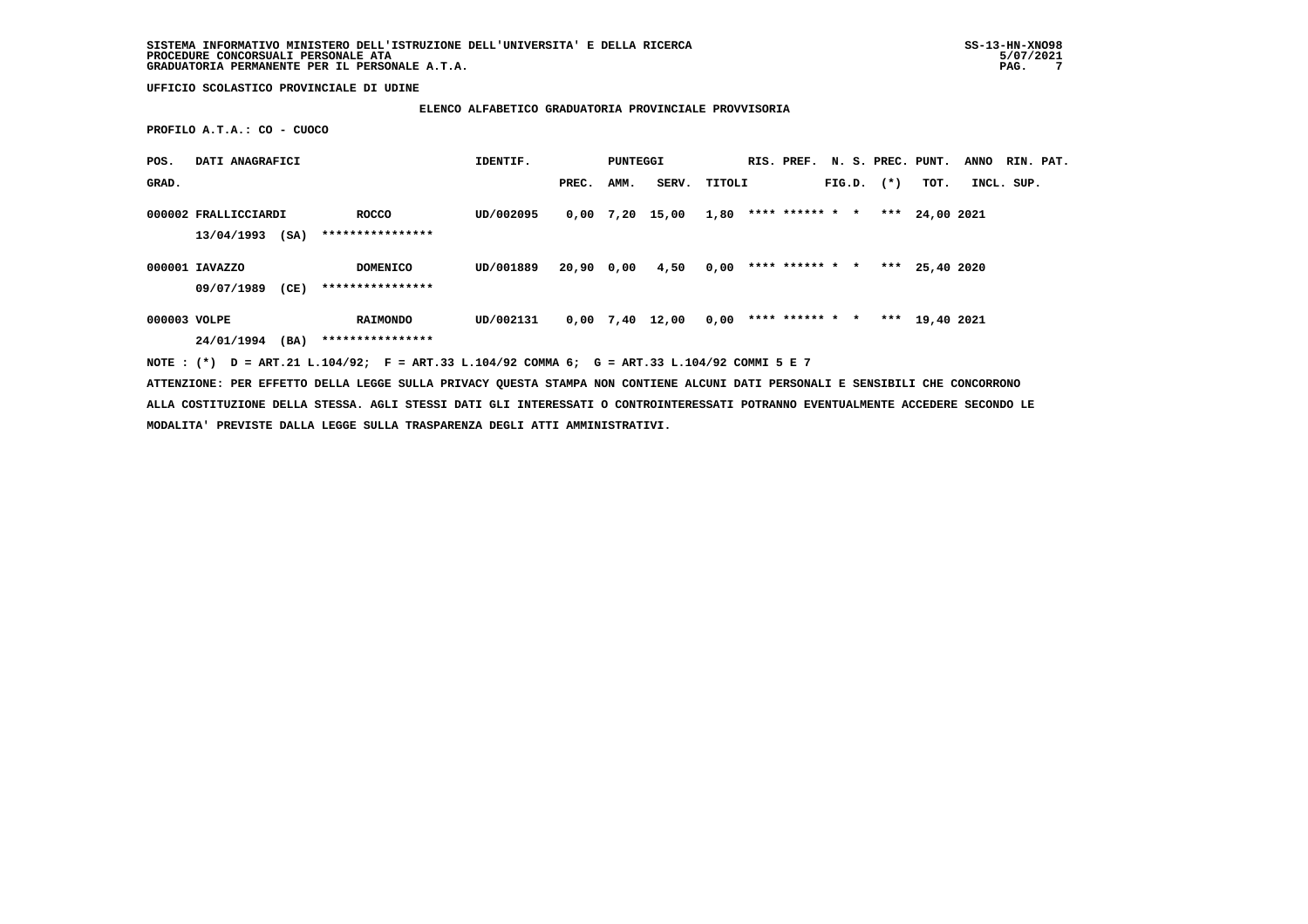#### **ELENCO ALFABETICO GRADUATORIA PROVINCIALE PROVVISORIA**

 **PROFILO A.T.A.: CR - COLLABORATORE SCOLASTICO TECNICO (ADDETTO AZIENDE AGRARIE)**

| POS.  | DATI ANAGRAFICI    |                                                                                                | IDENTIF.  |       | PUNTEGGI |                 |        |                 |        |        | RIS. PREF. N. S. PREC. PUNT. | <b>ANNO</b> | RIN. PAT. |
|-------|--------------------|------------------------------------------------------------------------------------------------|-----------|-------|----------|-----------------|--------|-----------------|--------|--------|------------------------------|-------------|-----------|
| GRAD. |                    |                                                                                                |           | PREC. | AMM.     | SERV.           | TITOLI |                 | FIG.D. | $(* )$ | тот.                         | INCL. SUP.  |           |
|       | 000001 CARLUCCIO   | ALBERTO                                                                                        | UD/002129 |       |          | 0,00 2,50 16,75 | 3,00   | **** ****** * * |        |        | *** 22,25 2021               |             |           |
|       | (MI)<br>15/11/1985 | ****************                                                                               |           |       |          |                 |        |                 |        |        |                              |             |           |
|       |                    | NOTE : $(*)$ D = ART.21 L.104/92; F = ART.33 L.104/92 COMMA 6; G = ART.33 L.104/92 COMMI 5 E 7 |           |       |          |                 |        |                 |        |        |                              |             |           |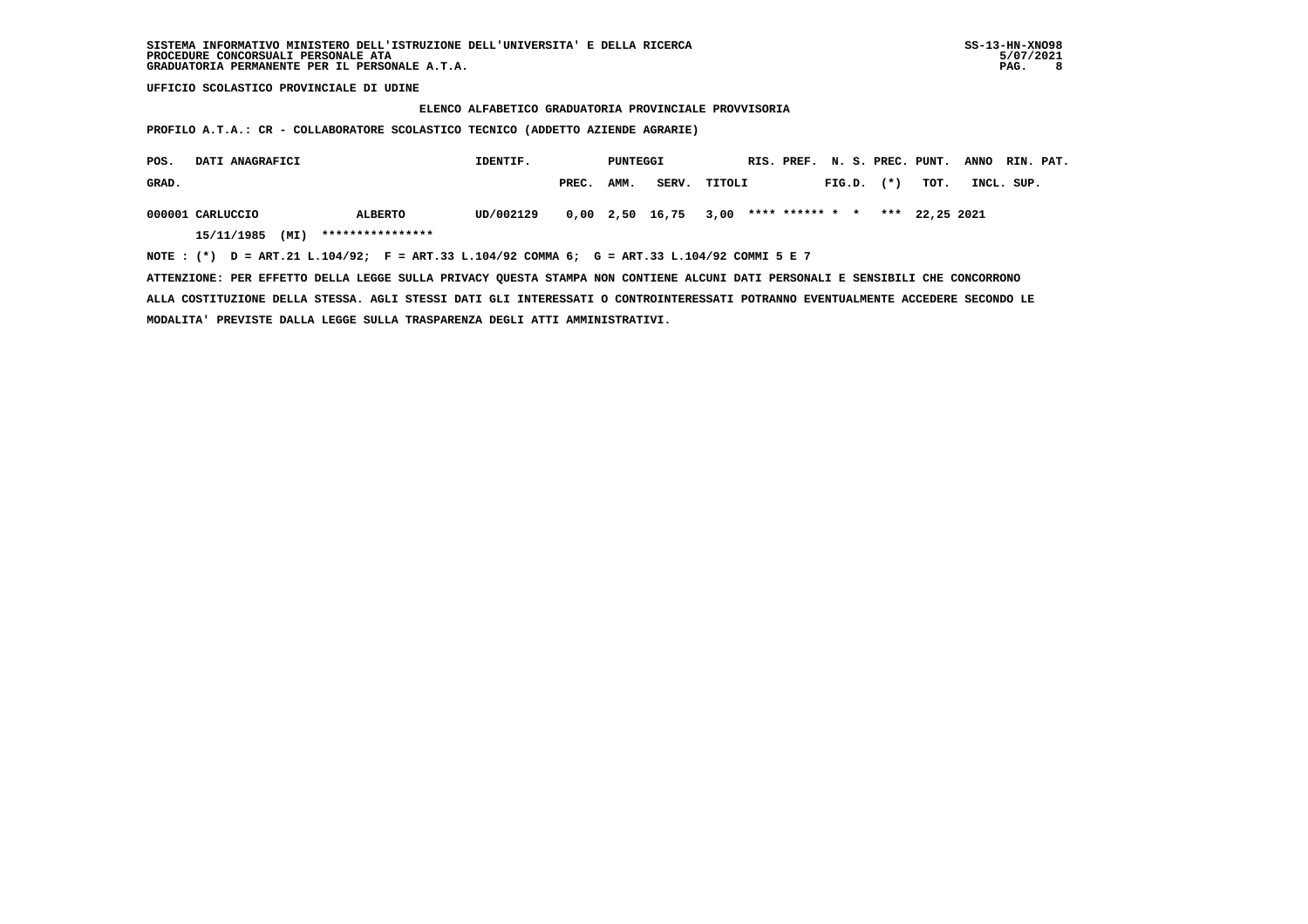### **ELENCO ALFABETICO GRADUATORIA PROVINCIALE PROVVISORIA**

 **PROFILO A.T.A.: CS - COLLABORATORE SCOLASTICO**

| POS.         | DATI ANAGRAFICI  |                                                                                                                               | IDENTIF.  |            | PUNTEGGI  |                                                       |        |                            |  |                | RIS. PREF. N. S. PREC. PUNT.          | ANNO RIN. PAT. |  |
|--------------|------------------|-------------------------------------------------------------------------------------------------------------------------------|-----------|------------|-----------|-------------------------------------------------------|--------|----------------------------|--|----------------|---------------------------------------|----------------|--|
| GRAD.        |                  |                                                                                                                               |           | PREC. AMM. |           | SERV.                                                 | TITOLI |                            |  | $FIG.D.$ $(*)$ | TOT.                                  | INCL. SUP.     |  |
| 000071 ADAMO |                  | <b>MIRIAM</b>                                                                                                                 | UD/001893 | 17,00 0,00 |           | 4,50                                                  |        |                            |  |                | $0,00$ **** ****** * * *** 21,50 2020 |                |  |
|              |                  | 10/10/1973 (UD) ****************                                                                                              |           |            |           |                                                       |        |                            |  |                |                                       |                |  |
|              |                  |                                                                                                                               |           |            |           |                                                       |        |                            |  |                |                                       |                |  |
|              | 000157 AGOSTO    | <b>STEFANIA</b>                                                                                                               | UD/001430 | 14,00 0,00 |           | 0,00                                                  |        |                            |  |                | $0,00$ **** ****** * * *** 14,00 2011 |                |  |
|              |                  | 19/11/1955 (UD) ****************                                                                                              |           |            |           |                                                       |        |                            |  |                |                                       |                |  |
|              | 000046 AMADIO    | CRISTINA                                                                                                                      | UD/001894 | 18,50 0,00 |           | 4,50                                                  |        |                            |  |                | $0,00$ **** ****** * * *** 23,00 2020 |                |  |
|              |                  | 02/01/1986 (UD) ****************                                                                                              |           |            |           |                                                       |        |                            |  |                |                                       |                |  |
|              |                  |                                                                                                                               |           |            |           |                                                       |        |                            |  |                |                                       |                |  |
| 000106 AMATO |                  | DINO                                                                                                                          | UD/001502 | 18,05 0,00 |           | 0,00                                                  |        |                            |  |                | $0,00$ **** ****** * * *** 18,05 2013 |                |  |
|              |                  | 26/06/1968 (UD) ****************                                                                                              |           |            |           |                                                       |        |                            |  |                |                                       |                |  |
|              | 000084 AMENDOLA  | PATRIZIA                                                                                                                      | UD/001985 | 16,00 0,00 |           | 4,50                                                  |        |                            |  |                | $0,00$ **** ****** * * *** 20,50 2020 |                |  |
|              |                  | $31/03/1961$ (BO) *****************                                                                                           |           |            |           |                                                       |        |                            |  |                |                                       |                |  |
|              |                  |                                                                                                                               |           |            |           |                                                       |        |                            |  |                |                                       |                |  |
|              | 000090 AMODEO    | <b>CARMEN</b>                                                                                                                 | UD/002066 |            |           | $0,00$ 3,50 16,50                                     |        |                            |  |                | $0,00$ **** ****** * * *** 20,00 2021 |                |  |
|              |                  | 28/03/1985 (RC) ****************                                                                                              |           |            |           |                                                       |        |                            |  |                |                                       |                |  |
|              | 000180 ANTICO    | <b>ALESSANDRA</b>                                                                                                             | UD/001722 |            | 7,70 0,00 | 0,00                                                  |        | $0,00$ **** ****** * * *** |  |                | 7,70 2017                             |                |  |
|              |                  | $15/08/1974$ (NA) ****************                                                                                            |           |            |           |                                                       |        |                            |  |                |                                       |                |  |
|              | 000087 ANTONIOLO | <b>ELISA</b>                                                                                                                  | UD/001891 | 16,00 0,00 |           | 4,50                                                  |        | $0,00$ **** ****** * *     |  |                | *** 20,50 2020                        |                |  |
|              |                  | 22/12/1976 (UD) ****************                                                                                              |           |            |           |                                                       |        |                            |  |                |                                       |                |  |
|              |                  |                                                                                                                               |           |            |           |                                                       |        |                            |  |                |                                       |                |  |
|              | 000129 APUZZO    | <b>FRANCESCO</b>                                                                                                              | UD/002068 |            |           | $0,00$ 2,00 14,85                                     |        |                            |  |                | $0,00$ **** ****** * * *** 16,85 2021 |                |  |
|              |                  | 29/12/1993 (UD) ****************                                                                                              |           |            |           |                                                       |        |                            |  |                |                                       |                |  |
|              | 000149 AQUILINA  | PINO GIUSEPPE AL UD/002085                                                                                                    |           |            |           | $0,00$ $3,50$ $12,00$                                 |        |                            |  |                | $0,00$ **** ****** * * *** 15,50 2021 |                |  |
|              |                  | 23/05/1994 (PA) ****************                                                                                              |           |            |           |                                                       |        |                            |  |                |                                       |                |  |
|              |                  |                                                                                                                               |           |            |           |                                                       |        |                            |  |                |                                       |                |  |
|              | 000124 BAIUTTI   | <b>ANTONELLA</b>                                                                                                              | UD/002086 |            |           | $0,00$ 3,00 14,00 0,00 **** ****** * * *** 17,00 2021 |        |                            |  |                |                                       |                |  |
|              |                  | 16/04/1966 (UD) ****************                                                                                              |           |            |           |                                                       |        |                            |  |                |                                       |                |  |
|              |                  | NOTE: (*) D = ART.21 L.104/92; F = ART.33 L.104/92 COMMA 6; G = ART.33 L.104/92 COMMI 5 E 7                                   |           |            |           |                                                       |        |                            |  |                |                                       |                |  |
|              |                  | ATTENZIONE: PER EFFETTO DELLA LEGGE SULLA PRIVACY QUESTA STAMPA NON CONTIENE ALCUNI DATI PERSONALI E SENSIBILI CHE CONCORRONO |           |            |           |                                                       |        |                            |  |                |                                       |                |  |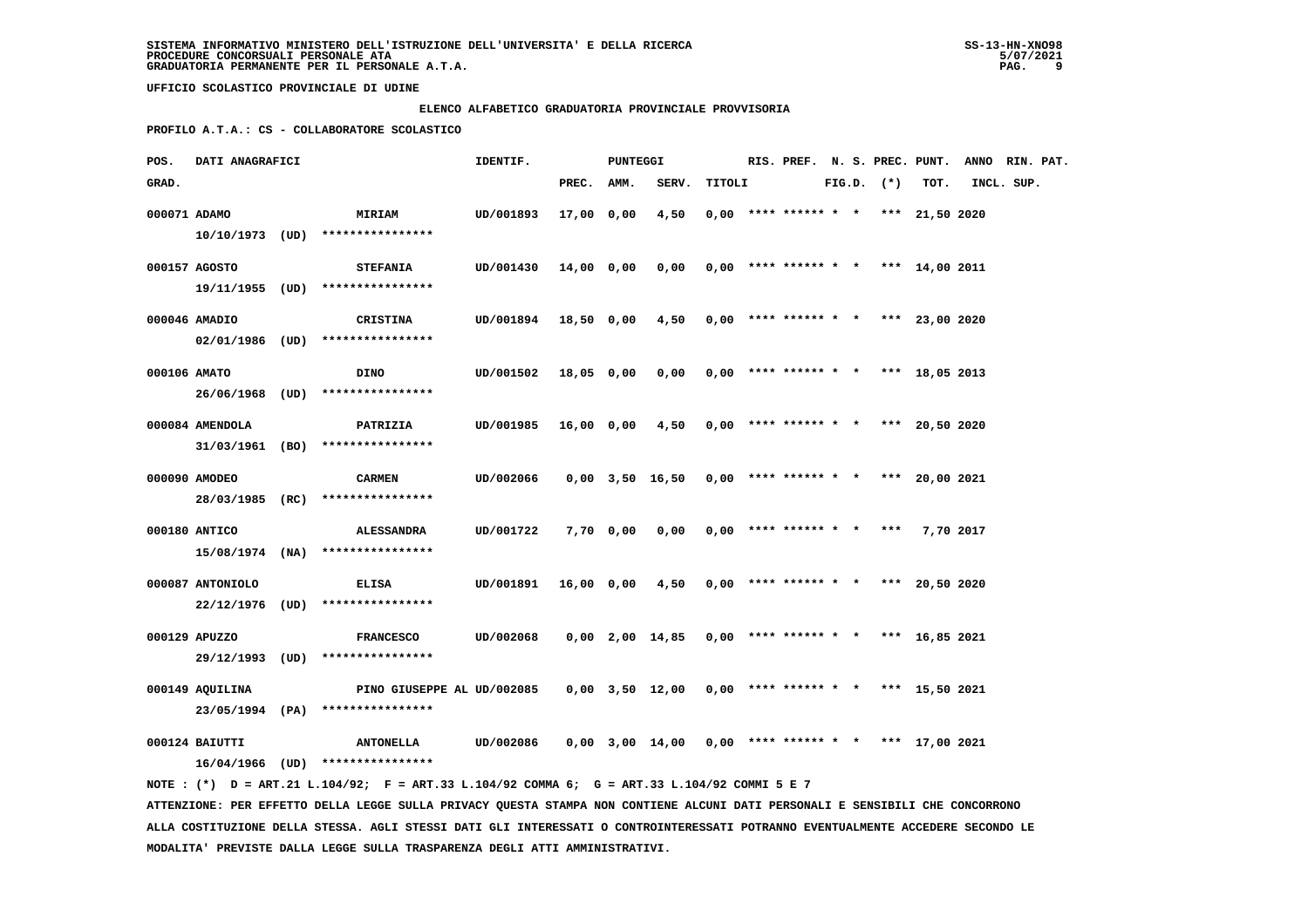#### **ELENCO ALFABETICO GRADUATORIA PROVINCIALE PROVVISORIA**

 **PROFILO A.T.A.: CS - COLLABORATORE SCOLASTICO**

| POS.        | <b>DATI ANAGRAFICI</b> |                                                                                             | IDENTIF.                                                    |            | PUNTEGGI |                                                       |        |                                       |  |                |      | RIS. PREF. N. S. PREC. PUNT. ANNO RIN. PAT. |  |
|-------------|------------------------|---------------------------------------------------------------------------------------------|-------------------------------------------------------------|------------|----------|-------------------------------------------------------|--------|---------------------------------------|--|----------------|------|---------------------------------------------|--|
| GRAD.       |                        |                                                                                             |                                                             | PREC. AMM. |          | SERV.                                                 | TITOLI |                                       |  | $FIG.D.$ $(*)$ | TOT. | INCL. SUP.                                  |  |
|             | 000142 BALZAMO         | GIUSEPPE<br>$11/09/1956$ (NA) ****************                                              | UD/000925                                                   | 16,00 0,00 |          | 0,00                                                  |        | $0.00$ **** ****** * * *** 16.00 2005 |  |                |      |                                             |  |
|             | 000041 BARBATO         | <b>DANIELA</b><br>30/09/1985 (CE) ****************                                          | UD/001895                                                   | 19,00 0,00 |          | 4,50                                                  |        | $0,00$ **** ****** * * *** 23,50 2020 |  |                |      |                                             |  |
|             | 000045 BARCHETTA       | <b>LOREDANA</b><br>06/05/1980 (EE) ****************                                         | UD/001896 18,50 0,00 4,50 0,00 **** ****** * *** 23,00 2020 |            |          |                                                       |        |                                       |  |                |      |                                             |  |
|             | 000029 BENEDETTI       | <b>ANDREINA</b>                                                                             | UD/001810                                                   | 21,00 0,00 |          | 4,50                                                  |        | $0,00$ **** ****** * * *** 25,50 2019 |  |                |      |                                             |  |
|             | 000013 BONANNO         | 23/06/1959 (EE) ****************<br>ALESSIA GIUSI                                           | UD/001811                                                   | 22,00 0,00 |          | 4,50                                                  |        | $0,00$ **** ****** * * *** 26,50 2019 |  |                |      |                                             |  |
|             |                        | $02/04/1984$ (CT) ****************                                                          |                                                             |            |          |                                                       |        |                                       |  |                |      |                                             |  |
| 000108 BOVE |                        | <b>STEFANIA</b><br>22/10/1976 (CE) ****************                                         | UD/002087                                                   |            |          | $0,00$ 3,50 14,50 0,00 **** ****** * * *** 18,00 2021 |        |                                       |  |                |      |                                             |  |
|             | 000101 BRESOLIN        | <b>FABIANA</b><br>15/07/1966 (UD) ****************                                          | UD/001897                                                   |            |          | 17,60 0,00 1,20                                       |        | $0,00$ **** ****** * * *** 18,80 2020 |  |                |      |                                             |  |
|             | 000098 BUSCEMA         | <b>GABRIELE</b><br>20/06/1991 (UD) ****************                                         | UD/002060                                                   |            |          | 0,00 3,50 15,60                                       |        | $0,00$ **** ****** * * *** 19,10 2021 |  |                |      |                                             |  |
|             | 000167 CAFARI          | <b>CATERINA</b>                                                                             | UD/001900                                                   |            |          | 9,73 0,00 1,65                                        |        | $0,00$ **** ****** * * *** 11,38 2020 |  |                |      |                                             |  |
|             | 000056 CAMISA          | 29/03/1991 (RC) ****************<br><b>STEFANIA</b>                                         | UD/002088                                                   |            |          | $0,00$ 3,00 19,46 0,00 **** ****** * *** 22,46 2021   |        |                                       |  |                |      |                                             |  |
|             |                        | $10/06/1994$ (LE) ****************                                                          |                                                             |            |          |                                                       |        |                                       |  |                |      |                                             |  |
|             | 000089 CAMOZZATO       | CLAUDIA<br>24/02/1973 (TV) ****************                                                 | UD/001901                                                   |            |          | 15,50 0,00 4,50                                       |        | $0,00$ **** ****** * * *** 20,00 2020 |  |                |      |                                             |  |
|             |                        | NOTE: (*) D = ART.21 L.104/92; F = ART.33 L.104/92 COMMA 6; G = ART.33 L.104/92 COMMI 5 E 7 |                                                             |            |          |                                                       |        |                                       |  |                |      |                                             |  |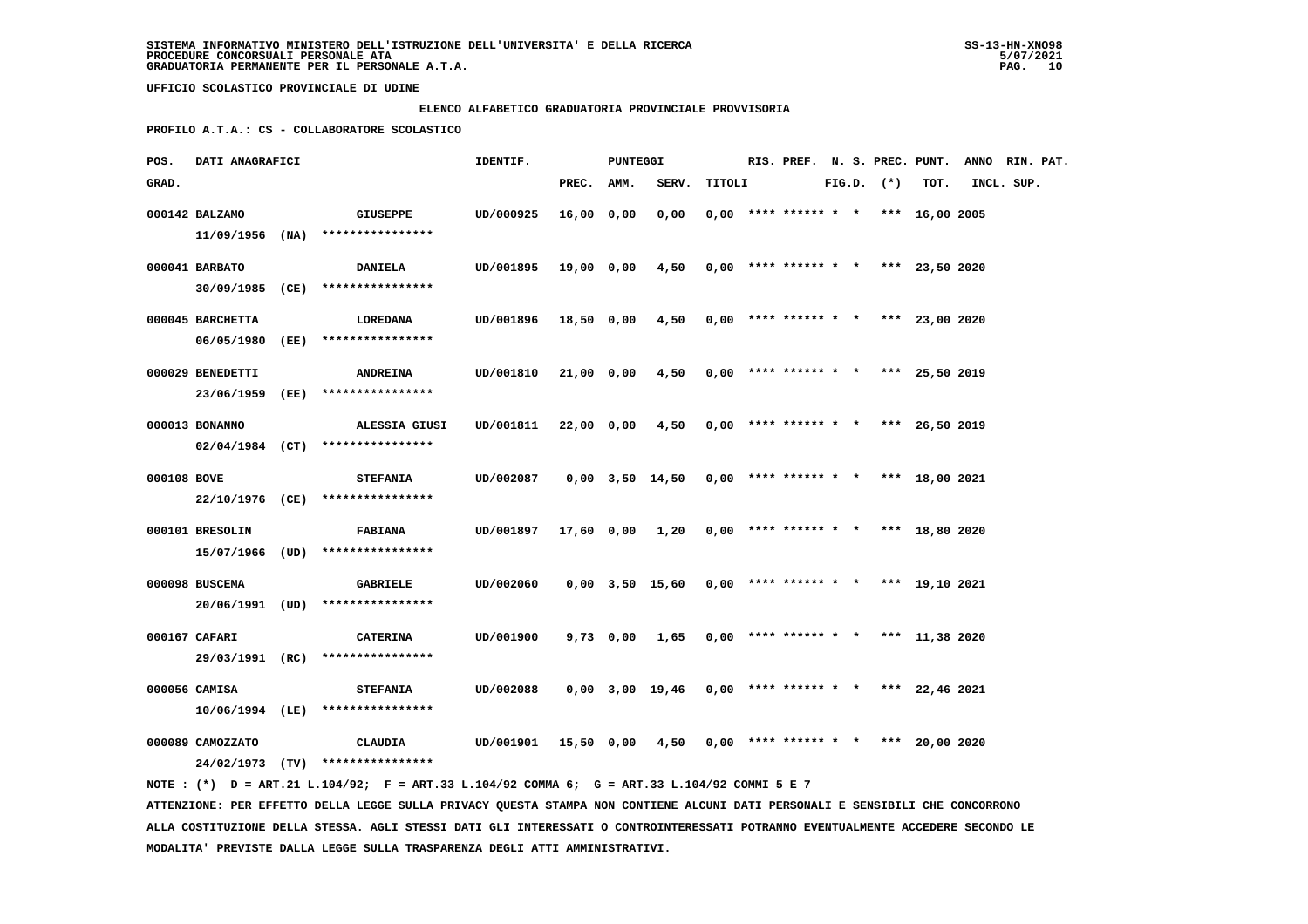#### **ELENCO ALFABETICO GRADUATORIA PROVINCIALE PROVVISORIA**

 **PROFILO A.T.A.: CS - COLLABORATORE SCOLASTICO**

| POS.  | DATI ANAGRAFICI    |                                                                                             | IDENTIF.  |            | PUNTEGGI    |                                                       |        | RIS. PREF. N. S. PREC. PUNT.          |  |                |                | ANNO RIN. PAT. |  |
|-------|--------------------|---------------------------------------------------------------------------------------------|-----------|------------|-------------|-------------------------------------------------------|--------|---------------------------------------|--|----------------|----------------|----------------|--|
| GRAD. |                    |                                                                                             |           | PREC.      | AMM.        | SERV.                                                 | TITOLI |                                       |  | $FIG.D.$ $(*)$ | TOT.           | INCL. SUP.     |  |
|       | 000004 CAPPELLI    | <b>ANNAMARIA</b>                                                                            | UD/001834 | 22,50 0,00 |             | 5,50                                                  |        | $0,00$ **** ****** * *                |  |                | *** 28,00 2019 |                |  |
|       |                    | $12/08/1961$ (AP) ****************                                                          |           |            |             |                                                       |        |                                       |  |                |                |                |  |
|       | 000077 CAPPELLI    | <b>NIKI</b>                                                                                 | UD/001887 | 13,50 2,00 |             | 5,50                                                  |        | $0,00$ **** ****** * * *** 21,00 2020 |  |                |                |                |  |
|       |                    | 06/12/1990 (CE) ****************                                                            |           |            |             |                                                       |        |                                       |  |                |                |                |  |
|       |                    |                                                                                             |           |            |             |                                                       |        |                                       |  |                |                |                |  |
|       | 000133 CAROTENUTO  | <b>ALESSANDRO</b>                                                                           | UD/002089 |            |             | 0,00 2,00 14,50                                       |        | $0,00$ **** ****** * * *** 16,50 2021 |  |                |                |                |  |
|       |                    | 24/04/1993 (NA) ****************                                                            |           |            |             |                                                       |        |                                       |  |                |                |                |  |
|       | 000103 CAROTENUTO  | <b>DOMENICO</b>                                                                             | UD/002162 |            |             | $0,00$ 3,50 15,00 0,00 **** ****** * * *** 18,50 2021 |        |                                       |  |                |                |                |  |
|       | 25/01/1984 (NA)    | ****************                                                                            |           |            |             |                                                       |        |                                       |  |                |                |                |  |
|       |                    |                                                                                             |           |            |             |                                                       |        |                                       |  |                |                |                |  |
|       | 000026 CARPINIELLO | <b>FERDINANDO</b>                                                                           | UD/001902 | 20,50 0,00 |             | 5,50                                                  |        | $0,00$ **** ****** * *                |  |                | *** 26,00 2020 |                |  |
|       |                    | $05/11/1977$ (NA) ****************                                                          |           |            |             |                                                       |        |                                       |  |                |                |                |  |
|       | 000144 CARRAMUSA   | <b>STEFANIA</b>                                                                             | UD/002090 |            |             | 0,00 3,50 12,00                                       |        | $0,00$ **** ****** * *                |  |                | *** 15,50 2021 |                |  |
|       |                    | $11/10/1979$ (PA) ****************                                                          |           |            |             |                                                       |        |                                       |  |                |                |                |  |
|       |                    |                                                                                             |           |            |             |                                                       |        |                                       |  |                |                |                |  |
|       | 000152 CASILLO     | <b>NUNZIO</b>                                                                               | UD/001761 | 15,00 0,00 |             | 0,00                                                  |        | $0,00$ **** ****** * * *** 15,00 2018 |  |                |                |                |  |
|       |                    | 24/01/1987 (NA) ****************                                                            |           |            |             |                                                       |        |                                       |  |                |                |                |  |
|       | 000162 CATANIA     | <b>BIAGIA</b>                                                                               | UD/001763 | 12,72 0,00 |             | 0,00                                                  |        | $0,00$ **** ****** * * *** 12,72 2018 |  |                |                |                |  |
|       |                    | 22/09/1969 (CT) ****************                                                            |           |            |             |                                                       |        |                                       |  |                |                |                |  |
|       | 000188 CAUGLIA     | <b>DAVIDE</b>                                                                               | UD/001765 |            | $6,35$ 0,00 | 0,00                                                  |        | $0,00$ **** ****** * * ***            |  |                | 6,35 2018      |                |  |
|       | 08/01/1970         | $(UD)$ *****************                                                                    |           |            |             |                                                       |        |                                       |  |                |                |                |  |
|       |                    |                                                                                             |           |            |             |                                                       |        |                                       |  |                |                |                |  |
|       | 000161 CELESTRE    | <b>DOMENICA</b>                                                                             | UD/001614 | 12,80 0,00 |             | 0,00                                                  |        | $0,00$ **** ****** * * *** 12,80 2015 |  |                |                |                |  |
|       | $22/04/1983$ (RG)  | ****************                                                                            |           |            |             |                                                       |        |                                       |  |                |                |                |  |
|       | 000190 CHERSIN     | ERICA                                                                                       | UD/002010 |            | 2,50 0,00   | 0,00                                                  |        | $0.00$ **** ****** * *                |  | ***            | 2,50 2020      |                |  |
|       |                    | 21/06/1976 (GO) *****************                                                           |           |            |             |                                                       |        |                                       |  |                |                |                |  |
|       |                    | NOTE: (*) D = ART.21 L.104/92; F = ART.33 L.104/92 COMMA 6; G = ART.33 L.104/92 COMMI 5 E 7 |           |            |             |                                                       |        |                                       |  |                |                |                |  |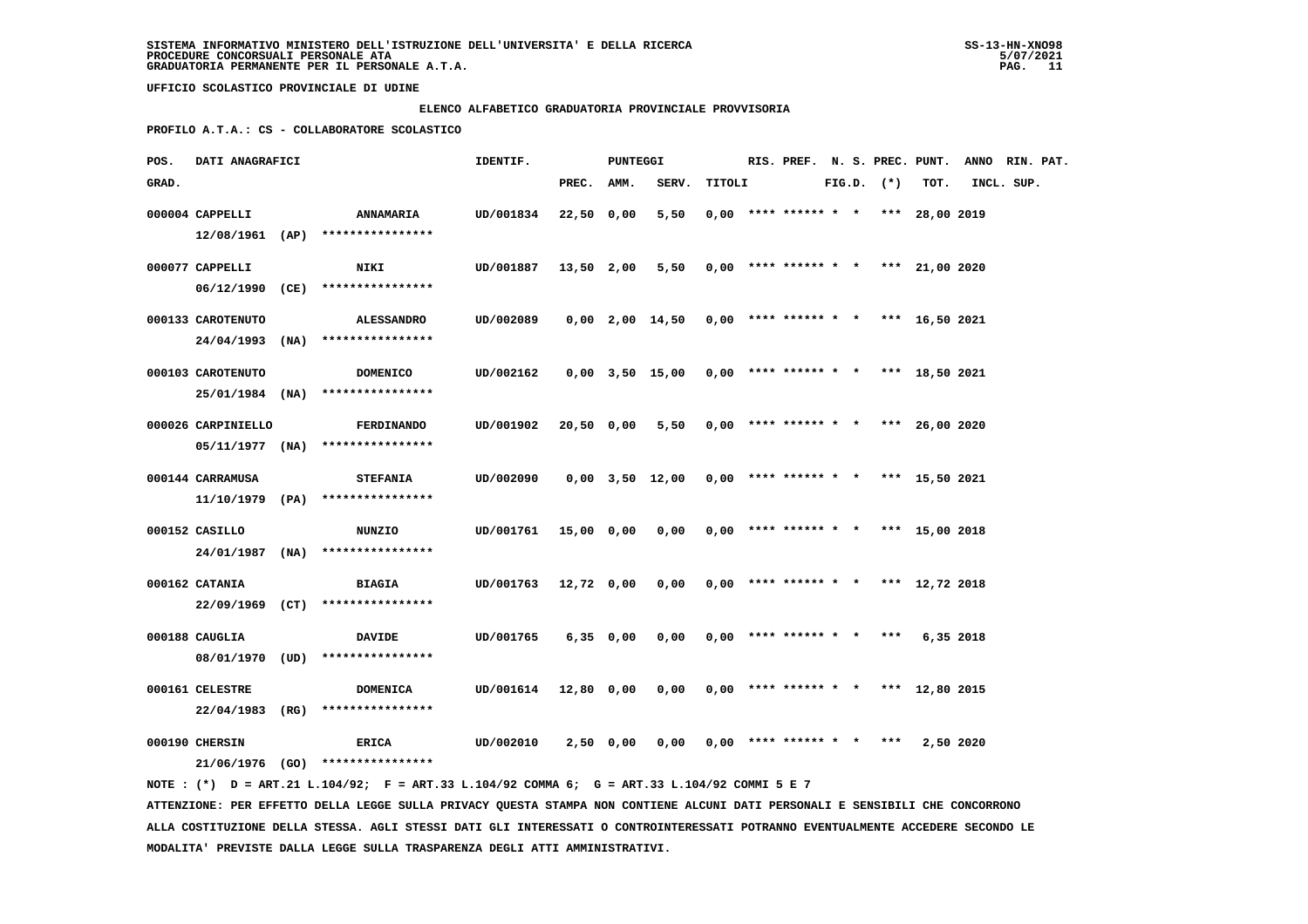#### **ELENCO ALFABETICO GRADUATORIA PROVINCIALE PROVVISORIA**

 **PROFILO A.T.A.: CS - COLLABORATORE SCOLASTICO**

| POS.  | DATI ANAGRAFICI    |                                                                                                | IDENTIF.             |            | PUNTEGGI |                                                       |        |                                       |  |                |      | RIS. PREF. N. S. PREC. PUNT. ANNO RIN. PAT. |  |
|-------|--------------------|------------------------------------------------------------------------------------------------|----------------------|------------|----------|-------------------------------------------------------|--------|---------------------------------------|--|----------------|------|---------------------------------------------|--|
| GRAD. |                    |                                                                                                |                      | PREC. AMM. |          | SERV.                                                 | TITOLI |                                       |  | $FIG.D.$ $(*)$ | TOT. | INCL. SUP.                                  |  |
|       | 000063 CHIABUDINI  | <b>IVANA</b>                                                                                   | UD/001447            | 21,98 0,00 |          | 0.00                                                  |        | $0.00$ **** ****** * * *** 21,98 2012 |  |                |      |                                             |  |
|       |                    | $04/02/1969$ (UD) ****************                                                             |                      |            |          |                                                       |        |                                       |  |                |      |                                             |  |
|       |                    |                                                                                                |                      |            |          |                                                       |        |                                       |  |                |      |                                             |  |
|       | 000100 CHIABUDINI  | LUISA                                                                                          | UD/001449            | 18,85 0,00 |          | 0,00                                                  |        | $0,00$ **** ****** * * *** 18,85 2012 |  |                |      |                                             |  |
|       |                    | 19/04/1970 (UD) ****************                                                               |                      |            |          |                                                       |        |                                       |  |                |      |                                             |  |
|       | 000050 CHIAVAZZO   | <b>SALVATORE</b>                                                                               | UD/001903 17,18 0,00 |            |          | 5,50                                                  |        | $0,00$ **** ****** * * *** 22,68 2020 |  |                |      |                                             |  |
|       |                    | 22/10/1991 (SA) ****************                                                               |                      |            |          |                                                       |        |                                       |  |                |      |                                             |  |
|       | 000168 CIANFRONE   |                                                                                                |                      |            |          |                                                       |        |                                       |  |                |      |                                             |  |
|       |                    | 13/05/1986 (CH) ****************                                                               |                      |            |          |                                                       |        |                                       |  |                |      |                                             |  |
|       |                    |                                                                                                |                      |            |          |                                                       |        |                                       |  |                |      |                                             |  |
|       | 000052 CICCHIRILLO | COSIMO                                                                                         | UD/001450            | 22,60 0,00 |          | $0,00$ $0,00$ **** ****** * * *** 22,60 2012          |        |                                       |  |                |      |                                             |  |
|       |                    | 26/09/1976 (AG) ****************                                                               |                      |            |          |                                                       |        |                                       |  |                |      |                                             |  |
|       | 000173 CINQUE      | MONIA DOMINIQUE UD/001768                                                                      |                      | 9,00 0,00  |          | 0,00                                                  |        | $0.00$ **** ****** * * *** 9.00 2018  |  |                |      |                                             |  |
|       |                    | 17/09/1979 (CL) ****************                                                               |                      |            |          |                                                       |        |                                       |  |                |      |                                             |  |
|       |                    |                                                                                                |                      |            |          |                                                       |        | $0.00$ **** ****** * * *** 17.50 2019 |  |                |      |                                             |  |
|       | 000117 CIPRIANO    | <b>DANIELA</b><br>18/04/1975 (EE) ****************                                             | UD/001815            | 17,50 0,00 |          | 0,00                                                  |        |                                       |  |                |      |                                             |  |
|       |                    |                                                                                                |                      |            |          |                                                       |        |                                       |  |                |      |                                             |  |
|       | 000006 CLEMENTE    | <b>TIZIANA</b>                                                                                 | UD/001816            | 22,00 0,00 |          | 5,50                                                  |        | $0,00$ **** ****** * * *** 27,50 2019 |  |                |      |                                             |  |
|       |                    | $16/12/1985$ (AG) ****************                                                             |                      |            |          |                                                       |        |                                       |  |                |      |                                             |  |
|       | 000061 COLUSSA     | REDI                                                                                           | UD/000820            | 22,00 0,00 |          | 0,00                                                  |        | $0,00$ **** ****** * * *** 22,00 2004 |  |                |      |                                             |  |
|       |                    | 18/08/1960 (UD) ****************                                                               |                      |            |          |                                                       |        |                                       |  |                |      |                                             |  |
|       |                    |                                                                                                |                      |            |          |                                                       |        |                                       |  |                |      |                                             |  |
|       | 000118 CONFESSORE  | <b>CATERINA</b>                                                                                | UD/002062            |            |          | $0,00$ 3,00 14,50 0,00 **** ****** * * *** 17,50 2021 |        |                                       |  |                |      |                                             |  |
|       |                    | 09/03/1970 (SA) ****************                                                               |                      |            |          |                                                       |        |                                       |  |                |      |                                             |  |
|       | 000032 CONTALDO    | LUCIA                                                                                          | UD/001888            | 20,60 0,00 |          | $4,50$ 0,00 **** ****** * * *** 25,10 2020            |        |                                       |  |                |      |                                             |  |
|       |                    | 30/11/1986 (SA) ****************                                                               |                      |            |          |                                                       |        |                                       |  |                |      |                                             |  |
|       |                    | NOTE : $(*)$ D = ART.21 L.104/92; F = ART.33 L.104/92 COMMA 6; G = ART.33 L.104/92 COMMI 5 E 7 |                      |            |          |                                                       |        |                                       |  |                |      |                                             |  |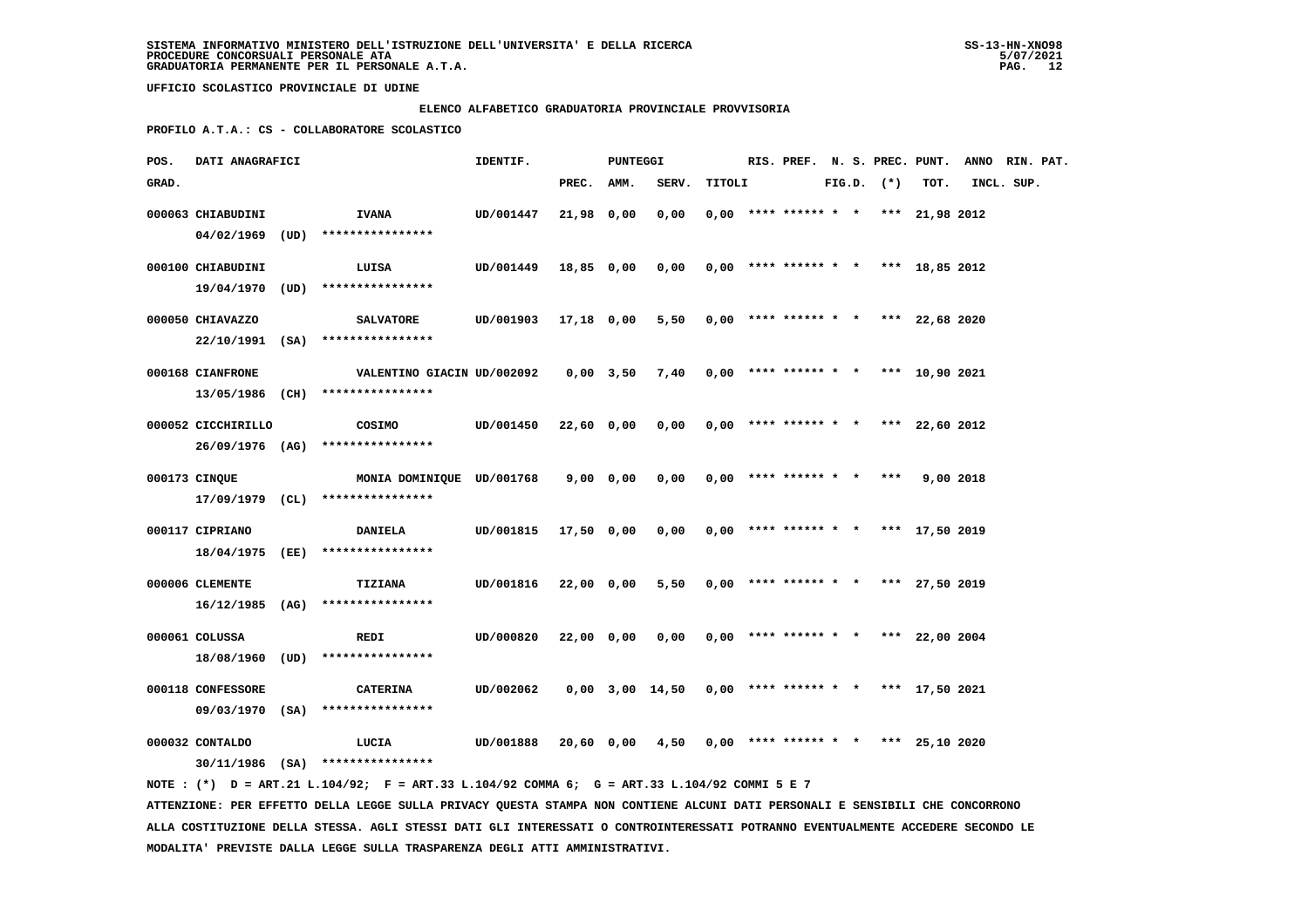#### **ELENCO ALFABETICO GRADUATORIA PROVINCIALE PROVVISORIA**

 **PROFILO A.T.A.: CS - COLLABORATORE SCOLASTICO**

| POS.         | DATI ANAGRAFICI   |                                                                                                                                   | IDENTIF.  |            | PUNTEGGI    |                                                             |        |                            |  |                | RIS. PREF. N. S. PREC. PUNT.          | ANNO RIN. PAT. |  |
|--------------|-------------------|-----------------------------------------------------------------------------------------------------------------------------------|-----------|------------|-------------|-------------------------------------------------------------|--------|----------------------------|--|----------------|---------------------------------------|----------------|--|
| GRAD.        |                   |                                                                                                                                   |           | PREC.      | AMM.        | SERV.                                                       | TITOLI |                            |  | $FIG.D.$ $(*)$ | TOT.                                  | INCL. SUP.     |  |
|              | 000166 COSTA      | <b>ANDREA</b>                                                                                                                     | UD/001657 | 11,50 0,00 |             | 0,00                                                        |        |                            |  |                | $0,00$ **** ****** * * *** 11,50 2016 |                |  |
|              |                   | $03/06/1982$ (TP) ****************                                                                                                |           |            |             |                                                             |        |                            |  |                |                                       |                |  |
|              | 000092 CRAGNO     | <b>ANNALISA</b>                                                                                                                   | UD/001905 | 15,50 0,00 |             | 4,50                                                        |        |                            |  |                | $0,00$ **** ****** * * *** 20,00 2020 |                |  |
|              |                   | 20/08/1975 (UD) ****************                                                                                                  |           |            |             |                                                             |        |                            |  |                |                                       |                |  |
|              | 000159 CRAINICH   | LJUBA                                                                                                                             | UD/001613 | 13,90 0,00 |             | 0,00                                                        |        |                            |  |                | $0,00$ **** ****** * * *** 13,90 2015 |                |  |
|              |                   | 19/08/1985 (UD) ****************                                                                                                  |           |            |             |                                                             |        |                            |  |                |                                       |                |  |
|              | 000096 CRISPINO   | CARMELA                                                                                                                           | UD/002093 |            |             | $0,00$ $0,00$ $16,00$ $0,00$ **** ****** * * *** 19,50 2021 |        |                            |  |                |                                       |                |  |
|              | 03/06/1988 (CE)   | ****************                                                                                                                  |           |            |             |                                                             |        |                            |  |                |                                       |                |  |
| 000189 CURRO |                   | <b>GIUSEPPE</b>                                                                                                                   | UD/002070 |            | $0,00$ 2,50 | 3,75                                                        |        | $0,00$ **** ****** * *     |  | $***$          | 6,25 2021                             |                |  |
|              |                   | $15/12/1991$ (CT) ****************                                                                                                |           |            |             |                                                             |        |                            |  |                |                                       |                |  |
|              | 000012 CUZZIT     | GIULIANA                                                                                                                          | UD/001818 | 22,30 0,00 |             | 4,50                                                        |        |                            |  |                | $0,00$ **** ****** * * *** 26,80 2019 |                |  |
|              |                   | 03/08/1963 (GO) ****************                                                                                                  |           |            |             |                                                             |        |                            |  |                |                                       |                |  |
|              | 000080 D'ONOFRIO  | <b>CARMELA</b>                                                                                                                    | UD/001986 | 17,00 0,00 |             | 4,00                                                        |        |                            |  |                | $0,00$ **** ****** * * *** 21,00 2020 |                |  |
|              |                   | $03/07/1967$ (NA) ****************                                                                                                |           |            |             |                                                             |        |                            |  |                |                                       |                |  |
|              | 000073 DAMIANO    | <b>ANTIMO</b>                                                                                                                     | UD/001906 | 17,00 0,00 |             | 4,50                                                        |        |                            |  |                | $0,00$ **** ****** * * *** 21,50 2020 |                |  |
|              |                   | $14/01/1960$ (NA) *****************                                                                                               |           |            |             |                                                             |        |                            |  |                |                                       |                |  |
|              | 000174 DE CHIRICO | <b>GAETANO</b>                                                                                                                    | UD/001819 |            | 8,80 0,00   | 0,00                                                        |        | $0,00$ **** ****** * * *** |  |                | 8,80 2019                             |                |  |
|              | $12/08/1966$ (BA) | ****************                                                                                                                  |           |            |             |                                                             |        |                            |  |                |                                       |                |  |
|              | 000091 DE GASPERI | <b>FRANCESCA</b>                                                                                                                  | UD/002127 |            |             | 0,00 3,50 16,50                                             |        |                            |  |                | $0,00$ **** ****** * * *** 20,00 2021 |                |  |
|              | 08/05/1971 (GO)   | ****************                                                                                                                  |           |            |             |                                                             |        |                            |  |                |                                       |                |  |
|              |                   |                                                                                                                                   |           |            |             |                                                             |        |                            |  |                |                                       |                |  |
|              | 000081 DE NICOLA  | LUIGI                                                                                                                             | UD/002126 |            |             | 0,00 2,00 18,75                                             |        |                            |  |                | $0,00$ **** ****** * * *** 20,75 2021 |                |  |
|              |                   | $10/09/1983$ (SA) ****************<br>NOTE: (*) D = ART.21 L.104/92; F = ART.33 L.104/92 COMMA 6; G = ART.33 L.104/92 COMMI 5 E 7 |           |            |             |                                                             |        |                            |  |                |                                       |                |  |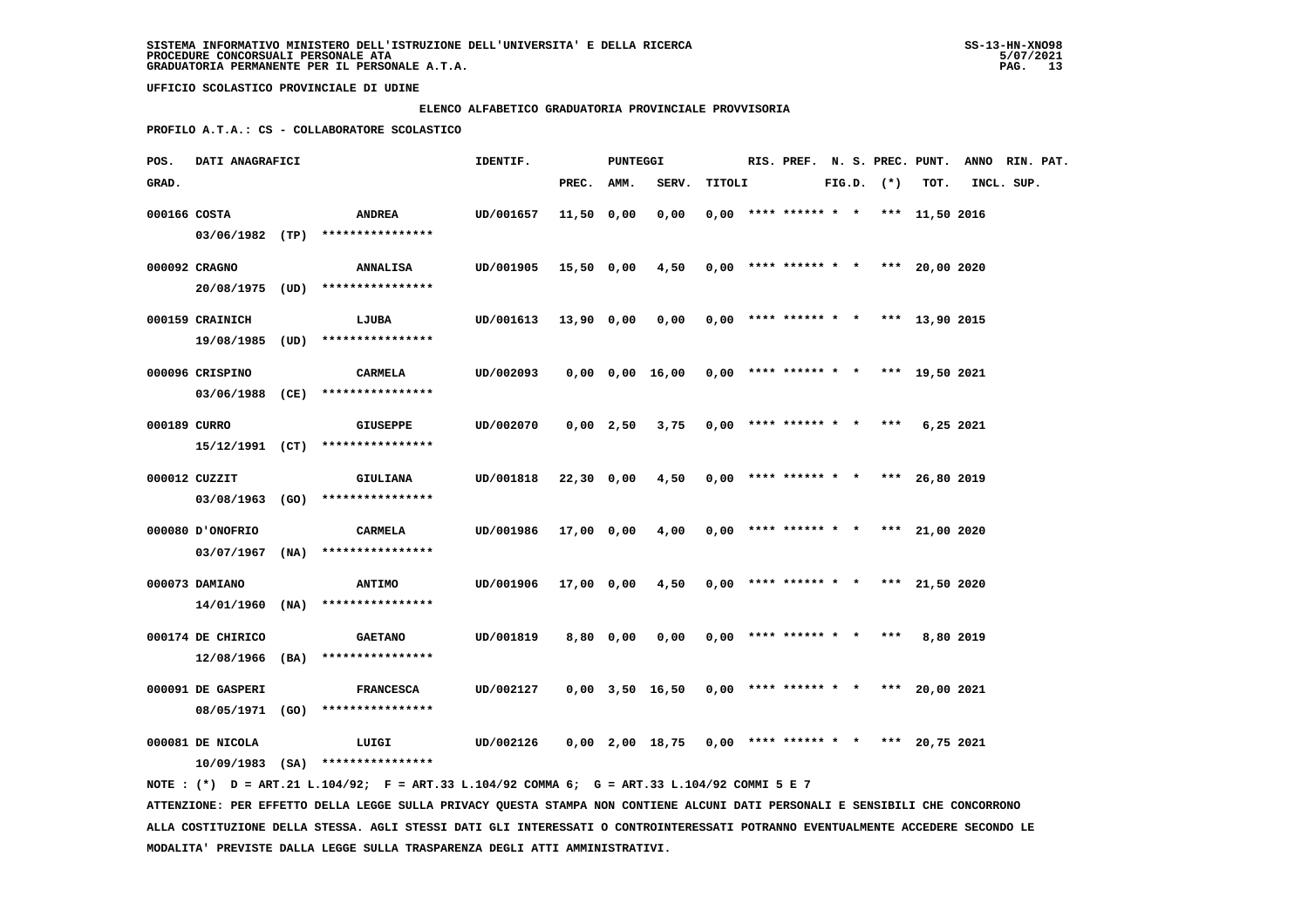#### **ELENCO ALFABETICO GRADUATORIA PROVINCIALE PROVVISORIA**

 **PROFILO A.T.A.: CS - COLLABORATORE SCOLASTICO**

| POS.  | DATI ANAGRAFICI     |                                                                                             | IDENTIF.  |            | <b>PUNTEGGI</b> |                                                       |        |                                       |  |                | RIS. PREF. N. S. PREC. PUNT. ANNO RIN. PAT. |            |  |
|-------|---------------------|---------------------------------------------------------------------------------------------|-----------|------------|-----------------|-------------------------------------------------------|--------|---------------------------------------|--|----------------|---------------------------------------------|------------|--|
| GRAD. |                     |                                                                                             |           | PREC.      | AMM.            | SERV.                                                 | TITOLI |                                       |  | $FIG.D.$ $(*)$ | TOT.                                        | INCL. SUP. |  |
|       | 000104 DELLA CORTE  | <b>BARTOLOMEO</b>                                                                           | UD/002065 |            |                 | $0,00$ $3,50$ $14,80$                                 |        | $0,00$ **** ****** * * *** 18,30 2021 |  |                |                                             |            |  |
|       |                     | 04/03/1994 (CE) ****************                                                            |           |            |                 |                                                       |        |                                       |  |                |                                             |            |  |
|       | 000009 DELLA MARINA | <b>WALTER</b>                                                                               | UD/001821 |            |                 | 22,50 0,00 4,50                                       |        | $0,00$ **** ****** * * *** 27,00 2019 |  |                |                                             |            |  |
|       |                     | 03/05/1994 (EE) ****************                                                            |           |            |                 |                                                       |        |                                       |  |                |                                             |            |  |
|       | 000025 DEMORO       | <b>VALENTINA</b>                                                                            | UD/001907 | 21,50 0,00 |                 | 4,50                                                  |        | $0,00$ **** ****** * * *** 26,00 2020 |  |                |                                             |            |  |
|       |                     | 02/09/1981 (RC) ****************                                                            |           |            |                 |                                                       |        |                                       |  |                |                                             |            |  |
|       | 000119 DESIDERIO    | <b>VIRGINIA</b>                                                                             | UD/002176 |            |                 | $0,00$ 3,50 14,00 0,00 **** ****** * * *** 17,50 2021 |        |                                       |  |                |                                             |            |  |
|       |                     | 28/07/1981 (NA) ****************                                                            |           |            |                 |                                                       |        |                                       |  |                |                                             |            |  |
|       | 000147 DI BIASE     | <b>VINCENZO</b>                                                                             | UD/002171 |            |                 | $0,00$ $3,50$ $12,00$                                 |        | $0,00$ **** ****** * * *** 15,50 2021 |  |                |                                             |            |  |
|       |                     | 02/09/1991 (CE) ****************                                                            |           |            |                 |                                                       |        |                                       |  |                |                                             |            |  |
|       |                     |                                                                                             |           |            |                 |                                                       |        |                                       |  |                |                                             |            |  |
|       | 000048 DI CERBO     | <b>ROSA</b>                                                                                 | UD/001908 | 17,50 0,00 |                 | 5,50                                                  |        | $0.00$ **** ****** * * *** 23.00 2020 |  |                |                                             |            |  |
|       |                     | 03/08/1980 (CE) ****************                                                            |           |            |                 |                                                       |        |                                       |  |                |                                             |            |  |
|       | 000114 DI LEVA      | <b>RAFFAELLA</b>                                                                            | UD/002106 |            |                 | $0,00$ 3,00 14,60 0,00 **** ****** * *** 17,60 2021   |        |                                       |  |                |                                             |            |  |
|       |                     | $25/03/1988$ (NA) *****************                                                         |           |            |                 |                                                       |        |                                       |  |                |                                             |            |  |
|       | 000102 DI MARE      | <b>VERONICA</b>                                                                             | UD/001822 | 18,55 0,00 |                 | 0,00                                                  |        | $0,00$ **** ****** * * *** 18,55 2019 |  |                |                                             |            |  |
|       |                     | $03/03/1986$ (CS) ****************                                                          |           |            |                 |                                                       |        |                                       |  |                |                                             |            |  |
|       | 000150 DI RISI      | <b>VINCENZO</b>                                                                             | UD/001987 | 15,50 0,00 |                 | 0,00                                                  |        | $0.00$ **** ****** * * *** 15.50 2020 |  |                |                                             |            |  |
|       | $01/04/1968$ (NA)   | ****************                                                                            |           |            |                 |                                                       |        |                                       |  |                |                                             |            |  |
|       |                     |                                                                                             |           |            |                 |                                                       |        |                                       |  |                |                                             |            |  |
|       | 000038 DI RONCO     | <b>ROLANDO</b>                                                                              | UD/001909 | 18,50 0,00 |                 | 5,50                                                  |        | $0,00$ **** ****** * * *** 24,00 2020 |  |                |                                             |            |  |
|       | 04/07/1963 (EE)     | ****************                                                                            |           |            |                 |                                                       |        |                                       |  |                |                                             |            |  |
|       | 000039 DIDOMENICO   | <b>ROBERTA</b>                                                                              | UD/001910 | 19,00 0,00 |                 | 4,50                                                  |        | $0,00$ **** ****** * * *** 23,50 2020 |  |                |                                             |            |  |
|       |                     | $10/08/1995$ (SR) ****************                                                          |           |            |                 |                                                       |        |                                       |  |                |                                             |            |  |
|       |                     | NOTE: (*) D = ART.21 L.104/92; F = ART.33 L.104/92 COMMA 6; G = ART.33 L.104/92 COMMI 5 E 7 |           |            |                 |                                                       |        |                                       |  |                |                                             |            |  |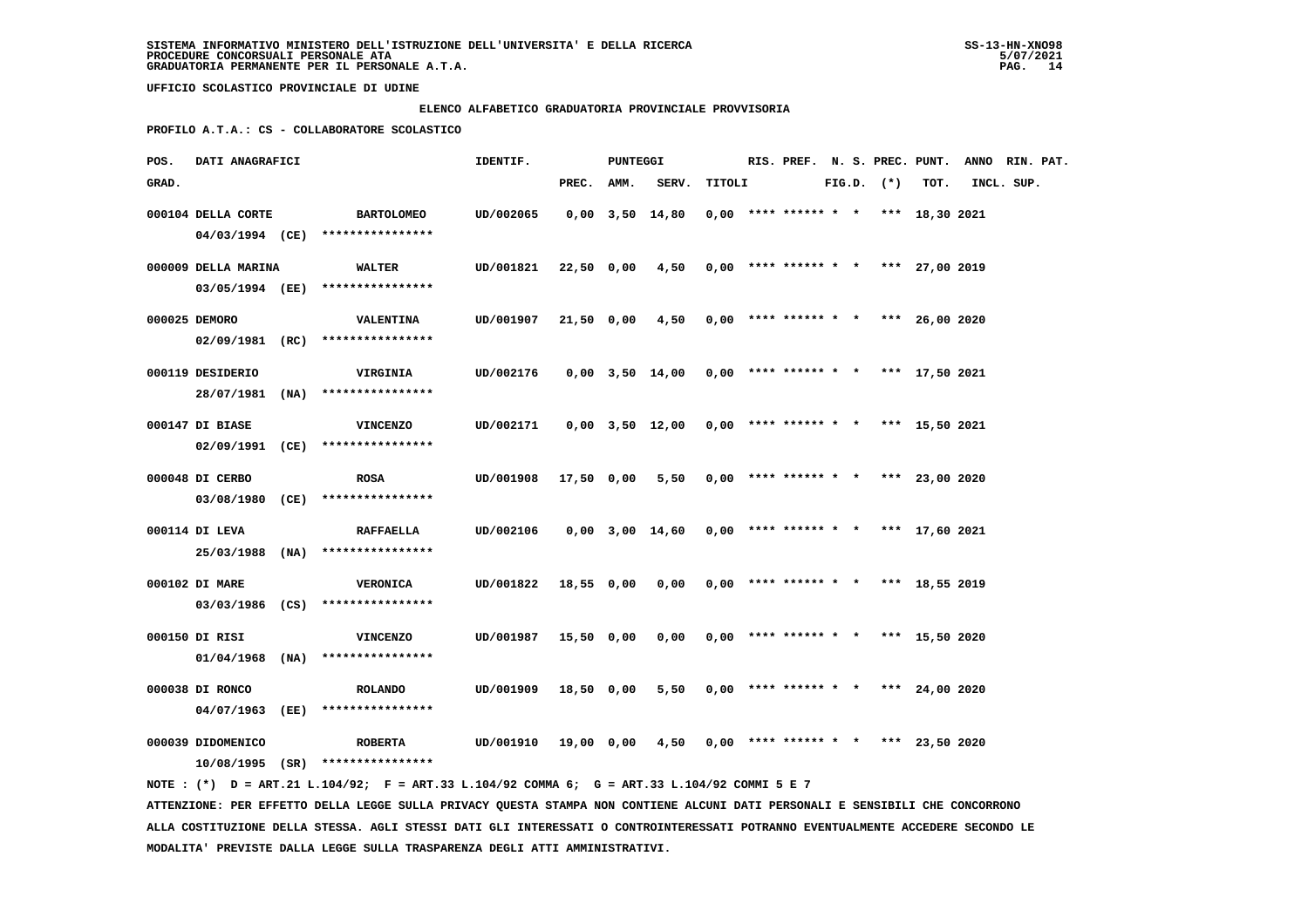#### **ELENCO ALFABETICO GRADUATORIA PROVINCIALE PROVVISORIA**

 **PROFILO A.T.A.: CS - COLLABORATORE SCOLASTICO**

| POS.        | DATI ANAGRAFICI   |                                                        | IDENTIF.             |            | PUNTEGGI  |                                            |        |                                       |  |                |           | RIS. PREF. N. S. PREC. PUNT. ANNO RIN. PAT. |  |
|-------------|-------------------|--------------------------------------------------------|----------------------|------------|-----------|--------------------------------------------|--------|---------------------------------------|--|----------------|-----------|---------------------------------------------|--|
| GRAD.       |                   |                                                        |                      | PREC. AMM. |           | SERV.                                      | TITOLI |                                       |  | $FIG.D.$ $(*)$ | TOT.      | INCL. SUP.                                  |  |
|             | 000116 DONATO     | <b>ILENIA</b><br>15/03/1972 (UD) ****************      | UD/002105            |            |           | $0,00$ $2,00$ $15,50$                      |        | $0,00$ **** ****** * * *** 17,50 2021 |  |                |           |                                             |  |
|             | 000170 FABBROCINO | <b>ANTONIO</b><br>$21/02/1991$ (NA) *****************  | UD/002103            |            |           | 0,00 3,00 7,10                             |        | $0,00$ **** ****** * * *** 10,10 2021 |  |                |           |                                             |  |
|             | 000001 FAGGIANI   | <b>COSETTA</b><br>15/07/1965 (UD) ****************     | UD/002098            |            |           | 0,00 2,00 66,00                            |        | $0,00$ **** ****** * * *** 68,00 2021 |  |                |           |                                             |  |
|             | 000069 FAIDUTTI   | <b>ALIDA</b><br>19/09/1964 (UD) ****************       | UD/001912            | 17,15 0,00 |           | 4,50                                       |        | $0,00$ **** ****** * * *** 21,65 2020 |  |                |           |                                             |  |
|             | 000014 FALLEA     | <b>ANTONELLA</b><br>$11/05/1983$ (AG) **************** | UD/001812            | 22,00 0,00 |           | $4,50$ 0,00 **** ****** * * *** 26,50 2019 |        |                                       |  |                |           |                                             |  |
|             | 000145 FEMIA      | <b>RAFFAELE</b><br>29/10/1986 (RC) ****************    | UD/002094            |            |           | $0,00$ $3,00$ $12,50$                      |        | $0,00$ **** ****** * * *** 15,50 2021 |  |                |           |                                             |  |
|             | 000099 FERRARO    | SIMMACO<br>25/04/1984 (CE) ****************            | UD/002179            |            |           | $0,00$ $2,00$ $17,00$                      |        | $0,00$ **** ****** * * *** 19,00 2021 |  |                |           |                                             |  |
| 000083 FIOR |                   | <b>MAILA</b><br>$06/01/1974$ (UD) *****************    | UD/001411            | 20,55 0,00 |           | $0,00$ 0,00 **** ****** * * *** 20,55 2011 |        |                                       |  |                |           |                                             |  |
|             | 000186 FONTANA    | <b>MARIO</b><br>$03/04/1988$ (NA) ****************     | UD/001780            |            | 6,90 0,00 | 0,00                                       |        | 0,00 **** ****** * * ***              |  |                | 6,90 2018 |                                             |  |
|             | 000047 FORNARO    | LOREDANA<br>$20/01/1970$ (NA) ****************         | UD/001913            | 18,50 0,00 |           | 4,50                                       |        | $0,00$ **** ****** * * *** 23,00 2020 |  |                |           |                                             |  |
|             | 000058 FORTE      | CORINNE<br>$07/07/1987$ (SA) ****************          | UD/001914 17,50 0,00 |            |           | 4,50                                       |        | $0,00$ **** ****** * * *** 22,00 2020 |  |                |           |                                             |  |

 **NOTE : (\*) D = ART.21 L.104/92; F = ART.33 L.104/92 COMMA 6; G = ART.33 L.104/92 COMMI 5 E 7 ATTENZIONE: PER EFFETTO DELLA LEGGE SULLA PRIVACY QUESTA STAMPA NON CONTIENE ALCUNI DATI PERSONALI E SENSIBILI CHE CONCORRONO ALLA COSTITUZIONE DELLA STESSA. AGLI STESSI DATI GLI INTERESSATI O CONTROINTERESSATI POTRANNO EVENTUALMENTE ACCEDERE SECONDO LE MODALITA' PREVISTE DALLA LEGGE SULLA TRASPARENZA DEGLI ATTI AMMINISTRATIVI.**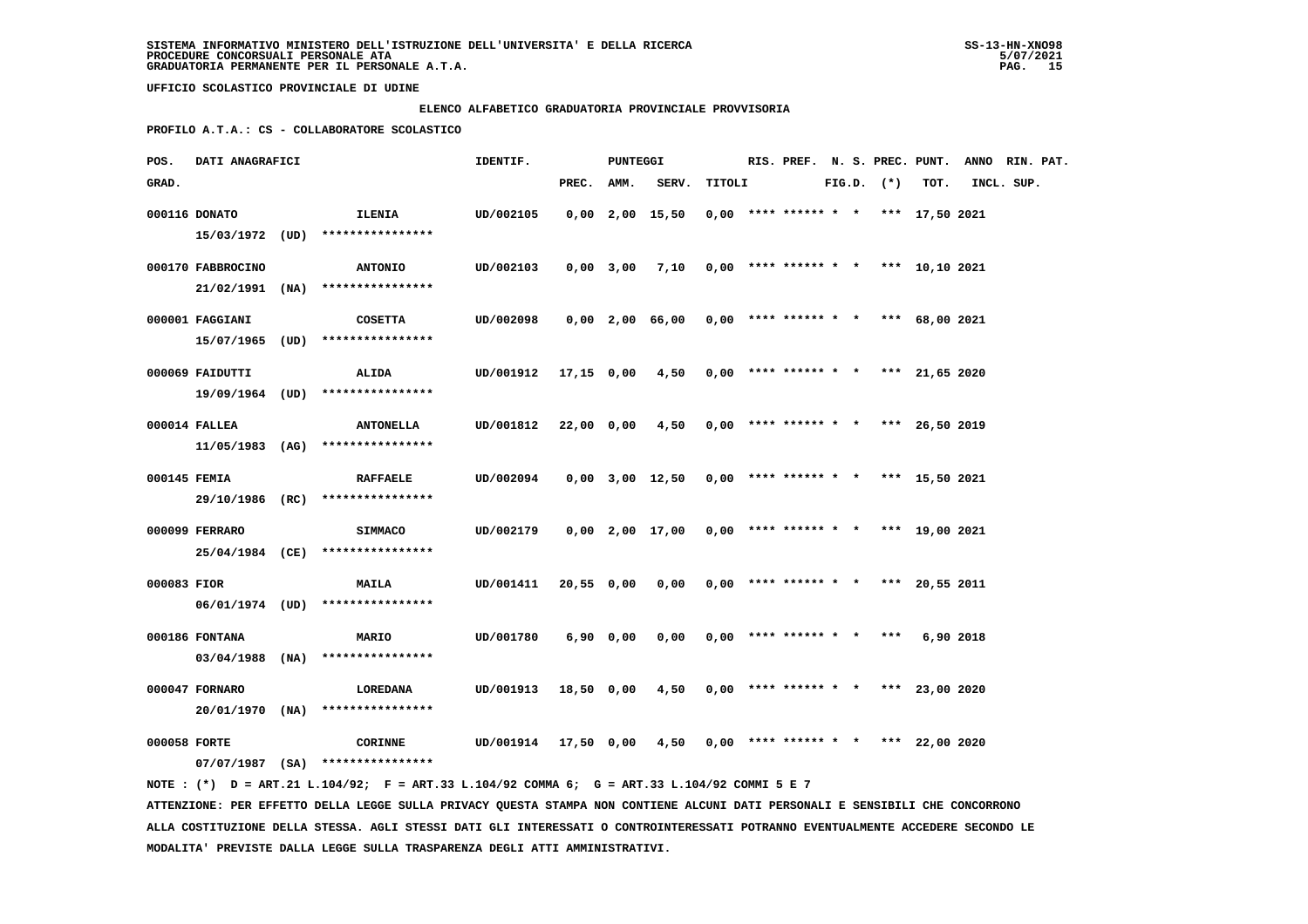### **ELENCO ALFABETICO GRADUATORIA PROVINCIALE PROVVISORIA**

 **PROFILO A.T.A.: CS - COLLABORATORE SCOLASTICO**

| POS.         | DATI ANAGRAFICI      |                                                                                                                               | IDENTIF.             |            | PUNTEGGI    |                                                     |        |                            |  |                | RIS. PREF. N. S. PREC. PUNT.          | ANNO RIN. PAT. |  |
|--------------|----------------------|-------------------------------------------------------------------------------------------------------------------------------|----------------------|------------|-------------|-----------------------------------------------------|--------|----------------------------|--|----------------|---------------------------------------|----------------|--|
| GRAD.        |                      |                                                                                                                               |                      | PREC. AMM. |             | SERV.                                               | TITOLI |                            |  | $FIG.D.$ $(*)$ | TOT.                                  | INCL. SUP.     |  |
| 000067 FOTI  |                      | <b>SABRINA</b>                                                                                                                | UD/001917            | 21,70 0,00 |             | 0,00                                                |        |                            |  |                | $0,00$ **** ****** * * *** 21,70 2020 |                |  |
|              |                      | 16/05/1987 (ME) ****************                                                                                              |                      |            |             |                                                     |        |                            |  |                |                                       |                |  |
|              |                      |                                                                                                                               |                      |            |             |                                                     |        |                            |  |                |                                       |                |  |
|              | 000184 FRALLICCIARDI | <b>ROCCO</b>                                                                                                                  | UD/002096            |            | $0,00$ 2,50 | 4,50                                                |        |                            |  |                | $0,00$ **** ****** * * *** 7,00 2021  |                |  |
|              |                      | $13/04/1993$ (SA) *****************                                                                                           |                      |            |             |                                                     |        |                            |  |                |                                       |                |  |
|              | 000018 GALASSO       | <b>MILENA</b>                                                                                                                 | UD/001835            | 21,00 0,00 |             | 5,50                                                |        |                            |  |                | $0,00$ **** ****** * * *** 26,50 2019 |                |  |
|              |                      | 28/12/1975 (UD) ****************                                                                                              |                      |            |             |                                                     |        |                            |  |                |                                       |                |  |
|              | 000019 GALLINUCCI    | <b>SILVANA</b>                                                                                                                | UD/001836            | 21,80 0,00 |             | 4,50                                                |        |                            |  |                | $0,00$ **** ****** * * *** 26,30 2019 |                |  |
|              |                      | 26/02/1968 (SS) ****************                                                                                              |                      |            |             |                                                     |        |                            |  |                |                                       |                |  |
|              |                      |                                                                                                                               |                      |            |             |                                                     |        |                            |  |                |                                       |                |  |
|              | 000086 GIANNETTI     | MARIA LUISA                                                                                                                   | UD/001918            | 16,00 0,00 |             | 4,50                                                |        |                            |  |                | $0,00$ **** ****** * * *** 20,50 2020 |                |  |
|              |                      | 30/04/1992 (CE) ****************                                                                                              |                      |            |             |                                                     |        |                            |  |                |                                       |                |  |
|              | 000053 GIUFFRIDA     | <b>ENRICO</b>                                                                                                                 | UD/001919            | 17,00 0,00 |             | 5,50                                                |        |                            |  |                | $0,00$ **** ****** * * *** 22,50 2020 |                |  |
|              |                      | 14/07/1985 (CT) ****************                                                                                              |                      |            |             |                                                     |        |                            |  |                |                                       |                |  |
| 000187 GJIKA |                      |                                                                                                                               | UD/002078            |            | $0,00$ 3,00 |                                                     |        |                            |  |                |                                       |                |  |
|              |                      | FABJOLA<br>05/02/1987 (EE) ****************                                                                                   |                      |            |             | 3,60                                                |        | $0,00$ **** ****** * * *** |  |                | 6,60 2021                             |                |  |
|              |                      |                                                                                                                               |                      |            |             |                                                     |        |                            |  |                |                                       |                |  |
|              | 000111 GRASSO        | <b>MARIANGELA</b>                                                                                                             | UD/001920            | 18,00 0,00 |             | 0,00                                                |        |                            |  |                | $0,00$ **** ****** * * *** 18,00 2020 |                |  |
|              |                      | $30/05/1984$ (BN) ****************                                                                                            |                      |            |             |                                                     |        |                            |  |                |                                       |                |  |
|              | 000137 GRASSO        | PIETRO RAFFAELE UD/001618 16,45 0,00                                                                                          |                      |            |             | 0,00                                                |        |                            |  |                | $0,00$ **** ****** * * *** 16,45 2015 |                |  |
|              |                      | 15/05/1973 (LE) ****************                                                                                              |                      |            |             |                                                     |        |                            |  |                |                                       |                |  |
|              |                      |                                                                                                                               |                      |            |             |                                                     |        |                            |  |                |                                       |                |  |
| 000151 GUIDA |                      | <b>VINCENZO</b>                                                                                                               | UD/002097            |            |             | $0,00$ 2,00 13,10 0,00 **** ****** * *** 15,10 2021 |        |                            |  |                |                                       |                |  |
|              |                      | 18/01/1980 (SA) ****************                                                                                              |                      |            |             |                                                     |        |                            |  |                |                                       |                |  |
|              | 000160 IANNOTTA      | <b>ANTONELLA</b>                                                                                                              | UD/001414 13,40 0,00 |            |             | 0,00                                                |        |                            |  |                | $0,00$ **** ****** * * *** 13,40 2011 |                |  |
|              |                      | 03/02/1976 (UD) ****************                                                                                              |                      |            |             |                                                     |        |                            |  |                |                                       |                |  |
|              |                      | NOTE: (*) D = ART.21 L.104/92; F = ART.33 L.104/92 COMMA 6; G = ART.33 L.104/92 COMMI 5 E 7                                   |                      |            |             |                                                     |        |                            |  |                |                                       |                |  |
|              |                      | ATTENZIONE: PER EFFETTO DELLA LEGGE SULLA PRIVACY QUESTA STAMPA NON CONTIENE ALCUNI DATI PERSONALI E SENSIBILI CHE CONCORRONO |                      |            |             |                                                     |        |                            |  |                |                                       |                |  |
|              |                      |                                                                                                                               |                      |            |             |                                                     |        |                            |  |                |                                       |                |  |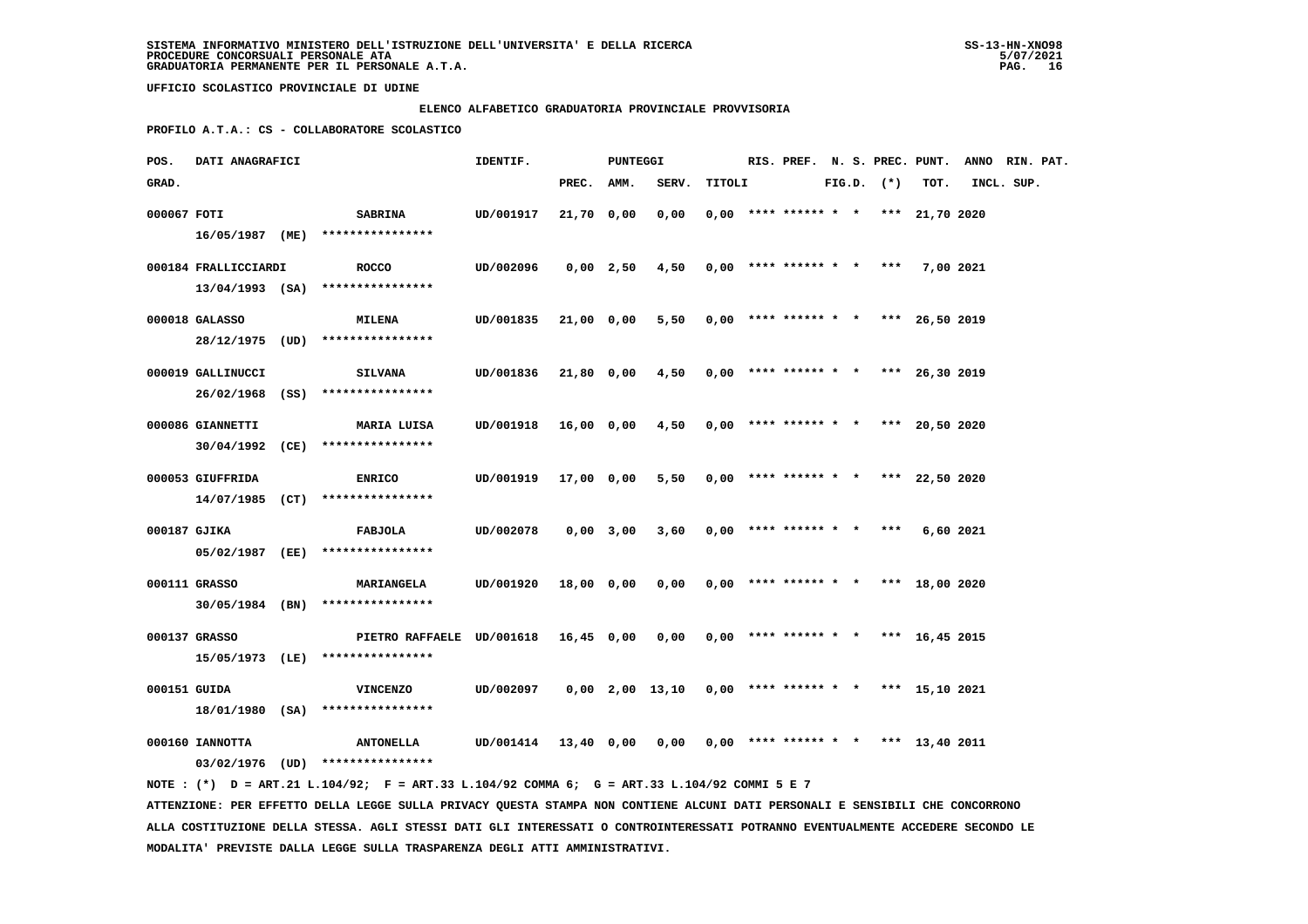#### **ELENCO ALFABETICO GRADUATORIA PROVINCIALE PROVVISORIA**

 **PROFILO A.T.A.: CS - COLLABORATORE SCOLASTICO**

| POS.         | DATI ANAGRAFICI   |                                                                                             | IDENTIF.  |             | PUNTEGGI    |                                                       |        |                            |  |                | RIS. PREF. N. S. PREC. PUNT.          | ANNO RIN. PAT. |  |
|--------------|-------------------|---------------------------------------------------------------------------------------------|-----------|-------------|-------------|-------------------------------------------------------|--------|----------------------------|--|----------------|---------------------------------------|----------------|--|
| GRAD.        |                   |                                                                                             |           | PREC. AMM.  |             | SERV.                                                 | TITOLI |                            |  | $FIG.D.$ $(*)$ | TOT.                                  | INCL. SUP.     |  |
|              | 000178 IAVAZZO    | <b>DOMENICO</b>                                                                             | UD/001890 | $6,85$ 0,00 |             | 1,35                                                  |        | $0,00$ **** ****** * * *** |  |                | 8,20 2020                             |                |  |
|              |                   | 09/07/1989 (CE) ****************                                                            |           |             |             |                                                       |        |                            |  |                |                                       |                |  |
|              | 000136 INTILE     | <b>ROSA MARIA</b>                                                                           | UD/001608 | 16,48 0,00  |             | 0,00                                                  |        |                            |  |                | $0,00$ **** ****** * * *** 16,48 2015 |                |  |
|              |                   | $11/12/1968$ (PA) ****************                                                          |           |             |             |                                                       |        |                            |  |                |                                       |                |  |
| 000169 IORIO |                   | <b>GENNARO</b>                                                                              | UD/001823 | 10,33 0,00  |             | 0,00                                                  |        |                            |  |                | $0,00$ **** ****** * * *** 10,33 2019 |                |  |
|              |                   | 23/06/1989 (NA) ****************                                                            |           |             |             |                                                       |        |                            |  |                |                                       |                |  |
| 000027 IZZO  |                   | <b>DANIELA</b>                                                                              | UD/001840 |             |             | $21,50$ 0,00 $4,50$ 0,00 **** ****** * *** 26,00 2019 |        |                            |  |                |                                       |                |  |
|              |                   | 22/09/1973 (CE) ****************                                                            |           |             |             |                                                       |        |                            |  |                |                                       |                |  |
|              | 000183 LA CERRA   | <b>CARMINE</b>                                                                              | UD/002101 |             | $0,00$ 2,50 | 4,80                                                  |        |                            |  |                | $0,00$ **** ****** * * *** 7,30 2021  |                |  |
|              |                   | 24/01/1988 (AV) ****************                                                            |           |             |             |                                                       |        |                            |  |                |                                       |                |  |
|              | 000078 LA LEGGIA  | SELENIA LUISA                                                                               | UD/001921 | 16,50 0,00  |             | 4,50                                                  |        |                            |  |                | $0.00$ **** ****** * * *** 21.00 2020 |                |  |
|              |                   | 05/09/1988 (CL) ****************                                                            |           |             |             |                                                       |        |                            |  |                |                                       |                |  |
|              | 000176 LAGANA'    | <b>DOMENICO</b>                                                                             | UD/001703 |             | 8,45 0,00   | 0,00                                                  |        | $0,00$ **** ****** * * *** |  |                | 8,45 2017                             |                |  |
|              |                   | $13/09/1987$ (VV) ****************                                                          |           |             |             |                                                       |        |                            |  |                |                                       |                |  |
|              | 000177 LAMBERTI   | <b>EMILIO</b>                                                                               | UD/001824 |             | 8,45 0,00   | 0,00                                                  |        | $0,00$ **** ****** * * *** |  |                | 8,45 2019                             |                |  |
|              |                   | $10/12/1990$ (SA) ****************                                                          |           |             |             |                                                       |        |                            |  |                |                                       |                |  |
|              | 000128 LANCEROTTO | <b>MARTINA</b>                                                                              | UD/002158 |             |             | $0,00$ 3,00 13,85 0,00 **** ****** * *** 16,85 2021   |        |                            |  |                |                                       |                |  |
|              |                   | 26/08/1970 (UD) ****************                                                            |           |             |             |                                                       |        |                            |  |                |                                       |                |  |
|              | 000066 LATORRATA  | <b>MARIA</b>                                                                                | UD/001841 |             |             | 20,50 0,00 1,35                                       |        |                            |  |                | $0,00$ **** ****** * * *** 21,85 2019 |                |  |
|              |                   | 27/01/1969 (LE) ****************                                                            |           |             |             |                                                       |        |                            |  |                |                                       |                |  |
|              | 000016 LAUDANNA   | PASQUALE                                                                                    | UD/001842 | 21,00 0,00  |             | $5,50$ 0,00 **** ****** * * *** 26,50 2019            |        |                            |  |                |                                       |                |  |
|              |                   | $13/12/1994$ (BN) *****************                                                         |           |             |             |                                                       |        |                            |  |                |                                       |                |  |
|              |                   | NOTE: (*) D = ART.21 L.104/92; F = ART.33 L.104/92 COMMA 6; G = ART.33 L.104/92 COMMI 5 E 7 |           |             |             |                                                       |        |                            |  |                |                                       |                |  |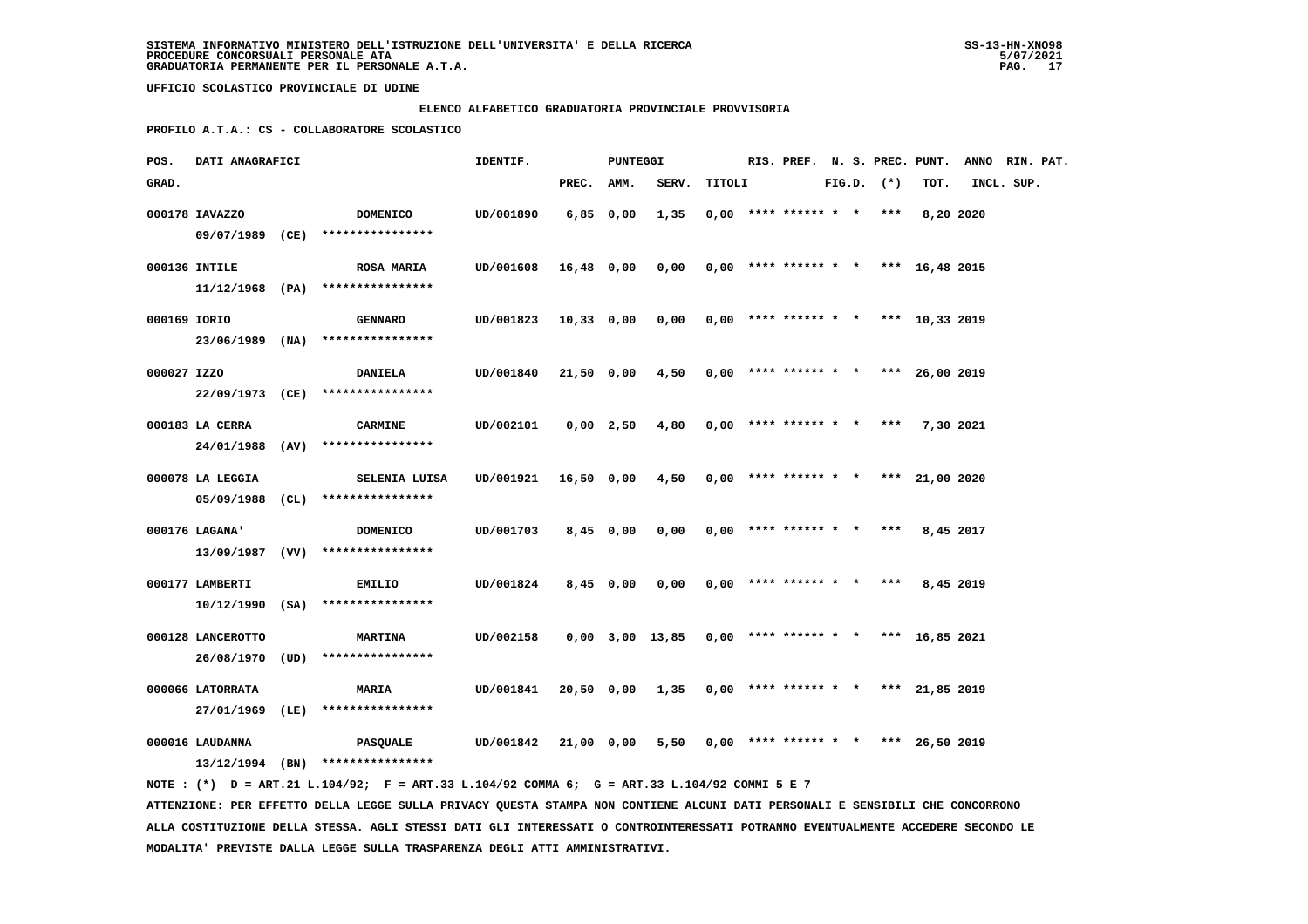#### **ELENCO ALFABETICO GRADUATORIA PROVINCIALE PROVVISORIA**

 **PROFILO A.T.A.: CS - COLLABORATORE SCOLASTICO**

| POS.  | DATI ANAGRAFICI   |                                                                                              | IDENTIF.                                                       |              | PUNTEGGI |                                                       |        |  |  |                | RIS. PREF. N. S. PREC. PUNT.          | ANNO RIN. PAT. |  |
|-------|-------------------|----------------------------------------------------------------------------------------------|----------------------------------------------------------------|--------------|----------|-------------------------------------------------------|--------|--|--|----------------|---------------------------------------|----------------|--|
| GRAD. |                   |                                                                                              |                                                                | PREC. AMM.   |          | SERV.                                                 | TITOLI |  |  | $FIG.D.$ $(*)$ | TOT.                                  | INCL. SUP.     |  |
|       | 000024 LAURIA     | PASQUALE<br>$12/10/1994$ (SA) ****************                                               | UD/001843                                                      | $21,50$ 0,00 |          | 4,50                                                  |        |  |  |                | $0,00$ **** ****** * * *** 26,00 2019 |                |  |
|       | 000141 LAVORANTE  | <b>BONAVENTURA</b><br>14/05/1996 (SA) ****************                                       | UD/002064                                                      |              |          | $0,00$ 3,00 13,00 0,00 **** ****** * *** 16,00 2021   |        |  |  |                |                                       |                |  |
|       | 000105 LAZZARA    | LUCIA<br>12/11/1969 (UD) ****************                                                    | UD/001090                                                      | 18,15 0,00   |          | 0,00                                                  |        |  |  |                | $0,00$ **** ****** * * *** 18,15 2007 |                |  |
|       | 000055 LENOCI     | CECILIA<br>06/02/1961 (BA) ****************                                                  | UD/001922                                                      |              |          | $18,00$ 0,00 4,50 0,00 **** ****** * * *** 22,50 2020 |        |  |  |                |                                       |                |  |
|       | 000127 LIBRIO     | <b>GIUSEPPE</b><br>06/12/1978 (SR) ****************                                          | UD/001923                                                      | 17,00 0,00   |          | 0,00                                                  |        |  |  |                | $0.00$ **** ****** * * *** 17.00 2020 |                |  |
|       | 000135 LIPPOLIS   | <b>MIRIAM</b><br>17/03/1980 (EE) ****************                                            | UD/001989                                                      | 16,50 0,00   |          | 0,00                                                  |        |  |  |                | $0,00$ **** ****** * * *** 16,50 2020 |                |  |
|       | 000062 LO PICCOLO | <b>VALENTINA</b><br>25/12/1982 (PA) ****************                                         | UD/001990                                                      | 17,50 0,00   |          | 4,50                                                  |        |  |  |                | $0,00$ **** ****** * * *** 22,00 2020 |                |  |
|       | 000076 LOMBARDI   | <b>VALERIA</b><br>15/09/1992 (SA) ****************                                           | UD/001844                                                      | 17,00 0,00   |          | 4,00                                                  |        |  |  |                | $0,00$ **** ****** * * *** 21,00 2019 |                |  |
|       | 000082 LOMUSCIO   | ANNA<br>31/01/1967 (UD) ****************                                                     | UD/002104                                                      |              |          | 0,00 2,50 18,10                                       |        |  |  |                | $0.00$ **** ****** * * *** 20.60 2021 |                |  |
|       | 000036 LONDERO    | CECILIA<br>$05/06/1961$ (UD) ****************                                                | UD/001924 19,60 0,00 4,50                                      |              |          |                                                       |        |  |  |                | $0,00$ **** ****** * * *** 24,10 2020 |                |  |
|       | 000042 LORUSSO    | <b>VINCENZO</b><br>21/02/1973 (BA) ****************                                          | UD/001988 16,25 2,00 21,25 0,00 **** ****** * * *** 23,25 2020 |              |          |                                                       |        |  |  |                |                                       |                |  |
|       |                   | NOTE : (*) D = ART.21 L.104/92; F = ART.33 L.104/92 COMMA 6; G = ART.33 L.104/92 COMMI 5 E 7 |                                                                |              |          |                                                       |        |  |  |                |                                       |                |  |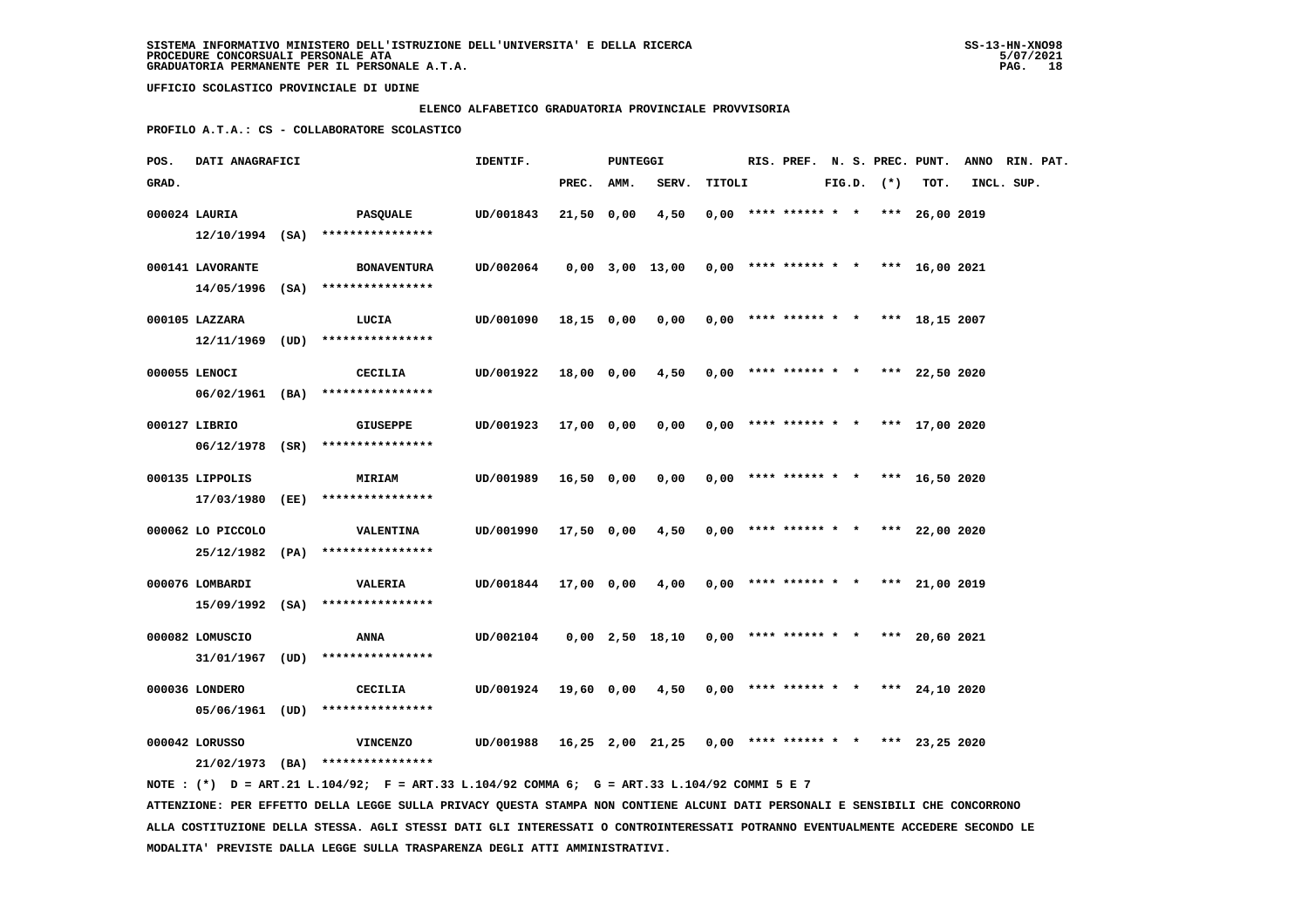### **ELENCO ALFABETICO GRADUATORIA PROVINCIALE PROVVISORIA**

 **PROFILO A.T.A.: CS - COLLABORATORE SCOLASTICO**

| POS.         | DATI ANAGRAFICI      |                                                                                                                                 | IDENTIF.  |              | <b>PUNTEGGI</b> |                   |        |  |                            |  |                | RIS. PREF. N. S. PREC. PUNT. ANNO RIN. PAT. |            |  |
|--------------|----------------------|---------------------------------------------------------------------------------------------------------------------------------|-----------|--------------|-----------------|-------------------|--------|--|----------------------------|--|----------------|---------------------------------------------|------------|--|
| GRAD.        |                      |                                                                                                                                 |           | PREC. AMM.   |                 | SERV.             | TITOLI |  |                            |  | $FIG.D.$ $(*)$ | TOT.                                        | INCL. SUP. |  |
|              | 000164 LUPICA RINATO | <b>EMANUELA</b>                                                                                                                 | UD/001926 | $12,10$ 0,00 |                 | 0,00              |        |  | $0,00$ **** ****** * *     |  |                | *** 12,10 2020                              |            |  |
|              |                      | $10/07/1979$ (CT) ****************                                                                                              |           |              |                 |                   |        |  |                            |  |                |                                             |            |  |
|              |                      |                                                                                                                                 |           |              |                 |                   |        |  |                            |  |                |                                             |            |  |
|              | 000175 MADARO        | FILIPPO                                                                                                                         | UD/002112 |              | $0,00$ 2,00     | 6,75              |        |  | $0,00$ **** ****** * * *** |  |                | 8,75 2021                                   |            |  |
|              |                      | $31/05/1962$ (UD) ****************                                                                                              |           |              |                 |                   |        |  |                            |  |                |                                             |            |  |
| 000059 MAGON |                      | <b>SAMANTHA</b>                                                                                                                 | UD/001927 | 17,50 0,00   |                 | 4,50              |        |  | $0,00$ **** ****** * *     |  |                | *** 22,00 2020                              |            |  |
|              |                      | 27/10/1979 (UD) ****************                                                                                                |           |              |                 |                   |        |  |                            |  |                |                                             |            |  |
|              | 000115 MANCUSI       | <b>ROSARIO</b>                                                                                                                  | UD/002107 |              |                 | 0,00 3,00 14,55   |        |  | $0,00$ **** ****** * *     |  |                | *** 17,55 2021                              |            |  |
|              |                      | 20/05/1970 (SA) ****************                                                                                                |           |              |                 |                   |        |  |                            |  |                |                                             |            |  |
|              |                      |                                                                                                                                 |           |              |                 |                   |        |  |                            |  |                |                                             |            |  |
|              | 000122 MANGANO       | GIOVANNI                                                                                                                        | UD/002109 |              |                 | 0,00 3,50 13,70   |        |  | $0,00$ **** ****** * *     |  |                | *** 17,20 2021                              |            |  |
|              |                      | $01/03/1995$ (CT) ****************                                                                                              |           |              |                 |                   |        |  |                            |  |                |                                             |            |  |
|              | 000037 MARCHETTI     | <b>BARBARA</b>                                                                                                                  | UD/001845 | 19,50 0,00   |                 | 4,50              |        |  |                            |  |                | $0,00$ **** ****** * * *** 24,00 2019       |            |  |
|              |                      | 26/01/1965 (UD) ****************                                                                                                |           |              |                 |                   |        |  |                            |  |                |                                             |            |  |
|              |                      |                                                                                                                                 |           |              |                 |                   |        |  |                            |  |                |                                             |            |  |
|              | 000075 MARCONE       | CARMELINDA                                                                                                                      | UD/001928 | 16,65 0,00   |                 | 4,50              |        |  | $0,00$ **** ****** * *     |  |                | *** 21,15 2020                              |            |  |
|              | 15/09/1962 (TE)      | ****************                                                                                                                |           |              |                 |                   |        |  |                            |  |                |                                             |            |  |
|              | 000139 MARINO        | <b>SALVATORE</b>                                                                                                                | UD/002108 |              |                 | 0,00 3,50 12,60   |        |  | $0,00$ **** ****** * *     |  |                | *** 16,10 2021                              |            |  |
|              | 06/12/1988 (EN)      | ****************                                                                                                                |           |              |                 |                   |        |  |                            |  |                |                                             |            |  |
|              | 000088 MARINO'       | COSIMO EMANUELE UD/002111                                                                                                       |           |              |                 | $0,00$ 2,00 18,45 |        |  |                            |  |                | $0,00$ **** ****** * * *** 20,45 2021       |            |  |
|              | $26/02/1980$ (TA)    | ****************                                                                                                                |           |              |                 |                   |        |  |                            |  |                |                                             |            |  |
|              |                      |                                                                                                                                 |           |              |                 |                   |        |  |                            |  |                |                                             |            |  |
|              | 000008 MARITTINO     | TOSCA CRISTINA                                                                                                                  | UD/001825 | 22,50 0,00   |                 | 4,50              |        |  |                            |  |                | $0,00$ **** ****** * * *** 27,00 2019       |            |  |
|              |                      | $10/10/1977$ (NA) ****************                                                                                              |           |              |                 |                   |        |  |                            |  |                |                                             |            |  |
|              | 000034 MARTINIG      | <b>GIORGIO</b>                                                                                                                  | UD/001168 | 20,60 0,00   |                 | 4,50              |        |  |                            |  |                | $0,00$ **** ****** * * *** 25,10 2009       |            |  |
|              |                      | $01/11/1966$ (UD) ****************                                                                                              |           |              |                 |                   |        |  |                            |  |                |                                             |            |  |
|              |                      | NOTE: (*) D = ART.21 L.104/92; F = ART.33 L.104/92 COMMA 6; G = ART.33 L.104/92 COMMI 5 E 7                                     |           |              |                 |                   |        |  |                            |  |                |                                             |            |  |
|              |                      | ATTENZIONE: PER EFFETTO DELLA LEGGE SULLA PRIVACY QUESTA STAMPA NON CONTIENE ALCUNI DATI PERSONALI E SENSIBILI CHE CONCORRONO   |           |              |                 |                   |        |  |                            |  |                |                                             |            |  |
|              |                      | ALLA COSTITUZIONE DELLA STESSA. AGLI STESSI DATI GLI INTERESSATI O CONTROINTERESSATI POTRANNO EVENTUALMENTE ACCEDERE SECONDO LE |           |              |                 |                   |        |  |                            |  |                |                                             |            |  |

 **MODALITA' PREVISTE DALLA LEGGE SULLA TRASPARENZA DEGLI ATTI AMMINISTRATIVI.**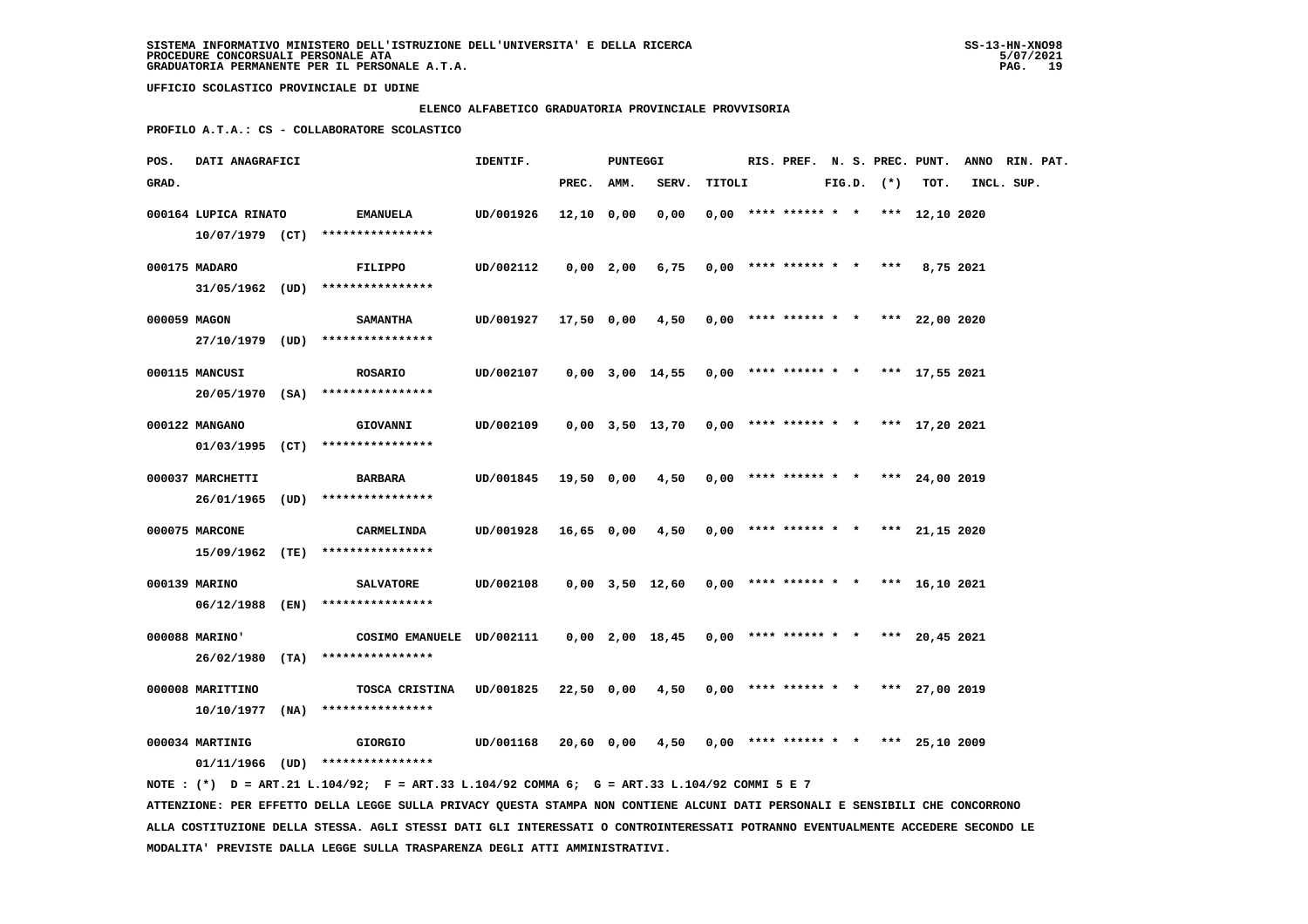#### **ELENCO ALFABETICO GRADUATORIA PROVINCIALE PROVVISORIA**

 **PROFILO A.T.A.: CS - COLLABORATORE SCOLASTICO**

| POS.         | DATI ANAGRAFICI                   |                                                                                             | IDENTIF.             |            | <b>PUNTEGGI</b> |                                                       |        |                                       |  |                |      | RIS. PREF. N. S. PREC. PUNT. ANNO RIN. PAT. |  |
|--------------|-----------------------------------|---------------------------------------------------------------------------------------------|----------------------|------------|-----------------|-------------------------------------------------------|--------|---------------------------------------|--|----------------|------|---------------------------------------------|--|
| GRAD.        |                                   |                                                                                             |                      | PREC.      | AMM.            | SERV.                                                 | TITOLI |                                       |  | $FIG.D.$ $(*)$ | TOT. | INCL. SUP.                                  |  |
| 000120 MATIZ |                                   | <b>FABIOLA</b><br>28/03/1974 (UD) ****************                                          | UD/001929            | 17,00 0,00 |                 | 0,50                                                  |        | $0,00$ **** ****** * * *** 17,50 2020 |  |                |      |                                             |  |
|              | 000148 MECCHIA                    | ANNA<br>$19/07/1965$ (UD) *****************                                                 | UD/002110            |            |                 | $0,00$ 3,50 12,00 0,00 **** ****** * *** 15,50 2021   |        |                                       |  |                |      |                                             |  |
|              | 000021 MEDVES                     | <b>ALESSANDRO</b><br>$05/08/1984$ (UD) *****************                                    | UD/001933            |            |                 | $21,50$ 0,00 $4,50$ 0,00 **** ****** * *** 26,00 2020 |        |                                       |  |                |      |                                             |  |
| 000070 MENON |                                   | <b>ANNARITA</b><br>$11/07/1978$ (GO) ****************                                       | UD/001934 17,05 0,00 |            |                 | 4,50                                                  |        | $0,00$ **** ****** * * *** 21,55 2020 |  |                |      |                                             |  |
|              | 000060 MIJATOVIC                  | <b>MARIJANA</b>                                                                             | UD/001935            | 17,50 0,00 |                 | 4,50                                                  |        | $0.00$ **** ****** * * *** 22.00 2020 |  |                |      |                                             |  |
|              | 000049 MILITE                     | 10/08/1991 (EE) ****************<br><b>LUCIANA</b>                                          | UD/001321            | 22,80 0,00 |                 | 0,00                                                  |        | $0.00$ **** ****** * * *** 22,80 2010 |  |                |      |                                             |  |
|              | 000064 MOCCALDI                   | $31/10/1979$ (UD) ****************<br><b>ALBA</b>                                           | UD/001794            | 21,95 0,00 |                 | 0,00                                                  |        | $0,00$ **** ****** * * *** 21,95 2018 |  |                |      |                                             |  |
|              | 000054 MORETTI                    | 20/06/1976 (SA) *****************<br><b>PAOLA</b>                                           | UD/001846            | 22,50 0,00 |                 | 0,00                                                  |        | $0,00$ **** ****** * * *** 22,50 2019 |  |                |      |                                             |  |
|              | 000007 MOSCHELLA                  | $01/03/1968$ (UD) ****************<br><b>GIACOMO</b>                                        | UD/001847            | 21,70 0,00 |                 | 5,50                                                  |        | $0.00$ **** ****** * * *** 27.20 2019 |  |                |      |                                             |  |
|              | 27/10/1979 (ME)                   | ****************                                                                            |                      |            |                 |                                                       |        |                                       |  |                |      |                                             |  |
|              | 000123 MOTTOLA<br>13/05/1993 (CE) | <b>TOMMASO</b><br>****************                                                          | UD/002063            |            |                 | $0,00$ 2,50 14,50                                     |        | $0,00$ **** ****** * * *** 17,00 2021 |  |                |      |                                             |  |
| 000155 MUZIO |                                   | <b>BIAGIO</b><br>$11/12/1985$ (NA) ****************                                         | UD/002061            |            |                 | $0,00$ 2,00 12,50 0,00 **** ****** * * *** 14,50 2021 |        |                                       |  |                |      |                                             |  |
|              |                                   | NOTE: (*) D = ART.21 L.104/92; F = ART.33 L.104/92 COMMA 6; G = ART.33 L.104/92 COMMI 5 E 7 |                      |            |                 |                                                       |        |                                       |  |                |      |                                             |  |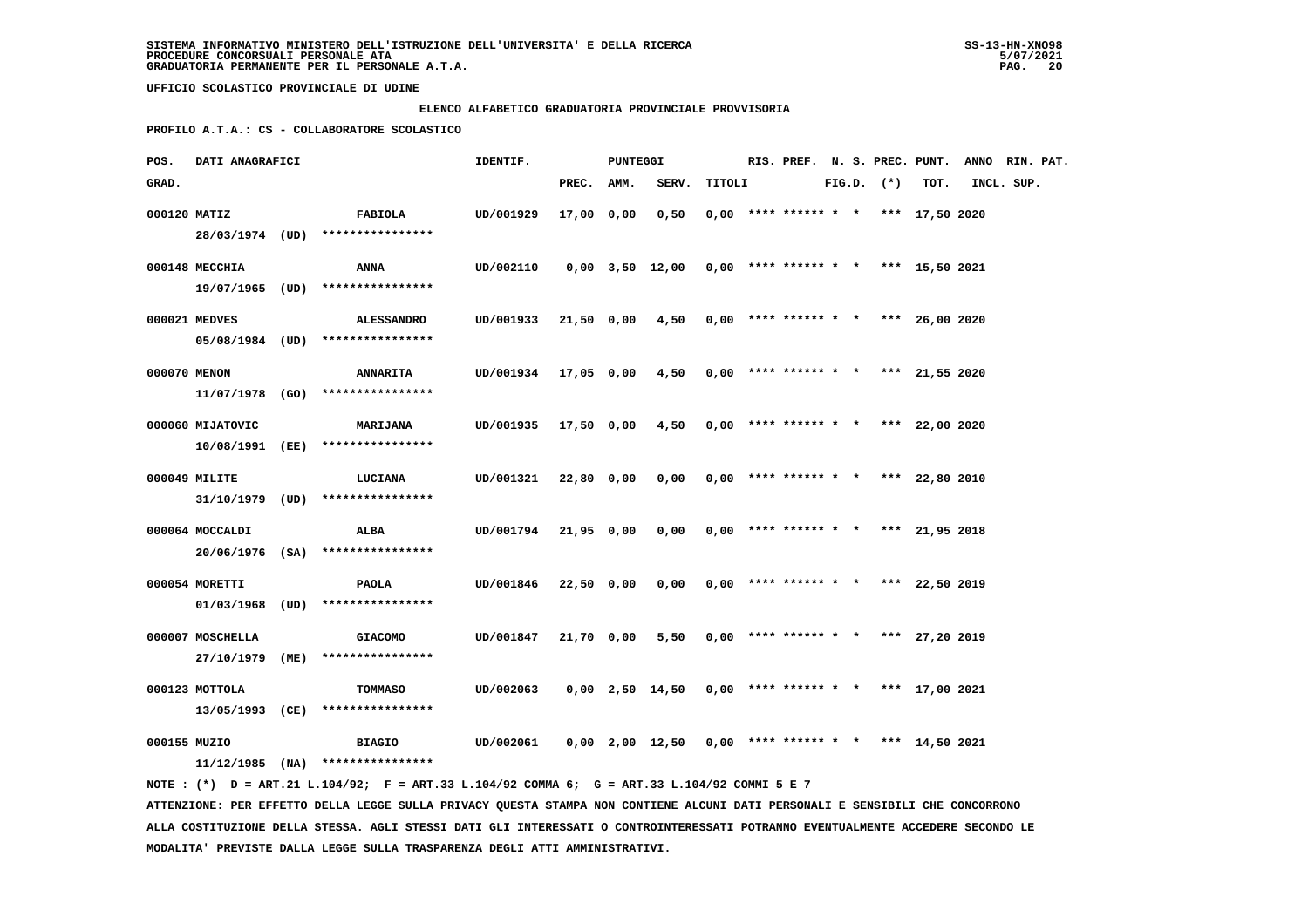#### **ELENCO ALFABETICO GRADUATORIA PROVINCIALE PROVVISORIA**

 **PROFILO A.T.A.: CS - COLLABORATORE SCOLASTICO**

| POS.         | DATI ANAGRAFICI   |                                                                                              | IDENTIF.             |            | PUNTEGGI |                                                       |        |  |  |                |                                       | RIS. PREF. N. S. PREC. PUNT. ANNO RIN. PAT. |  |
|--------------|-------------------|----------------------------------------------------------------------------------------------|----------------------|------------|----------|-------------------------------------------------------|--------|--|--|----------------|---------------------------------------|---------------------------------------------|--|
| GRAD.        |                   |                                                                                              |                      | PREC. AMM. |          | SERV.                                                 | TITOLI |  |  | $FIG.D.$ $(*)$ | TOT.                                  | INCL. SUP.                                  |  |
|              | 000179 NEVOSO     | <b>ANTONIO</b>                                                                               | UD/001937            | 7,70 0,00  |          | 0,00                                                  |        |  |  |                | $0,00$ **** ****** * * *** 7,70 2020  |                                             |  |
|              |                   | 27/09/1979 (VV) ****************                                                             |                      |            |          |                                                       |        |  |  |                |                                       |                                             |  |
|              | 000110 OCCHINERI  | CHIARA                                                                                       | UD/002174            |            |          | $0,00$ 3,50 14,50 0,00 **** ****** * * *** 18,00 2021 |        |  |  |                |                                       |                                             |  |
|              |                   | $14/03/1992$ (NA) ****************                                                           |                      |            |          |                                                       |        |  |  |                |                                       |                                             |  |
| 000065 OCO   |                   | FILIPPO                                                                                      | UD/002159            |            |          | $0,00$ 3,00 18,90 0,00 **** ****** * * *** 21,90 2021 |        |  |  |                |                                       |                                             |  |
|              |                   | 31/05/1986 (EN) ****************                                                             |                      |            |          |                                                       |        |  |  |                |                                       |                                             |  |
| 000143 PAONE |                   | <b>SALVATORE</b>                                                                             | UD/002124            |            |          | $0,00$ 2,00 13,60 0,00 **** ****** * *** 15,60 2021   |        |  |  |                |                                       |                                             |  |
|              |                   | $24/12/1980$ (AV) ****************                                                           |                      |            |          |                                                       |        |  |  |                |                                       |                                             |  |
|              | 000158 PASQUALINI | <b>EMANUELA</b>                                                                              | UD/001938 14,00 0,00 |            |          | $0,00$ $0,00$ **** ****** * * *** 14,00 2020          |        |  |  |                |                                       |                                             |  |
|              |                   | $17/11/1960$ (MI) *****************                                                          |                      |            |          |                                                       |        |  |  |                |                                       |                                             |  |
|              | 000085 PASSON     | <b>GILIOLA DENIS</b>                                                                         | UD/000162            | 20,50 0,00 |          | 0,00                                                  |        |  |  |                | $0,00$ **** ****** * * *** 20,50 2002 |                                             |  |
|              |                   | 19/11/1957 (UD) ****************                                                             |                      |            |          |                                                       |        |  |  |                |                                       |                                             |  |
| 000051 PATAT |                   | CRISTINA                                                                                     | UD/002125            |            |          | 0,00 2,00 20,60                                       |        |  |  |                | $0,00$ **** ****** * * *** 22,60 2021 |                                             |  |
|              |                   | 22/11/1969 (UD) ****************                                                             |                      |            |          |                                                       |        |  |  |                |                                       |                                             |  |
|              | 000011 PATRIARCA  | CINZIA                                                                                       | UD/001729            | 22,35 0,00 |          | 4,50                                                  |        |  |  |                | $0,00$ **** ****** * * *** 26,85 2017 |                                             |  |
|              |                   | $01/05/1963$ (UD) *****************                                                          |                      |            |          |                                                       |        |  |  |                |                                       |                                             |  |
|              | 000154 PAVONE     | IGNAZIO                                                                                      | UD/001939            | 13,70 0,00 |          | 1,20                                                  |        |  |  |                | $0,00$ **** ****** * * *** 14,90 2020 |                                             |  |
|              |                   | 18/11/1987 (AG) ****************                                                             |                      |            |          |                                                       |        |  |  |                |                                       |                                             |  |
| 000074 PERES |                   | LUIGINA                                                                                      | UD/000130            | 21,50 0,00 |          | 0,00                                                  |        |  |  |                | $0,00$ **** ****** * * *** 21,50 2002 |                                             |  |
|              |                   | $13/11/1964$ (UD) ****************                                                           |                      |            |          |                                                       |        |  |  |                |                                       |                                             |  |
|              | 000028 PERTOLDI   | <b>SARAH</b>                                                                                 | UD/001848            |            |          | $21,15$ 0,00 4,50 0,00 **** ****** * *** 25,65 2019   |        |  |  |                |                                       |                                             |  |
|              |                   | 07/11/1986 (UD) ****************                                                             |                      |            |          |                                                       |        |  |  |                |                                       |                                             |  |
|              |                   | NOTE : (*) D = ART.21 L.104/92; F = ART.33 L.104/92 COMMA 6; G = ART.33 L.104/92 COMMI 5 E 7 |                      |            |          |                                                       |        |  |  |                |                                       |                                             |  |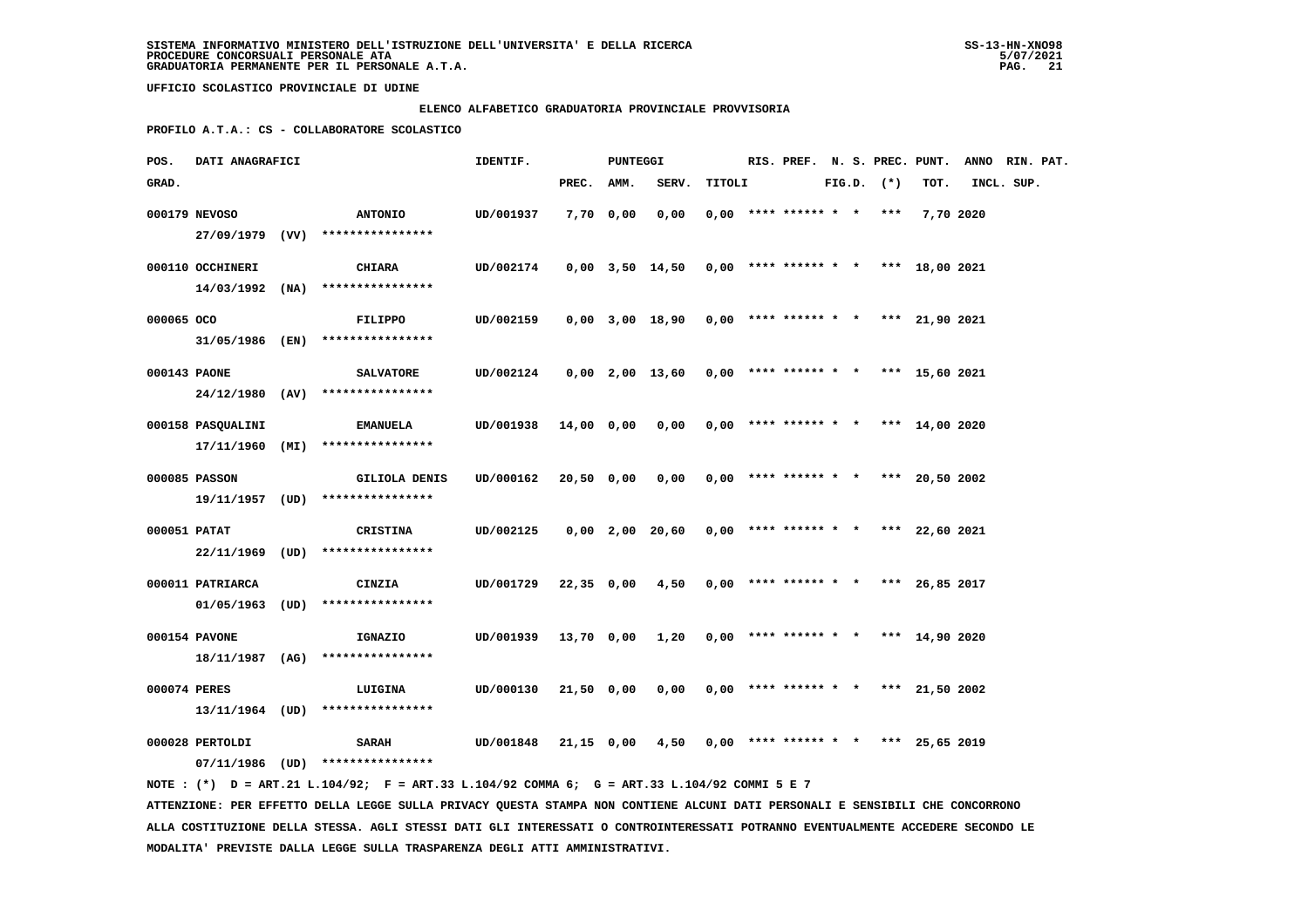### **ELENCO ALFABETICO GRADUATORIA PROVINCIALE PROVVISORIA**

 **PROFILO A.T.A.: CS - COLLABORATORE SCOLASTICO**

| POS.  | DATI ANAGRAFICI   |                                                                                                                                                                                                                              | IDENTIF.  |              | <b>PUNTEGGI</b> |                   |        |                            |  |                |                                       | RIS. PREF. N. S. PREC. PUNT. ANNO RIN. PAT. |  |
|-------|-------------------|------------------------------------------------------------------------------------------------------------------------------------------------------------------------------------------------------------------------------|-----------|--------------|-----------------|-------------------|--------|----------------------------|--|----------------|---------------------------------------|---------------------------------------------|--|
| GRAD. |                   |                                                                                                                                                                                                                              |           | PREC. AMM.   |                 | SERV.             | TITOLI |                            |  | $FIG.D.$ $(*)$ | TOT.                                  | INCL. SUP.                                  |  |
|       | 000020 PIGHIN     | <b>VALENTINA</b>                                                                                                                                                                                                             | UD/001849 | 21,60 0,00   |                 | 4,50              |        | $0,00$ **** ****** * *     |  |                | *** 26,10 2019                        |                                             |  |
|       |                   | $12/11/1987$ (UD) *****************                                                                                                                                                                                          |           |              |                 |                   |        |                            |  |                |                                       |                                             |  |
|       | 000171 PINZANI    | LIONEL BENITO                                                                                                                                                                                                                | UD/001496 | 9,60 0,00    |                 | 0,00              |        | $0,00$ **** ****** * *     |  | ***            | 9,60 2013                             |                                             |  |
|       |                   | 07/05/1964 (EE) ****************                                                                                                                                                                                             |           |              |                 |                   |        |                            |  |                |                                       |                                             |  |
|       |                   |                                                                                                                                                                                                                              |           |              |                 |                   |        |                            |  |                |                                       |                                             |  |
|       | 000035 PISANA     | <b>SERGIO</b>                                                                                                                                                                                                                | UD/002123 |              |                 | $0,00$ 2,00 22,15 |        |                            |  |                | $0,00$ **** ****** * * *** 24,15 2021 |                                             |  |
|       | 12/07/1963 (EN)   | ****************                                                                                                                                                                                                             |           |              |                 |                   |        |                            |  |                |                                       |                                             |  |
|       | 000040 POLITO     | <b>SONIA</b>                                                                                                                                                                                                                 | UD/001940 | 18,50 0,00   |                 | 5,00              |        |                            |  |                | $0,00$ **** ****** * * *** 23,50 2020 |                                             |  |
|       |                   | 03/09/1974 (CE) ****************                                                                                                                                                                                             |           |              |                 |                   |        |                            |  |                |                                       |                                             |  |
|       | 000181 PORRICELLI | <b>FRANCESCA</b>                                                                                                                                                                                                             | UD/001941 |              | 7,65 0,00       | 0,00              |        | $0,00$ **** ****** * * *** |  |                | 7,65 2020                             |                                             |  |
|       | 11/10/1987 (NA)   | ****************                                                                                                                                                                                                             |           |              |                 |                   |        |                            |  |                |                                       |                                             |  |
|       | 000121 PRESTI     | <b>FEDERICA</b>                                                                                                                                                                                                              | UD/001942 | $15,50$ 0,00 |                 | 1,70              |        |                            |  |                | $0,00$ **** ****** * * *** 17,20 2020 |                                             |  |
|       |                   | $01/05/1985$ (SR) ****************                                                                                                                                                                                           |           |              |                 |                   |        |                            |  |                |                                       |                                             |  |
|       |                   |                                                                                                                                                                                                                              |           |              |                 |                   |        |                            |  |                |                                       |                                             |  |
|       | 000015 PUPELLO    | CRISTINA                                                                                                                                                                                                                     | UD/001850 | 22,00 0,00   |                 | 4,50              |        |                            |  |                | $0,00$ **** ****** * * *** 26,50 2019 |                                             |  |
|       |                   | $01/06/1981$ (MI) ****************                                                                                                                                                                                           |           |              |                 |                   |        |                            |  |                |                                       |                                             |  |
|       | 000093 QUAGLIANO  | <b>FRANCESCA</b>                                                                                                                                                                                                             | UD/001686 | 19,80 0,00   |                 | 0,00              |        |                            |  |                | $0,00$ **** ****** * * *** 19,80 2016 |                                             |  |
|       |                   | 22/06/1976 (EN) ****************                                                                                                                                                                                             |           |              |                 |                   |        |                            |  |                |                                       |                                             |  |
|       | 000140 QUATTRONE  | FRANCESCO ERNEST UD/002122                                                                                                                                                                                                   |           |              |                 | 0,00 3,50 12,60   |        | $0,00$ **** ****** * *     |  |                | *** 16,10 2021                        |                                             |  |
|       |                   | 03/04/1965 (RC) ****************                                                                                                                                                                                             |           |              |                 |                   |        |                            |  |                |                                       |                                             |  |
|       | 000095 RABBENI    | <b>ROSALIA</b>                                                                                                                                                                                                               | UD/002121 |              |                 | 0,00 0,00 17,65   |        | $0,00$ **** ****** * *     |  |                | *** 19,65 2021                        |                                             |  |
|       |                   | $04/09/1962$ (PA) ****************                                                                                                                                                                                           |           |              |                 |                   |        |                            |  |                |                                       |                                             |  |
|       |                   |                                                                                                                                                                                                                              |           |              |                 |                   |        |                            |  |                |                                       |                                             |  |
|       | 000107 RANDACCIO  | <b>MARIA</b>                                                                                                                                                                                                                 | UD/001943 | 13,50 0,00   |                 | 4,50              |        |                            |  |                | $0,00$ **** ****** * * *** 18,00 2020 |                                             |  |
|       |                   | 02/04/1987 (EE) ****************                                                                                                                                                                                             |           |              |                 |                   |        |                            |  |                |                                       |                                             |  |
|       |                   | NOTE: (*) D = ART.21 L.104/92; F = ART.33 L.104/92 COMMA 6; G = ART.33 L.104/92 COMMI 5 E 7<br>ATTENZIONE: PER EFFETTO DELLA LEGGE SULLA PRIVACY QUESTA STAMPA NON CONTIENE ALCUNI DATI PERSONALI E SENSIBILI CHE CONCORRONO |           |              |                 |                   |        |                            |  |                |                                       |                                             |  |
|       |                   |                                                                                                                                                                                                                              |           |              |                 |                   |        |                            |  |                |                                       |                                             |  |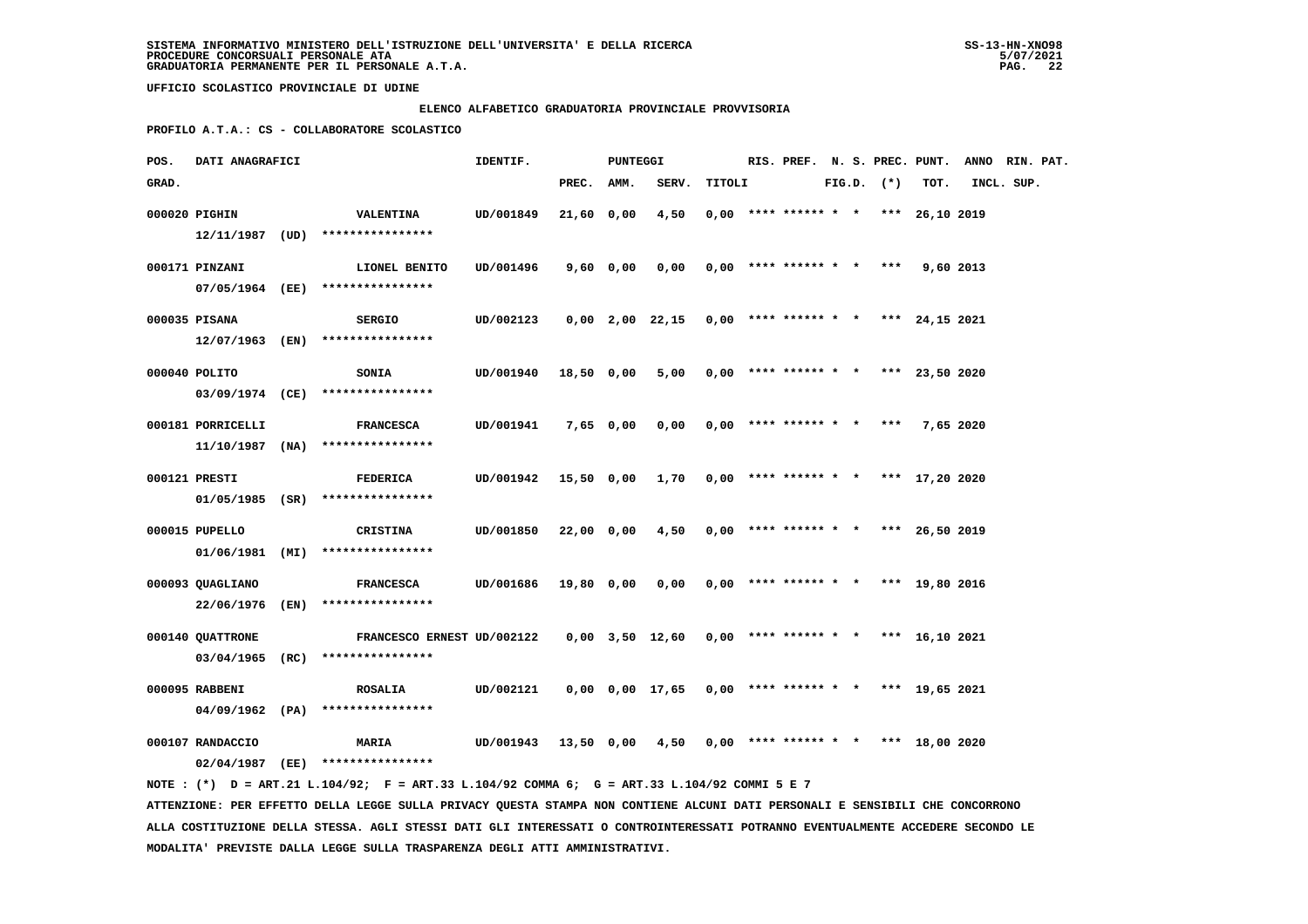### **ELENCO ALFABETICO GRADUATORIA PROVINCIALE PROVVISORIA**

 **PROFILO A.T.A.: CS - COLLABORATORE SCOLASTICO**

| POS.        | DATI ANAGRAFICI   |                                                                                                                               | IDENTIF.  |            | <b>PUNTEGGI</b> |                   |        |                                       |  |                |      | RIS. PREF. N. S. PREC. PUNT. ANNO RIN. PAT. |  |
|-------------|-------------------|-------------------------------------------------------------------------------------------------------------------------------|-----------|------------|-----------------|-------------------|--------|---------------------------------------|--|----------------|------|---------------------------------------------|--|
| GRAD.       |                   |                                                                                                                               |           | PREC.      | AMM.            | SERV.             | TITOLI |                                       |  | $FIG.D.$ $(*)$ | TOT. | INCL. SUP.                                  |  |
|             | 000010 RIGOLI     | FILIPPO                                                                                                                       | UD/001944 | 21,50 0,00 |                 | 5,50              |        | $0,00$ **** ****** * * *** 27,00 2020 |  |                |      |                                             |  |
|             |                   | $01/10/1987$ (RC) ****************                                                                                            |           |            |                 |                   |        |                                       |  |                |      |                                             |  |
| 000002 RIVA |                   | <b>MARTA</b>                                                                                                                  | UD/002120 |            |                 | $0,00$ 2,50 32,75 |        | $0,00$ **** ****** * * *** 35,25 2021 |  |                |      |                                             |  |
|             |                   | $31/07/1974$ (UD) ****************                                                                                            |           |            |                 |                   |        |                                       |  |                |      |                                             |  |
|             | 000044 RONDINE    | LUCIA                                                                                                                         | UD/001945 | 18,50 0,00 |                 | 4,50              |        | $0,00$ **** ****** * * *** 23,00 2020 |  |                |      |                                             |  |
|             | 03/08/1987 (AV)   | ****************                                                                                                              |           |            |                 |                   |        |                                       |  |                |      |                                             |  |
|             |                   |                                                                                                                               |           |            |                 |                   |        |                                       |  |                |      |                                             |  |
|             | 000125 ROTTARO    | <b>NADIA</b>                                                                                                                  | UD/002119 |            |                 | 0,00 3,50 13,50   |        | $0,00$ **** ****** * * *** 17,00 2021 |  |                |      |                                             |  |
|             | 01/09/1963 (UD)   | ****************                                                                                                              |           |            |                 |                   |        |                                       |  |                |      |                                             |  |
|             | 000153 SABATINO   | <b>FRANCESCO</b>                                                                                                              | UD/002118 |            |                 | 0,00 2,00 13,00   |        | $0,00$ **** ****** * * *** 15,00 2021 |  |                |      |                                             |  |
|             |                   | 30/05/1991 (NA) ****************                                                                                              |           |            |                 |                   |        |                                       |  |                |      |                                             |  |
|             | 000030 SALERNO    | LINDA                                                                                                                         | UD/001946 | 19,75 0,00 |                 | 5,50              |        | $0,00$ **** ****** * * *** 25,25 2020 |  |                |      |                                             |  |
|             |                   | $21/10/1985$ (BN) *****************                                                                                           |           |            |                 |                   |        |                                       |  |                |      |                                             |  |
|             | 000005 SANTAROSSA | PATRIZIA TERESA UD/001853                                                                                                     |           | 23,00 0,00 |                 | 4,50              |        | $0,00$ **** ****** * * *** 27,50 2019 |  |                |      |                                             |  |
|             |                   | 16/02/1967 (PN) ****************                                                                                              |           |            |                 |                   |        |                                       |  |                |      |                                             |  |
|             |                   |                                                                                                                               |           |            |                 |                   |        |                                       |  |                |      |                                             |  |
|             | 000022 SANTORO    | <b>RAFFAELA</b><br>30/09/1965 (UD) ****************                                                                           | UD/001854 | 21,50 0,00 |                 | 4,50              |        | $0,00$ **** ****** * * *** 26,00 2019 |  |                |      |                                             |  |
|             |                   |                                                                                                                               |           |            |                 |                   |        |                                       |  |                |      |                                             |  |
|             | 000112 SANTUCCI   | IDA                                                                                                                           | UD/002067 |            |                 | $0,00$ 2,00 15,90 |        | $0,00$ **** ****** * * *** 17,90 2021 |  |                |      |                                             |  |
|             |                   | 24/05/1966 (BN) ****************                                                                                              |           |            |                 |                   |        |                                       |  |                |      |                                             |  |
|             | 000132 SCARPA     | <b>ALESSANDRO</b>                                                                                                             | UD/002117 |            |                 | $0,00$ 2,50 14,00 |        | $0,00$ **** ****** * * *** 16,50 2021 |  |                |      |                                             |  |
|             |                   | 25/10/1994 (SA) ****************                                                                                              |           |            |                 |                   |        |                                       |  |                |      |                                             |  |
|             | 000097 SCHERILLO  | <b>MARIA ROSARIA</b>                                                                                                          | UD/001949 | 15,50 0,00 |                 | 4,00              |        | $0,00$ **** ****** * * *** 19,50 2020 |  |                |      |                                             |  |
|             |                   | 28/11/1973 (NA) ****************                                                                                              |           |            |                 |                   |        |                                       |  |                |      |                                             |  |
|             |                   | NOTE: (*) D = ART.21 L.104/92; F = ART.33 L.104/92 COMMA 6; G = ART.33 L.104/92 COMMI 5 E 7                                   |           |            |                 |                   |        |                                       |  |                |      |                                             |  |
|             |                   | ATTENZIONE: PER EFFETTO DELLA LEGGE SULLA PRIVACY QUESTA STAMPA NON CONTIENE ALCUNI DATI PERSONALI E SENSIBILI CHE CONCORRONO |           |            |                 |                   |        |                                       |  |                |      |                                             |  |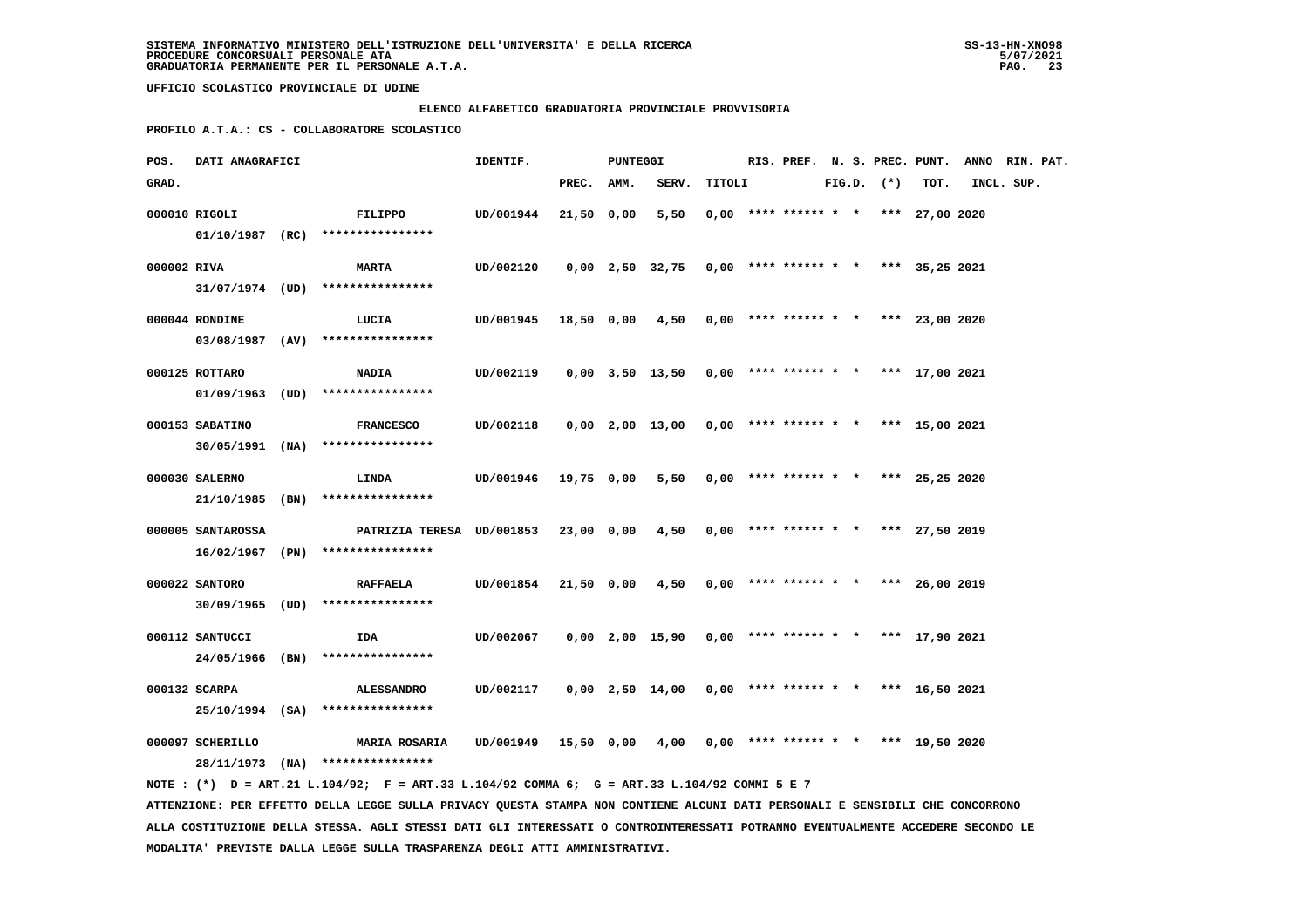#### **ELENCO ALFABETICO GRADUATORIA PROVINCIALE PROVVISORIA**

 **PROFILO A.T.A.: CS - COLLABORATORE SCOLASTICO**

| POS.         | DATI ANAGRAFICI   |                                                                                             | PUNTEGGI<br>IDENTIF.      |            |             |                 |        |                            |  |                | RIS. PREF. N. S. PREC. PUNT.          | ANNO RIN. PAT. |  |
|--------------|-------------------|---------------------------------------------------------------------------------------------|---------------------------|------------|-------------|-----------------|--------|----------------------------|--|----------------|---------------------------------------|----------------|--|
| GRAD.        |                   |                                                                                             |                           | PREC.      | AMM.        | SERV.           | TITOLI |                            |  | $FIG.D.$ $(*)$ | TOT.                                  | INCL. SUP.     |  |
|              | 000156 SCHUGUR    | ANGELA NICOLETTA UD/001801                                                                  |                           | 14,50 0,00 |             | 0,00            |        |                            |  |                | $0,00$ **** ****** * * *** 14,50 2018 |                |  |
|              |                   | 06/12/1957 (GO) ****************                                                            |                           |            |             |                 |        |                            |  |                |                                       |                |  |
|              | 000165 SCORZELLI  | <b>MARCELLO</b>                                                                             | UD/001498                 | 12,00 0,00 |             | 0,00            |        |                            |  |                | $0,00$ **** ****** * * *** 12,00 2013 |                |  |
|              |                   | $11/04/1973$ (SA) ****************                                                          |                           |            |             |                 |        |                            |  |                |                                       |                |  |
|              | 000079 SELENATI   | LAURA                                                                                       | UD/001951 13,00 3,50 4,50 |            |             |                 |        |                            |  |                | $0,00$ **** ****** * * *** 21,00 2020 |                |  |
|              | 11/11/1988        | $(UD)$ *****************                                                                    |                           |            |             |                 |        |                            |  |                |                                       |                |  |
|              | 000138 SERAFINI   | <b>SARA</b>                                                                                 | UD/001855                 | 16,20 0,00 |             | 0,00            |        |                            |  |                | $0,00$ **** ****** * * *** 16,20 2019 |                |  |
|              | $04/01/1988$ (UD) | ****************                                                                            |                           |            |             |                 |        |                            |  |                |                                       |                |  |
|              | 000003 SOLIMENO   | <b>JOSEF CIRO</b>                                                                           | UD/001881                 | 23,05 0,00 |             | 5,50            |        |                            |  |                | $0,00$ **** ****** * * *** 28,55 2019 |                |  |
|              |                   | 06/10/1974 (EE) *****************                                                           |                           |            |             |                 |        |                            |  |                |                                       |                |  |
|              | 000185 SPADARO    | <b>ANTONELLA</b>                                                                            | UD/002073                 |            | $0,00$ 2,50 | 4,50            |        | $0,00$ **** ****** * * *** |  |                | 7,00 2021                             |                |  |
|              |                   | 28/09/1982 (RG) ****************                                                            |                           |            |             |                 |        |                            |  |                |                                       |                |  |
|              | 000134 STROILI    | ILARIA                                                                                      | UD/001802                 | 16,50 0,00 |             | 0,00            |        |                            |  |                | $0,00$ **** ****** * * *** 16,50 2018 |                |  |
|              |                   | 21/02/1983 (UD) ****************                                                            |                           |            |             |                 |        |                            |  |                |                                       |                |  |
|              | 000057 TERRUSA    | <b>ROSALBA</b>                                                                              | UD/001953                 | 18,15 0,00 |             | 4,15            |        |                            |  |                | $0,00$ **** ****** * * *** 22,30 2020 |                |  |
|              |                   | 14/08/1983 (PA) ****************                                                            |                           |            |             |                 |        |                            |  |                |                                       |                |  |
|              | 000172 TISCIONE   | DARIO                                                                                       | UD/001954                 |            |             | 7,95 0,00 1,35  |        |                            |  |                | $0.00$ **** ****** * * *** 9.30 2020  |                |  |
|              |                   | 03/02/1991 (CE) ****************                                                            |                           |            |             |                 |        |                            |  |                |                                       |                |  |
| 000109 TOROS |                   | <b>CARMEN</b>                                                                               | UD/002099                 |            |             | 0,00 2,00 16,00 |        |                            |  |                | $0,00$ **** ****** * * *** 18,00 2021 |                |  |
|              |                   | $16/07/1963$ (GO) ****************                                                          |                           |            |             |                 |        |                            |  |                |                                       |                |  |
|              | 000182 TOTARO     | <b>MARILENA</b>                                                                             | UD/002116                 |            | $0,00$ 3,50 | 3,90            |        | $0,00$ **** ****** * *     |  | $***$          | 7,40 2021                             |                |  |
|              |                   | 29/05/1989 (FG) ****************                                                            |                           |            |             |                 |        |                            |  |                |                                       |                |  |
|              |                   | NOTE: (*) D = ART.21 L.104/92; F = ART.33 L.104/92 COMMA 6; G = ART.33 L.104/92 COMMI 5 E 7 |                           |            |             |                 |        |                            |  |                |                                       |                |  |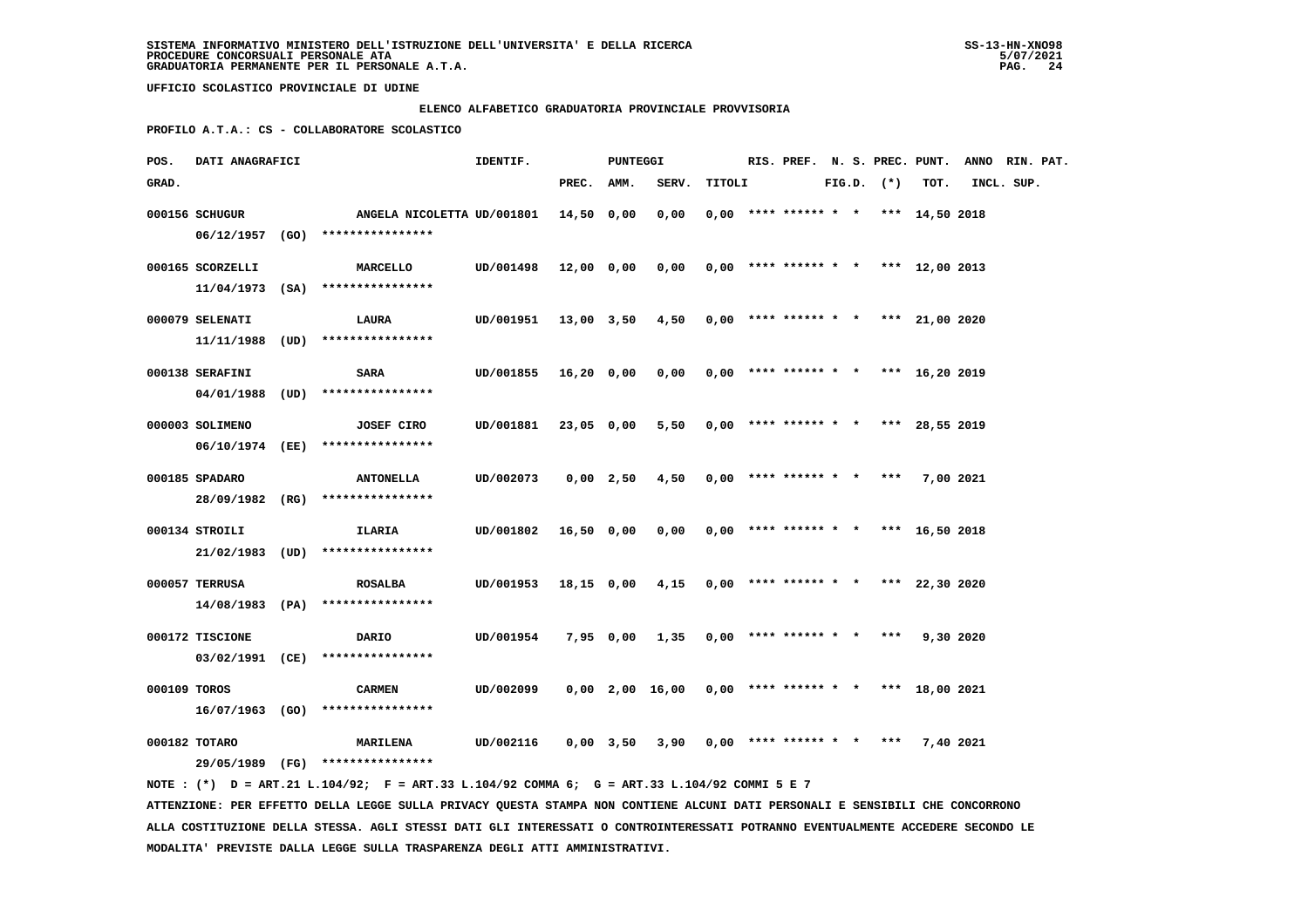## **ELENCO ALFABETICO GRADUATORIA PROVINCIALE PROVVISORIA**

 **PROFILO A.T.A.: CS - COLLABORATORE SCOLASTICO**

| POS.  | DATI ANAGRAFICI   |  |                                                                                             | IDENTIF.                                                              | PUNTEGGI   |  |                                                       | RIS. PREF. N. S. PREC. PUNT. ANNO RIN. PAT. |  |  |  |                |                                       |            |  |
|-------|-------------------|--|---------------------------------------------------------------------------------------------|-----------------------------------------------------------------------|------------|--|-------------------------------------------------------|---------------------------------------------|--|--|--|----------------|---------------------------------------|------------|--|
| GRAD. |                   |  |                                                                                             |                                                                       | PREC. AMM. |  | SERV.                                                 | TITOLI                                      |  |  |  | $FIG.D.$ $(*)$ | TOT.                                  | INCL. SUP. |  |
|       | 000072 TREPPO     |  | <b>MARIA</b>                                                                                | UD/001857                                                             | 21,50 0,00 |  | 0,00                                                  |                                             |  |  |  |                | $0,00$ **** ****** * * *** 21,50 2019 |            |  |
|       |                   |  | 26/10/1989 (UD) ****************                                                            |                                                                       |            |  |                                                       |                                             |  |  |  |                |                                       |            |  |
|       | 000163 TUFANO     |  | CLAUDIO                                                                                     | UD/001368                                                             | 12,50 0,00 |  | 0,00                                                  |                                             |  |  |  |                | $0,00$ **** ****** * * *** 12,50 2010 |            |  |
|       |                   |  | $13/04/1974$ (NA) ****************                                                          |                                                                       |            |  |                                                       |                                             |  |  |  |                |                                       |            |  |
|       |                   |  |                                                                                             |                                                                       |            |  |                                                       |                                             |  |  |  |                |                                       |            |  |
|       | 000146 TUFANO     |  | <b>FRANCESCO</b>                                                                            | UD/001858 15,50 0,00                                                  |            |  | 0,00                                                  |                                             |  |  |  |                | $0,00$ **** ****** * * *** 15,50 2019 |            |  |
|       |                   |  | $05/10/1994$ (NA) ****************                                                          |                                                                       |            |  |                                                       |                                             |  |  |  |                |                                       |            |  |
|       | 000023 UARAN      |  | <b>SONIA</b>                                                                                | UD/001807                                                             | 21,50 0,00 |  | 4,50                                                  |                                             |  |  |  |                | $0,00$ **** ****** * * *** 26,00 2018 |            |  |
|       |                   |  | 18/05/1973 (UD) ****************                                                            |                                                                       |            |  |                                                       |                                             |  |  |  |                |                                       |            |  |
|       | 000043 VALENT     |  | <b>GIADA</b>                                                                                | UD/001956 18,55 0,00 4,50                                             |            |  |                                                       |                                             |  |  |  |                | $0,00$ **** ****** * * *** 23,05 2020 |            |  |
|       |                   |  | 05/12/1986 (UD) ****************                                                            |                                                                       |            |  |                                                       |                                             |  |  |  |                |                                       |            |  |
|       |                   |  |                                                                                             |                                                                       |            |  |                                                       |                                             |  |  |  |                |                                       |            |  |
|       | 000113 VALFRE'    |  | <b>MARIAROSA</b><br>$11/09/1985$ (TP) ****************                                      | UD/002114  0,00  3,50  14,15  0,00  ****  ******  *  ***  17,65  2021 |            |  |                                                       |                                             |  |  |  |                |                                       |            |  |
|       |                   |  |                                                                                             |                                                                       |            |  |                                                       |                                             |  |  |  |                |                                       |            |  |
|       | 000031 VELISCIG   |  | <b>FEDERICA</b>                                                                             | UD/001711 19,70 0,00                                                  |            |  | 5,50                                                  |                                             |  |  |  |                | $0,00$ **** ****** * * *** 25,20 2017 |            |  |
|       |                   |  | $04/10/1973$ (GO) ****************                                                          |                                                                       |            |  |                                                       |                                             |  |  |  |                |                                       |            |  |
|       | 000131 VERGENDO   |  | <b>FRANCA</b>                                                                               | UD/002113  0,00  2,00  14,50  0,00  ****  ******  *  ***  16,50  2021 |            |  |                                                       |                                             |  |  |  |                |                                       |            |  |
|       |                   |  | $11/01/1964$ (UD) ****************                                                          |                                                                       |            |  |                                                       |                                             |  |  |  |                |                                       |            |  |
|       | 000017 VILLANI    |  | <b>ANTONIO</b>                                                                              | UD/001859                                                             |            |  | $22,00$ 0,00 $4,50$ 0,00 **** ****** * *** 26,50 2019 |                                             |  |  |  |                |                                       |            |  |
|       |                   |  | 26/06/1982 (SA) ****************                                                            |                                                                       |            |  |                                                       |                                             |  |  |  |                |                                       |            |  |
|       |                   |  |                                                                                             |                                                                       |            |  |                                                       |                                             |  |  |  |                |                                       |            |  |
|       | 000126 VIRGILIO   |  | <b>ARMANDO</b>                                                                              | 0,00 177 0,00 3,50 13,50 0,00 **** ****** * * *** 17,00 2021          |            |  |                                                       |                                             |  |  |  |                |                                       |            |  |
|       |                   |  | $06/07/1991$ (NA) ****************                                                          |                                                                       |            |  |                                                       |                                             |  |  |  |                |                                       |            |  |
|       | 000068 VIRGILLITO |  | GIOVANNI LUCA UD/001959 17,20 0,00 4,45 0,00 **** ****** * *** 21,65 2020                   |                                                                       |            |  |                                                       |                                             |  |  |  |                |                                       |            |  |
|       |                   |  | $11/12/1989$ (ME) *****************                                                         |                                                                       |            |  |                                                       |                                             |  |  |  |                |                                       |            |  |
|       |                   |  | NOTE: (*) D = ART.21 L.104/92; F = ART.33 L.104/92 COMMA 6; G = ART.33 L.104/92 COMMI 5 E 7 |                                                                       |            |  |                                                       |                                             |  |  |  |                |                                       |            |  |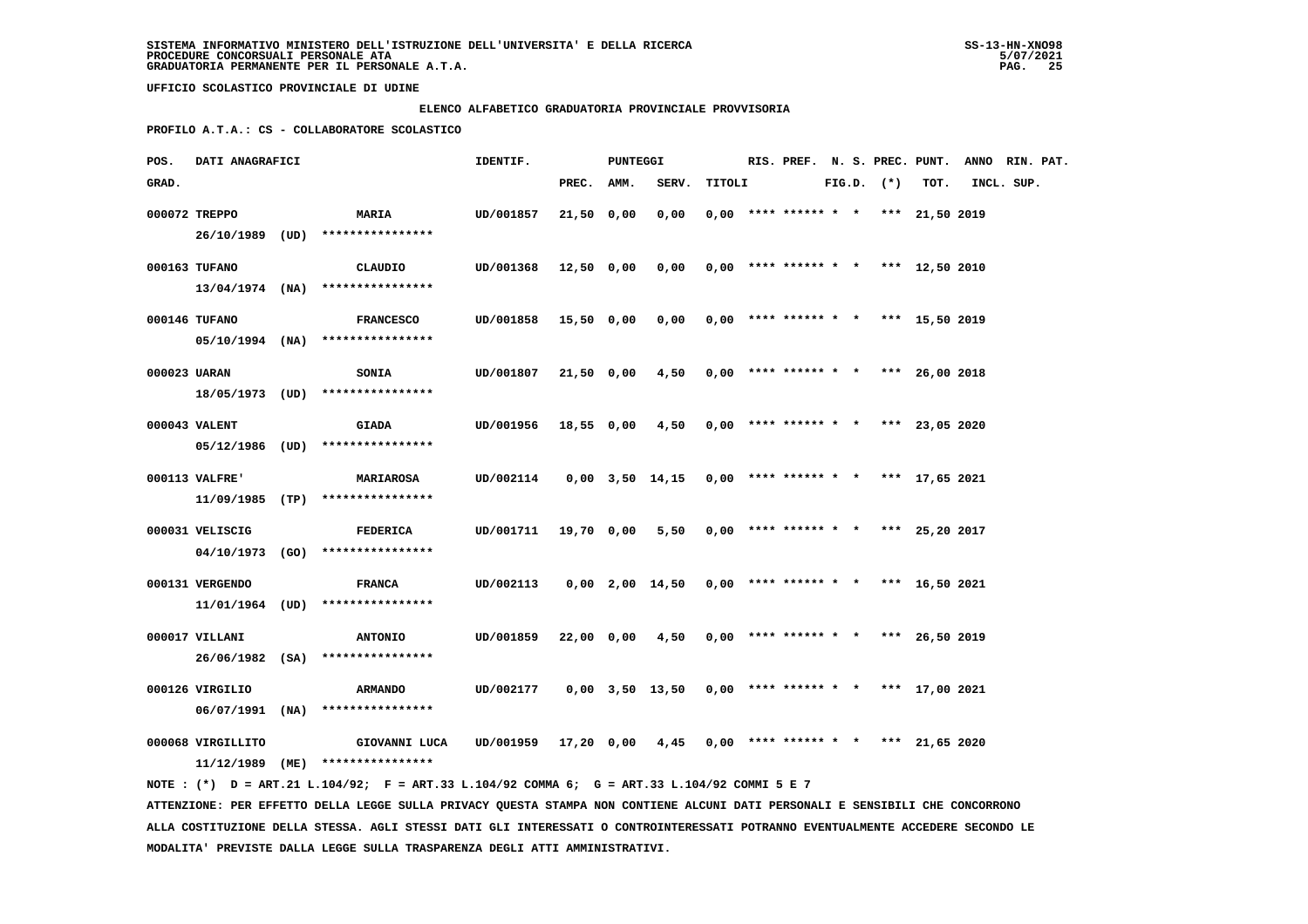### **ELENCO ALFABETICO GRADUATORIA PROVINCIALE PROVVISORIA**

 **PROFILO A.T.A.: CS - COLLABORATORE SCOLASTICO**

| POS.  | DATI ANAGRAFICI | IDENTIF.<br>PUNTEGGI |                                                                                             |           |            |      |                 |        | RIS. PREF. N. S. PREC. PUNT. | <b>ANNO</b> | RIN. PAT.      |                  |            |  |
|-------|-----------------|----------------------|---------------------------------------------------------------------------------------------|-----------|------------|------|-----------------|--------|------------------------------|-------------|----------------|------------------|------------|--|
| GRAD. |                 |                      |                                                                                             |           | PREC.      | AMM. | SERV.           | TITOLI |                              |             | $FIG.D.$ $(*)$ | TOT.             | INCL. SUP. |  |
|       | 000130 VIVENZIO |                      | CANDIDA                                                                                     | UD/002128 |            |      | 0,00 3,00 13,60 | 0,00   | **** ****** * *              |             |                | *** $16,60$ 2021 |            |  |
|       | 06/02/1993      | (AV)                 | ****************                                                                            |           |            |      |                 |        |                              |             |                |                  |            |  |
|       | 000033 ZAPPALA' |                      | GIUSEPPE                                                                                    | UD/001960 | 19,60 0,00 |      | 5,50            | 0,00   | **** ****** * *              |             |                | *** $25.10$ 2020 |            |  |
|       | 17/07/1957      | (CT)                 | ****************                                                                            |           |            |      |                 |        |                              |             |                |                  |            |  |
|       | 000094 ZARABARA |                      | MARIA                                                                                       | UD/001961 | 15,25 0,00 |      | 4,50            | 0,00   | **** ****** * *              |             |                | *** 19,75 2020   |            |  |
|       | 28/03/1963      | (UD)                 | ****************                                                                            |           |            |      |                 |        |                              |             |                |                  |            |  |
|       |                 |                      | NOTE: (*) D = ART.21 L.104/92; F = ART.33 L.104/92 COMMA 6; G = ART.33 L.104/92 COMMI 5 E 7 |           |            |      |                 |        |                              |             |                |                  |            |  |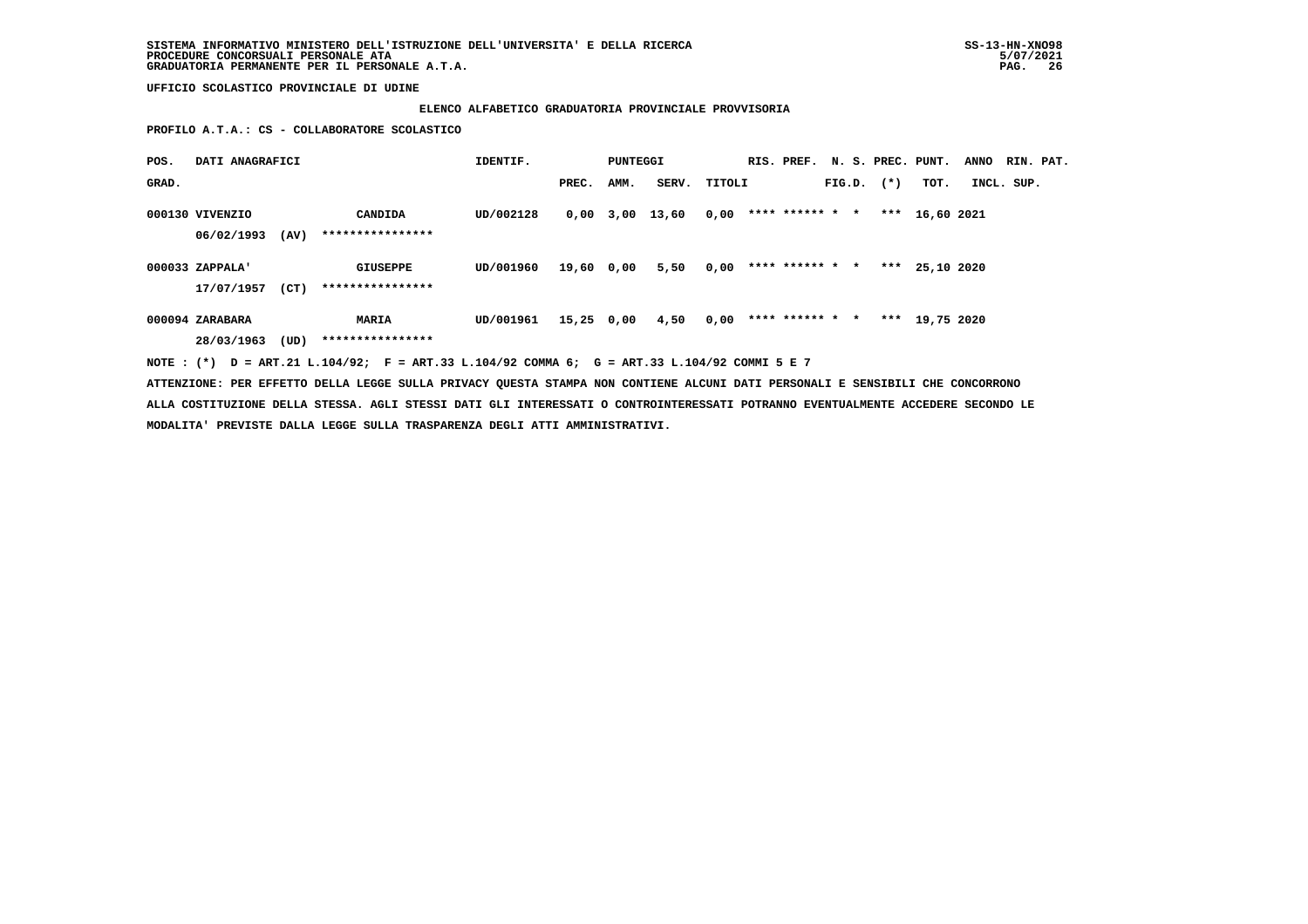### **ELENCO ALFABETICO GRADUATORIA PROVINCIALE PROVVISORIA**

 **PROFILO A.T.A.: GA - GUARDAROBIERE**

| POS.         | DATI ANAGRAFICI  |      |                                   | IDENTIF.  |            | PUNTEGGI    |       | RIS. PREF. N. S. PREC. PUNT. |  |                 |        |       | <b>ANNO</b> |  | RIN. PAT.  |  |
|--------------|------------------|------|-----------------------------------|-----------|------------|-------------|-------|------------------------------|--|-----------------|--------|-------|-------------|--|------------|--|
| GRAD.        |                  |      |                                   |           | PREC.      | AMM.        | SERV. | TITOLI                       |  |                 | FIG.D. | $(*)$ | тот.        |  | INCL. SUP. |  |
| 000001 BASSI | 13/09/1972       | (UD) | <b>ANGELA</b><br>**************** | UD/001832 | 20,00 0,00 |             | 5,50  | 0,00                         |  | **** ****** * * |        | ***   | 25,50 2019  |  |            |  |
|              | 000002 LATORRATA |      | <b>MARIA</b>                      | UD/002130 |            | $0,00$ 2,50 | 18,70 | 3,00                         |  | **** ****** * * |        | ***   | 24,20 2021  |  |            |  |
|              | 27/01/1969       | (LE) | ****************                  |           |            |             |       |                              |  |                 |        |       |             |  |            |  |

 **NOTE : (\*) D = ART.21 L.104/92; F = ART.33 L.104/92 COMMA 6; G = ART.33 L.104/92 COMMI 5 E 7**